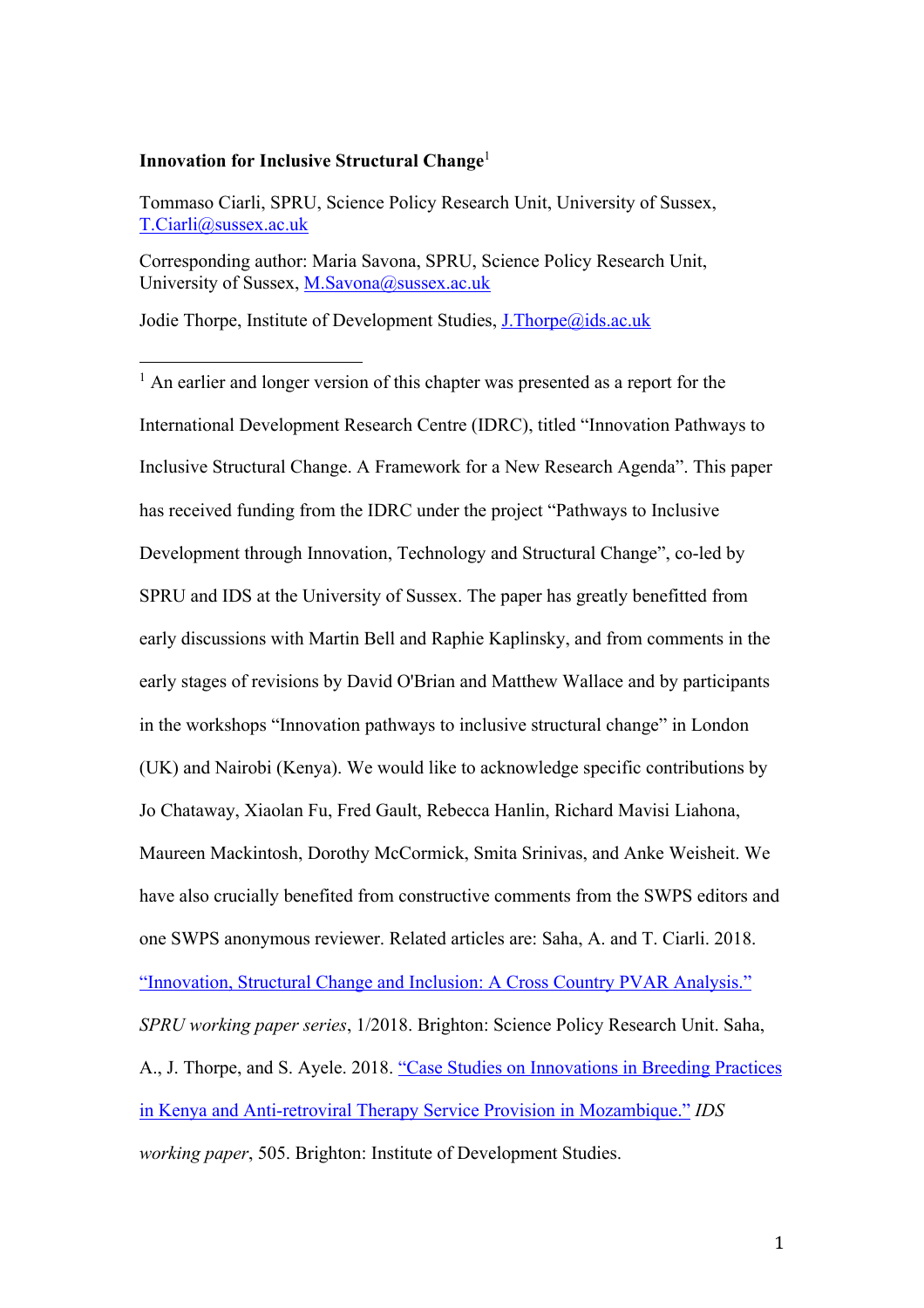# **Abstract**

The chapter proposes the foundations of an analytical framework to identify innovation pathways that lead to inclusive structural change in low- and mediumincome countries (LMICs). Innovation pathways depend on how actors, interactions, and conditions affect the origin of innovation; the uptake of the innovations (adoption and diffusion); the impact of this diffusion on upgrading; the extent to which technological upgrading scales up to drive structural change and inclusion; the complementarity among these processes; and the potential trade-offs between structural change and inclusion. After delineating the analytical framework, the chapter focuses on applications of the framework to identify typical trade-offs between inclusion and structural change, and policy options to tackle these trade-offs and achieve outcomes of inclusive structural change. We finally propose a research agenda to build upon the framework and directly inform policies for inclusive structural change. The contribution of this work aims to respond to the recently increasing demand coming from international institutions, inter-departmental research funds, NGOs and national ministries, for improved knowledge to shape a more effective innovation policy for inclusive development in LMICs.

**Keywords**: Inclusion; Innovation; Low and Medium Income Countries (LMICs); Technological Upgrading; Structural Change

**JEL codes**: O1; O13; O14; O33; Q13; I15.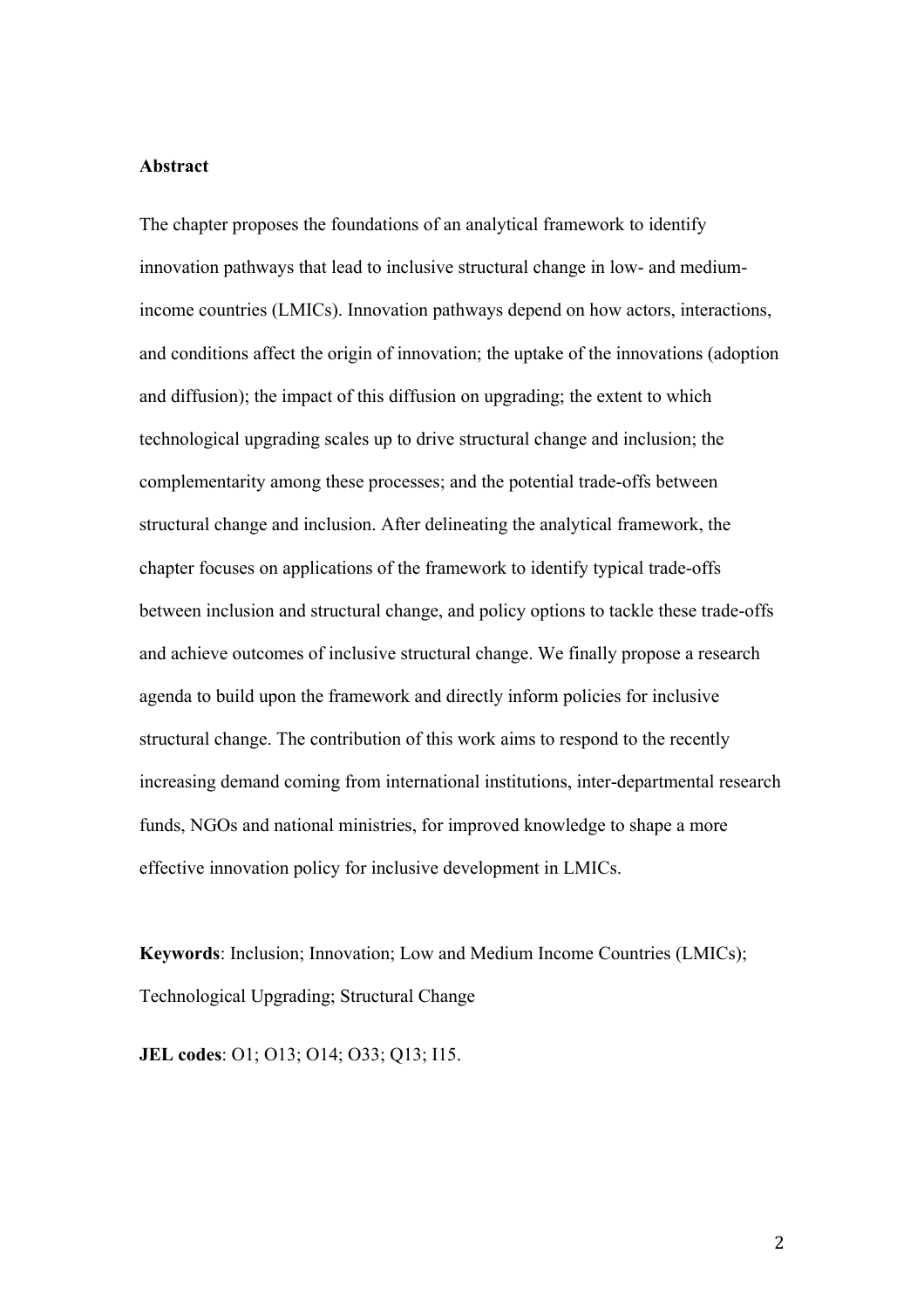# **1. Introduction**

There has been a rising interest in understanding how innovation can be steered to ensure more inclusion, condensed in the recent heightened regard to *inclusive innovation policies*, particularly within the context of the Sustainable Development Goals (SDGs) (Akhtar et al., 2018; Kaplinsky, 2018). 2

The creation or adoption of new goods, services and processes can be *destructive*, in the Schumpeterian tradition (Schumpeter, 1934). The outcomes of innovation entail the creation of new activities and the obsolescence of existing ones, the need for new skills, leaving others to become redundant. New winners and losers are visible, as some segments of society benefit from their needs being satisfied, while others remain excluded. Also, when innovation is cumulative (Schumpeter, 1942), it may increase concentration at the expenses of smaller players (Autor et al., 2017), and often has consequences in terms of unequal income distribution (Aghion et al., 2015; Lee, 2011). Depending on who gains and who loses, innovation may therefore have inclusive or exclusionary outcomes.

At the same time, innovation may lead to more or less structural change at the national level, typically by increasing productivity across sectors, or increasing the share of employment in highly productive sectors. Structural change, in its own right, may also be exclusionary if, for instance, large parts of the population do not have the

<sup>&</sup>lt;sup>2</sup> See for instance the UK research councils Global Challenges Research Fund (http://www.rcuk.ac.uk/funding/gcrf/) and work by the OECD (OECD, 2015; Paunov, 2013; Planes-Satorra and Paunov 2017) among others.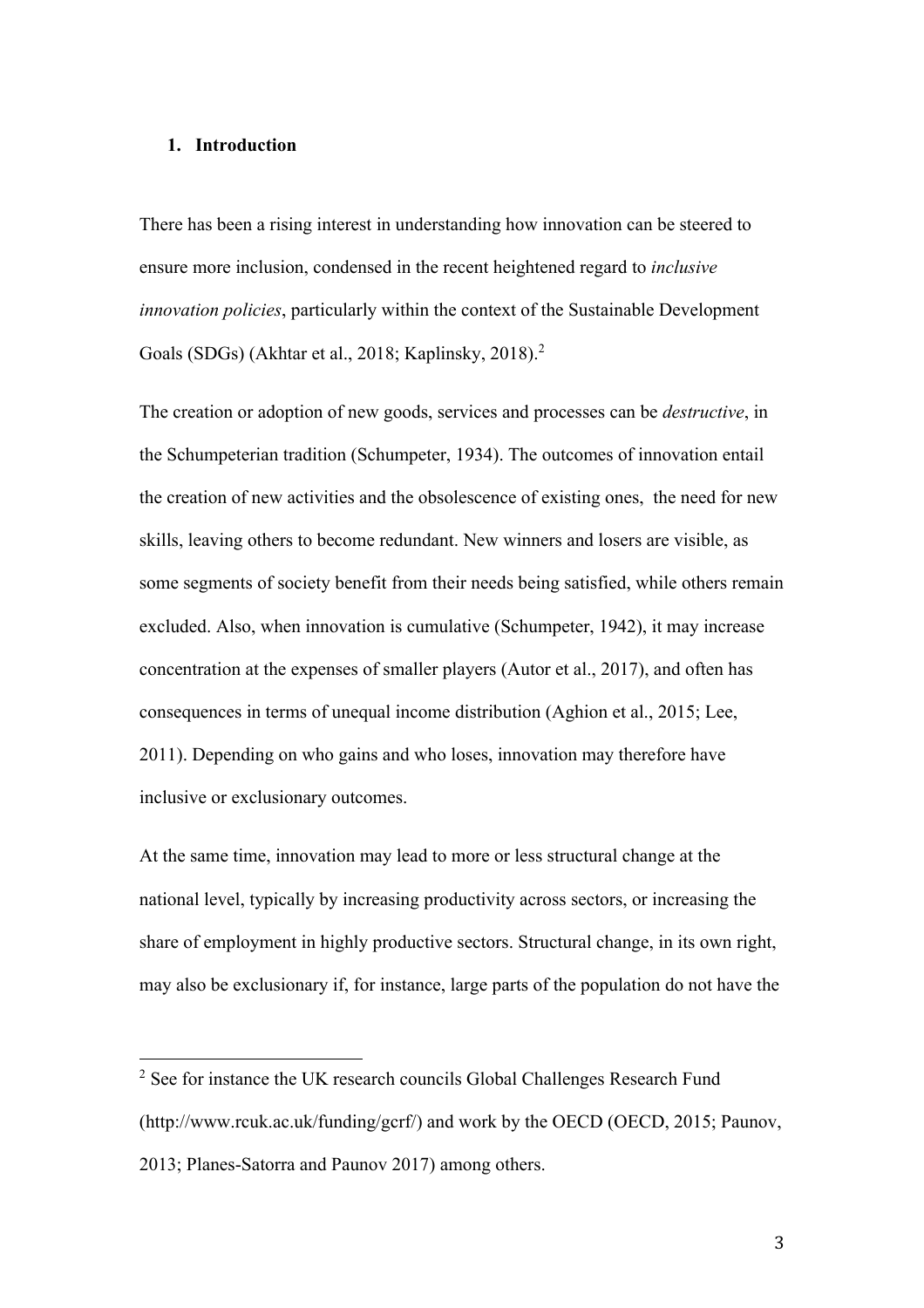skills to be employed in highly productive sectors, and remain un- or under-employed. If structural change and inclusion tend to be negatively associated in the short term, we will observe either innovation pathways of higher inclusion but lower structural change, or of more disruptive change that results in exclusionary outcomes.

The identification of the conditions under which innovation leads to both structural change and inclusion that reinforce each other in a virtuous circle of inclusive structural change (ISC), in the short and the long run, is therefore of high relevance for analysis and policy. Currently, the foundations of an analytical framework to unpack these conditions are not as developed as they could be, as the different bodies of literature on inclusion, innovation, and structural change have never been suitably bridged.

Our aim here is to propose the foundations of an analytical framework that unpacks the theoretical blocks behind innovation, structural change and inclusion, and supports testable hypotheses to understand *how innovation leads to inclusive or exclusionary structural change in low- and medium-income countries*. 3

The framework has two main objectives: first, we provide a conceptual model to illustrate how the dynamics of innovation (INN), structural change (SC), and inclusion (INC) are interrelated, and we identify regularities behind pathways that combine different innovation, structural change, and inclusion outcomes; second, we propose a multidisciplinary, multi-methods research agenda to test several conditions

<sup>3</sup> The framework builds upon the large literature on the *determinants of innovation*. Therefore, our focus is not on *how innovation occurs*, but rather on *the aftermath of innovation*.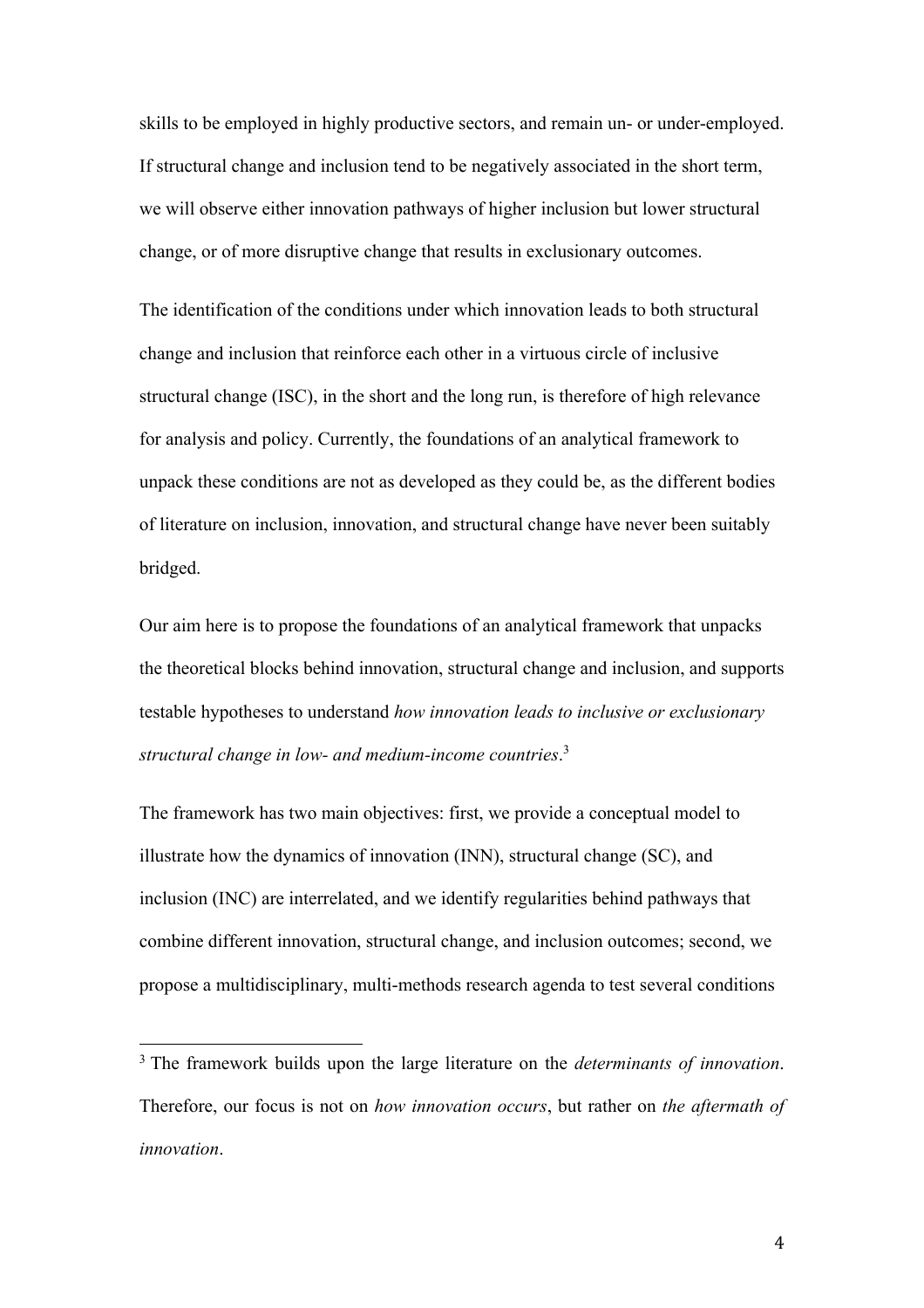leading to inclusive structural change. This agenda should better nourish industrial and development policy at large.

We first briefly map how innovation may impact on inclusion and structural change (Section 2). We then fully articulate the analytical framework and discuss possible pathways of innovation that might lead to different degrees of inclusive structural change. Here we unpack the potential virtuous or vicious dynamics between innovation (INN), structural change (SC) and inclusion (INC) based on the interactions between actors, processes and outcomes (Section 3). Third, we sketch how the framework supports the narrowing of some key gaps in the literature (Section 4), and how to incorporate policy lessons from the existing literature to highlight what would be needed to tackle various trade-offs and challenges (Section 5). We argue the case for policies to be framed under an overarching concern to achieve *inclusive structural change*. In Section 6 we summarize the key themes of this complex topic, and propose a research agenda to direct innovation toward inclusive structural change with the aim of responding to the recently increasing demand coming from international institutions, inter-departmental research funds, NGOs and national ministries, for better knowledge to shape a more effective innovation policy for inclusive development to meet the Sustainable Development Goals (SDGs) in LMICs.

# **2. Innovation, Structural Changes and Inclusion: A First Glance**

Innovation induces structural change in economies and societies, and plays an important role in (economic) development (Cimoli and Dosi, 1995; Cimoli and Porcile, 2009; 2011; Hidalgo et al., 2007; Syrquin, 1988; Verspagen, 2004). As illustrated in Figure 2.1, both innovation and structural change might have inclusive or exclusionary outcomes. On the one hand, economic growth and structural change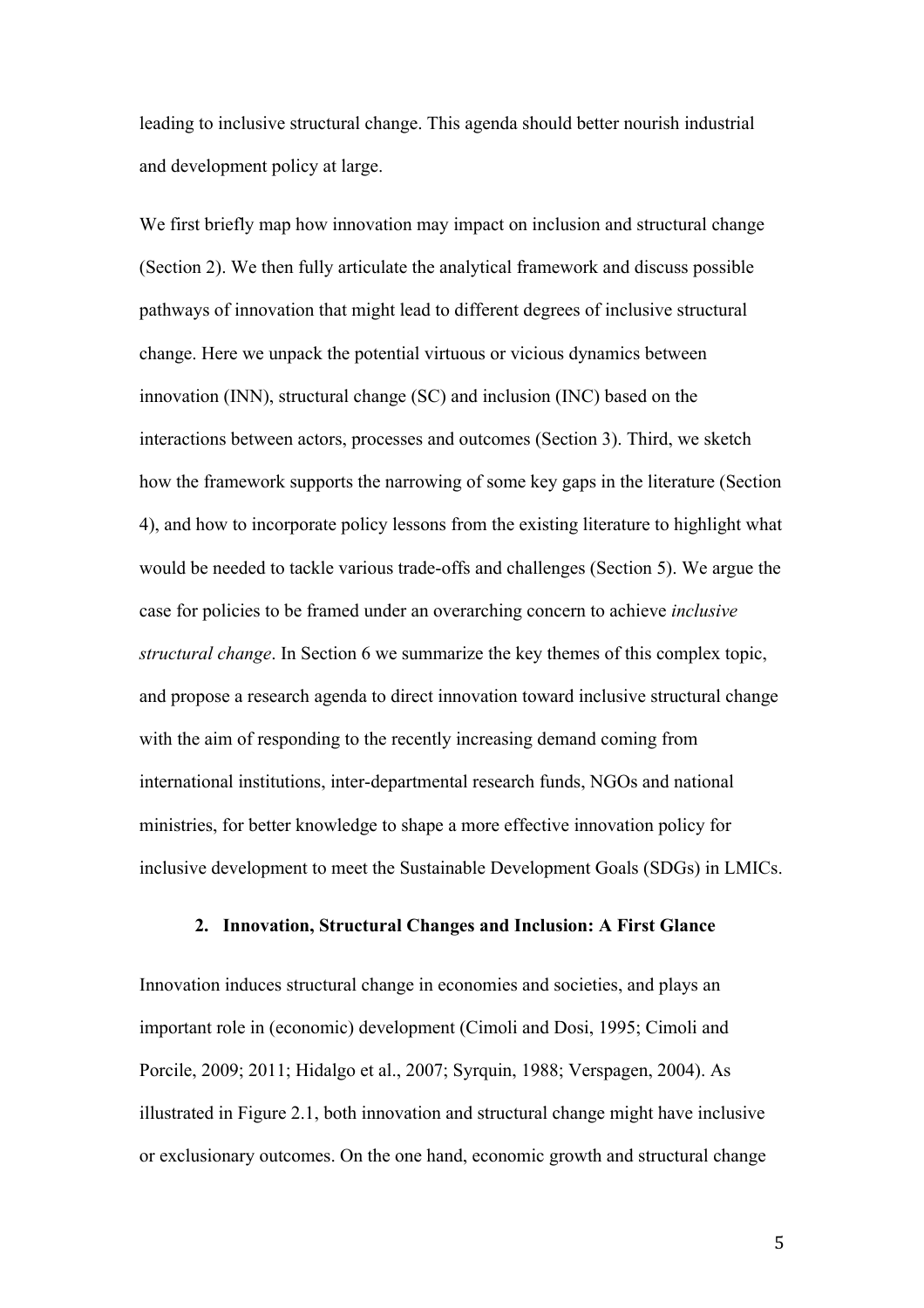tend to reduce poverty (Ravallion and Chen, 2003), but the extent to which they do so depends on how income gains are distributed (Bourguignon, 2003). On the other hand, innovation might increase productivity and growth, but is often disruptive (Schumpeter, 1934), and may have distributional consequences (Aghion et al., 2019; Lee, 2011; OECD, 2015).

The extent to which innovation leads to more or less structural change and inclusion depends on several conditions (some of which can be measured), and the actors that enact and diffuse innovations, and how these actors interact. In Figure 2.1 the  $x_i$ represent the *conditions*. These are capabilities, characteristics of the technology such as capital intensity and scale, sectors, final demand, geographical characteristics, and institutions. Beyond these conditions, the *actors* that are responsible for carrying out, channelling and adopting different forms of innovation and the way in which they interact, may also significantly influence the impact of innovation on structural change and inclusion. They do so not in a vacuum, but within a context affected by the *conditions* above  $(x_N)$ , which also determine the way in which they interact.

The literature envisages one of the two outcomes of innovation, as we discuss below: higher inclusion at the cost of lower structural change and potential for economic growth, or more disruptive changes that result in exclusionary outcomes. What are the conditions, actors and interactions under which innovation leads to both structural change and inclusion, and reinforce each other in a virtuous circle? For instance, by including more actors in the innovation process (Aghion et al., 2017; Bell et al., 2016), through greater access to technological capabilities, a country's opportunities to innovate may increase.

# **[INSERT FIGURE 2.1 ABOUT HERE]**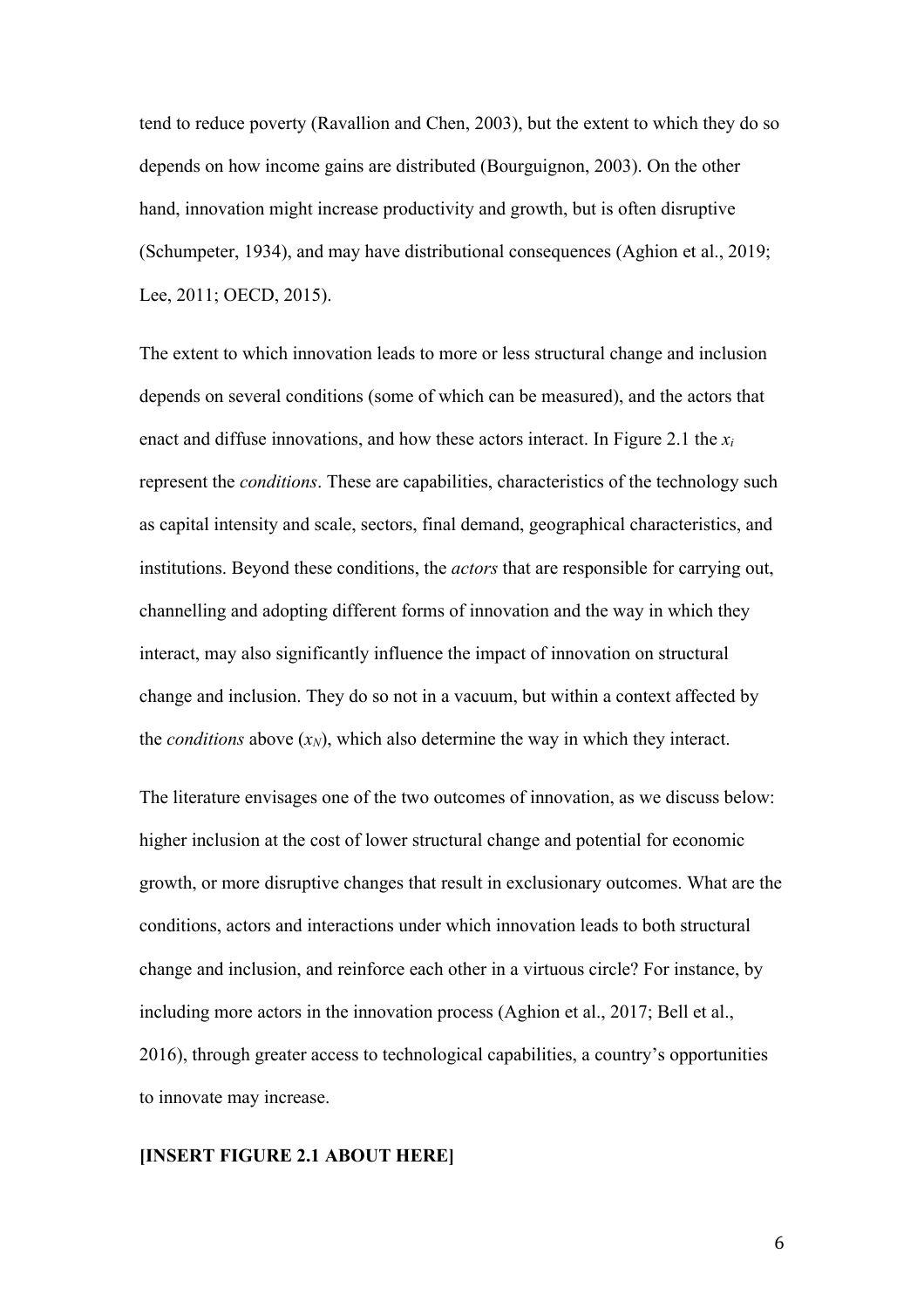We still have a limited understanding of which technological (and non-technological) innovations and in which context, lead to learning, technological upgrading, and further, to structural change (Cirera and Maloney, 2017). Also, the concept of inclusive innovation is still loose and the understanding of how it can be achieved is limited (Chataway et al., 2014; Cozzens and Sutz, 2014). There is limited evidence on which actors are included or excluded from innovation and development, and even less is known about the reverse dynamics, that is how inclusion and inequality influence successive phases of innovation and structural change.

The literature behind the blocks in Figure 2.1 has rarely been bridged under a single framework. However, doing so is necessary to identify the conditions  $x_n$  that are relevant to explaining the effect of innovation on inclusion, structural change, and both (inclusive structural change), and to disentangle their effects on observable virtuous or vicious outcomes (the arrows in either direction). This chapter is a first step toward synthesizing the literature under a unifying framework.

## **3. Inclusive Structural Change: The Analytical Framework**

We develop an analytical framework to understand how a number of conditions, actors, and interactions affect: (i) the diffusion of a given innovation in the economy; (ii) outcomes measuring structural change and inclusion; and (iii) their trade-off. The different outcomes are the results of different dynamic pathways. We envisage pathways that might lead mainly to exclusionary structural changes, mainly to inclusive outcomes yet with little structural change, or to inclusive structural change. We first define these elements before summarizing the macro relation between innovation, structural change, and inclusion as devised in our framework.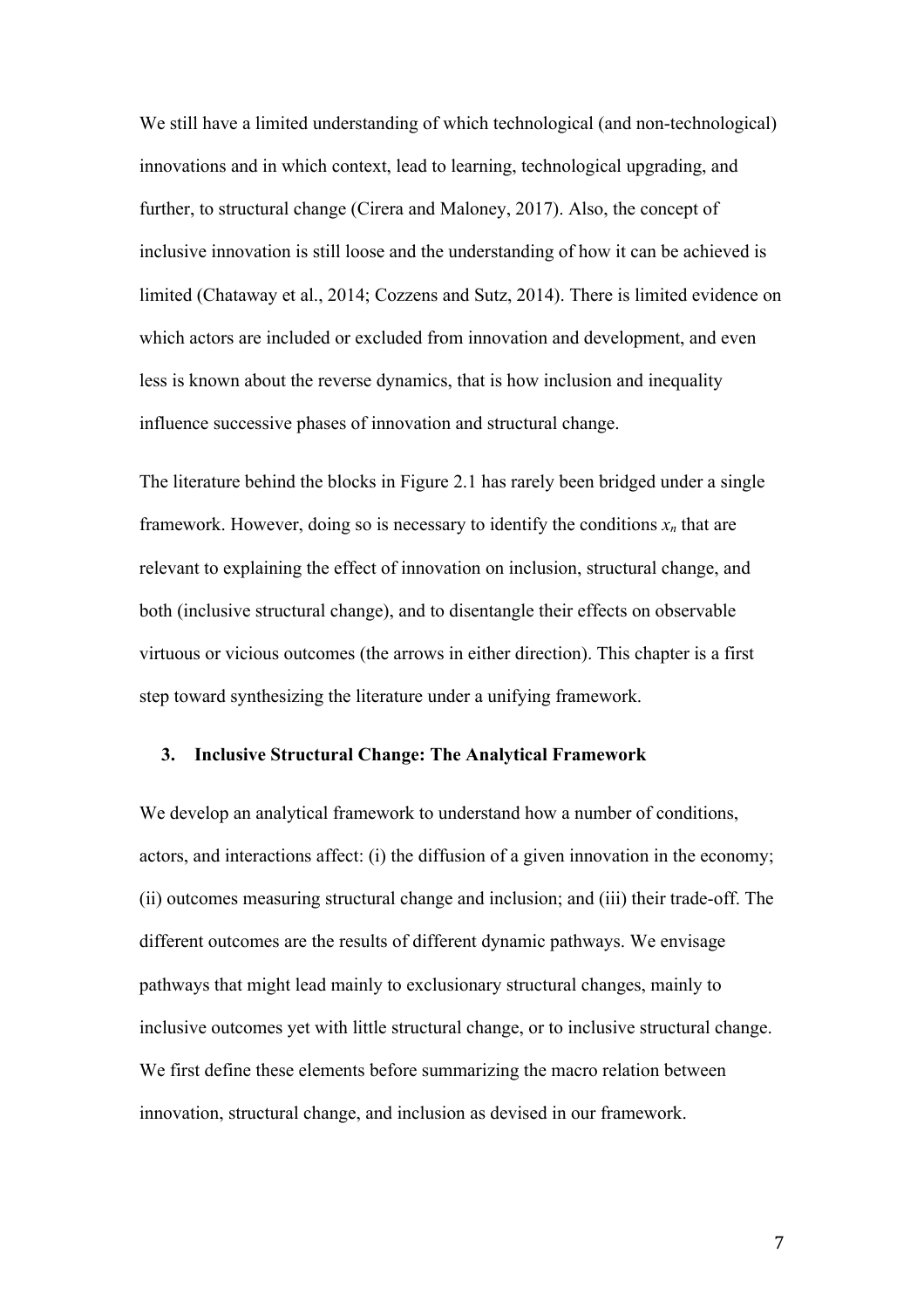#### **3.1 Building Blocks: Definitions and System Dynamics**

*Innovation* is defined as:

a new or improved product or process (or combination thereof) that differs significantly from the unit's previous products or processes and that has been made available to potential users (product) or brought into use by the unit (process) (OECD/Eurostat, 2018, 20). 4

The innovation could be new to the world, the market, or the producer. In our framework we do not assume that an innovation needs to be new to the world (highly radical), but to the local market and users (low degree of radicality or incremental). For simplicity, we *initially* assume that innovation occurs exogenously (technology transfer). The way in which innovation diffuses and generates structural change and/or inclusion depends on a number of conditions, actors and interactions, as shown Figure 2.1.

*Conditions* characterize the ways in which the innovation is absorbed into an economy (e.g. source, channels, characteristics of the adopters, technology), and its adoption and diffusion (e.g. demand, geography and capital intensity). The *actors* are individuals and organizations that are involved in any stage of the innovation process

<sup>5</sup> We relax this assumption when we look at the dynamic version of the framework.

<sup>&</sup>lt;sup>4</sup> A major definitional difference introduced in the latest version of the Olso Manual is that innovation might occur in units other than business firms, including households or informal activities. This amendment *might* affect measurement of innovation most especially in LMICs, although we do not enter into this in more depth here. We do however include this in the research agenda on measurement.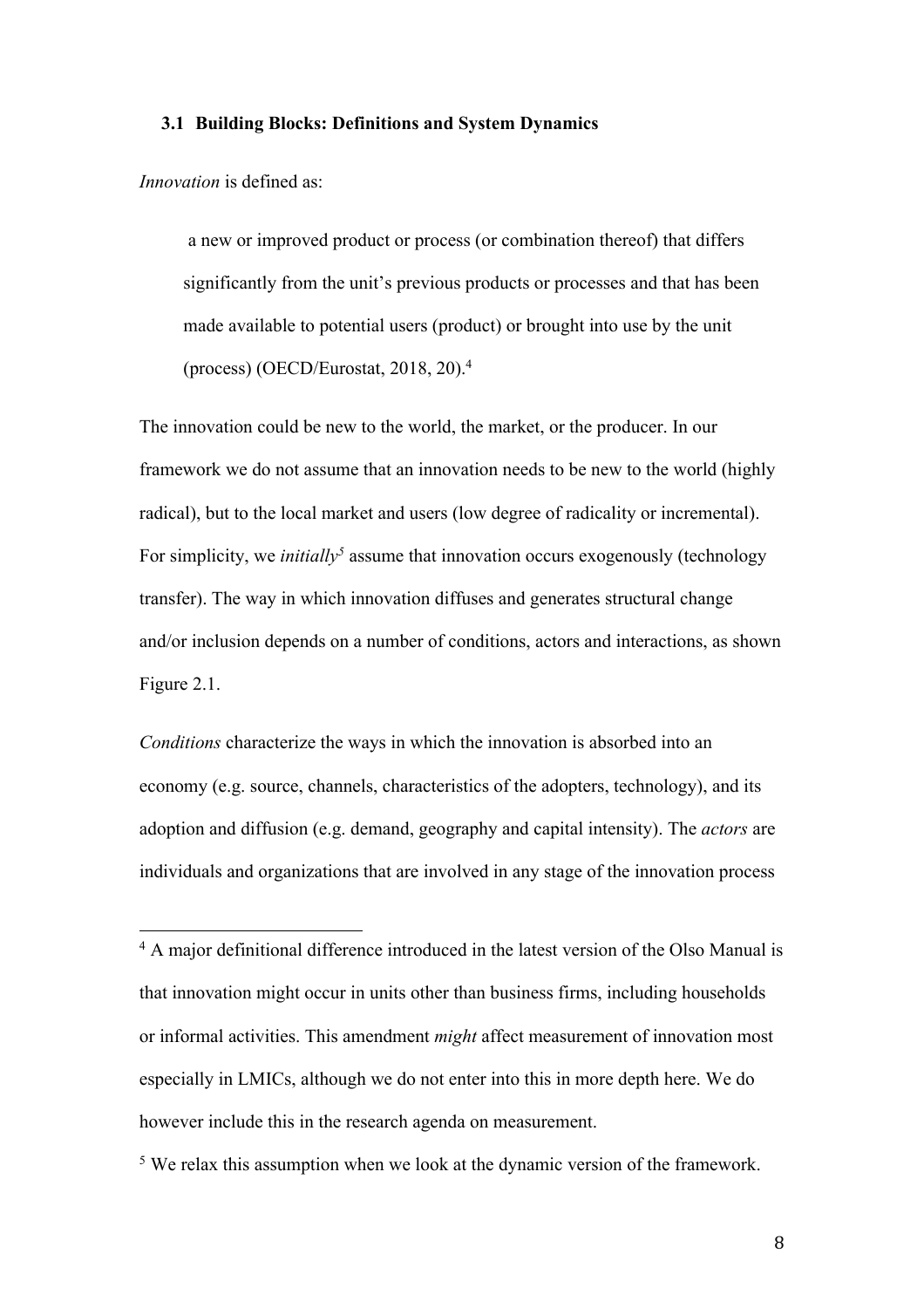or in its diffusion/adoption. The *interactions* are the relations among the different actors, and may be market-related, social, and/or political.

We describe the flow from innovation to diffusion and to its outcomes in terms of structural change and inclusion as *pathways*, using the concept of pathways as defined by Leach et al. (2007, 18) as 'the particular directions in which interacting social, technological and environmental systems co-evolve over time'. Such a definition also embeds the circularity discussed below – changes in the outcomes (structural change and inclusion) at time  $t$  influence innovation at time  $t+1$ . For the sake of readability, henceforth we refer to innovation as INN.

We define *structural change* as a shift of production toward assets based on higher knowledge and skilled labor, organization toward more efficient structures, exports toward knowledge intensive goods and services with high elasticities of demand, and the consumption of more *luxury* goods and services. These first order processes are accompanied by a number of outputs and outcomes. At the organization level these outputs and outcomes may include: increased technological capabilities and technological upgrading; upgrading in Global Value Chains (GVCs); and increases in the organization's average size and productivity, accompanied by more complex division of labor, and new occupational tasks and categories. At the meso level, technology is internalized, necessity entrepreneurship is replaced by opportunity entrepreneurship, informality reduces as a result of entrepreneurial opportunities, and activities agglomerate spatially. Institutions also evolve, become more complex, establish regulations on the labor markets, the environment, and technology (e.g. IPR), and the innovation system evolves. For readability, henceforth we refer to structural change as SC.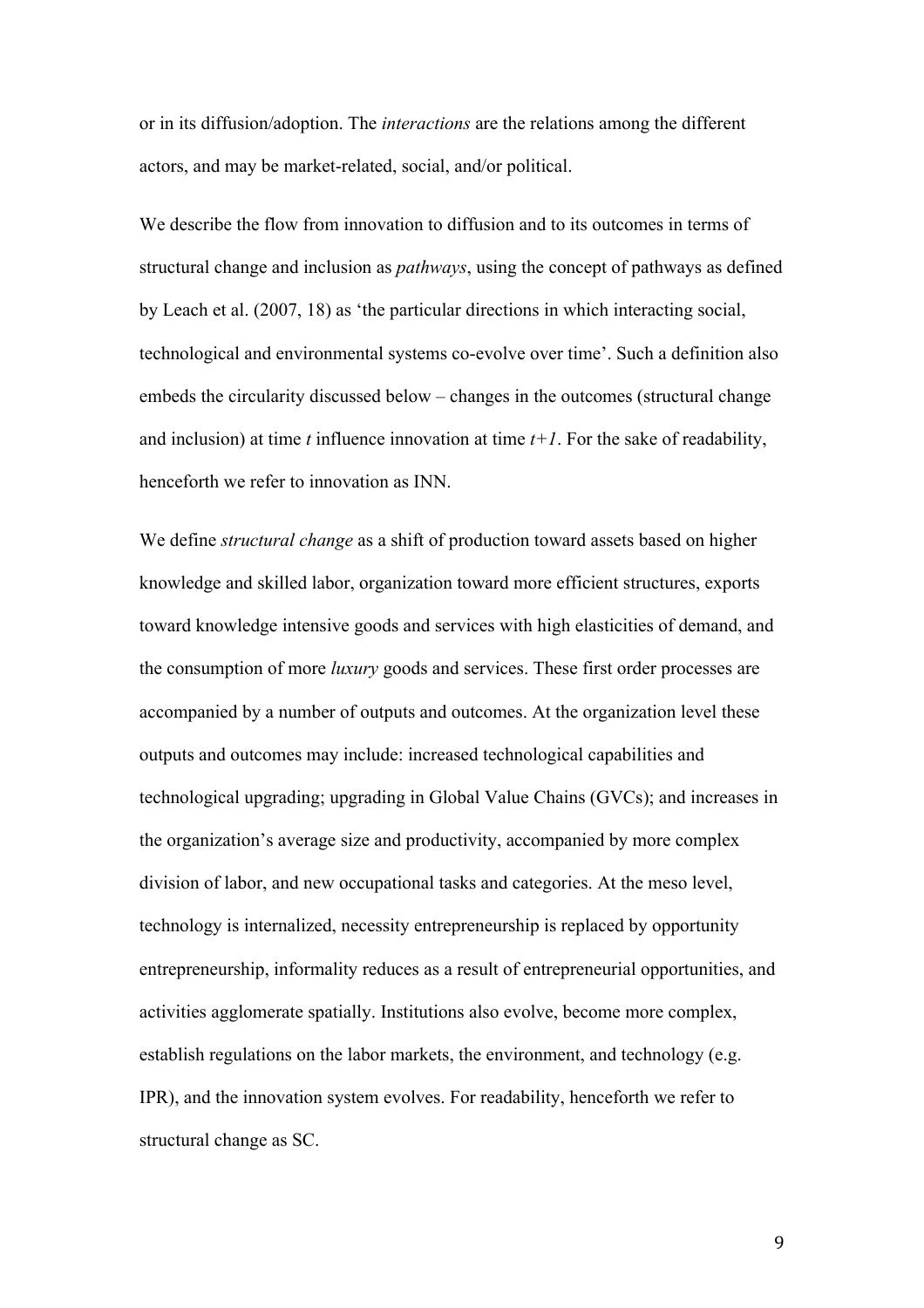Our definition of *inclusion* encompasses elements of relative pro-poor growth, and equity, beyond income inequality. We define inclusion as the result of a process to (re)-distribute benefits and losses, as well as power and decision-making, such that those who are currently marginalized acquire a prominent role in deciding about the pathways to follow and in turn reap net benefits from these changes.<sup>6</sup> An innovation is considered to be inclusive when individuals who are currently excluded or marginalized from decision-making and the gains accrued to previous innovations are included in processes of economic development (as employees, producers, consumers), and their needs are explicitly addressed as a result. An innovation is also considered inclusive when individuals from excluded groups are involved in the processes through which innovation happens, such as the design and development of new goods and services. For readability, henceforth we refer to inclusion as INC.

We acknowledge that the relation between innovation, structural change, and inclusion is non-linear, and subject to a number of feedback mechanisms.

<sup>6</sup> Those who were excluded or marginalized from previous processes of economic development can be defined on the basis of income, or through discrimination against the social group to which they belong e.g. gender, ethnic or religious minority, migrant, or geographical.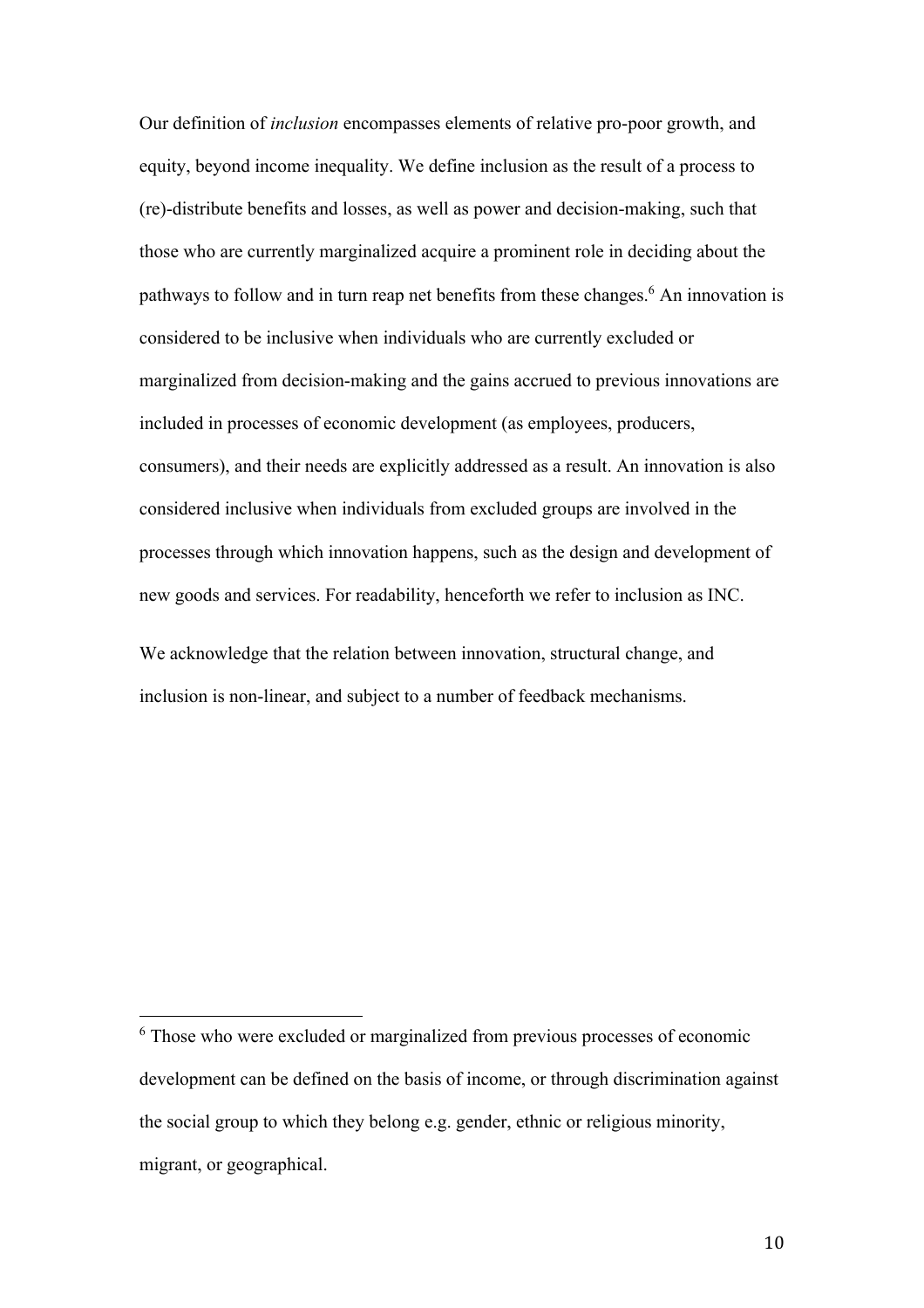Figure 3.2 Innovation Pathways to Structural Change and Inclusion

Source: Authors' own elaboration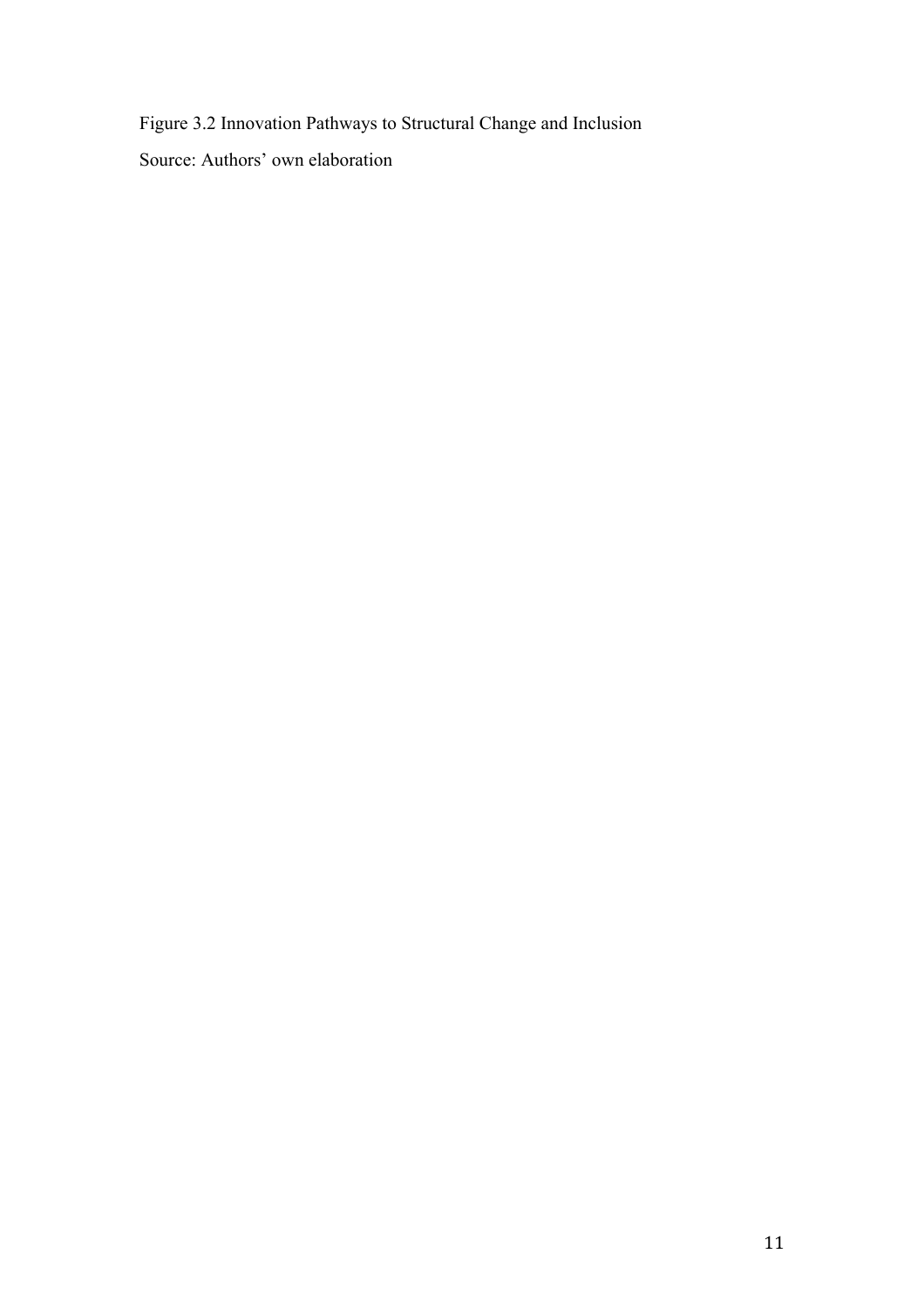

Notes: Arrows represent pathways. The variables that represent conditions, actors and interactions define the effect of innovation on adoption/diffusion, and on structural change and inclusion outcomes. Some pathways go through adoption/diffusion, while some variables have a direct impact on structural change and inclusion. Variables represent the innovation channels and sources, the type of innovation, as well as meso- and macro-conditions such as sectors, demand, geography, and institutions. In the extremes, innovation may have a positive effect on structural change, and a negative effect on inclusion (top end of the right axis), or no or negative effect on structural change and a positive effect on inclusion (bottom end of the left axis). The axis measures the trade-offs between structural change and inclusion outcomes. Structural change and inclusion are therefore not intended to represent different options – they are not mutually exclusive – but rather innovation processes may lead to different degrees of inclusive structural change.

.1 plots these relations in a system dynamics framework. In panel (a) we reproduce the same relations as in [INSERT FIGURE 2.1 ABOUT HERE]: innovation in time *t* influences structural change and inclusion/exclusion in time *t+1*. In turn, outcomes of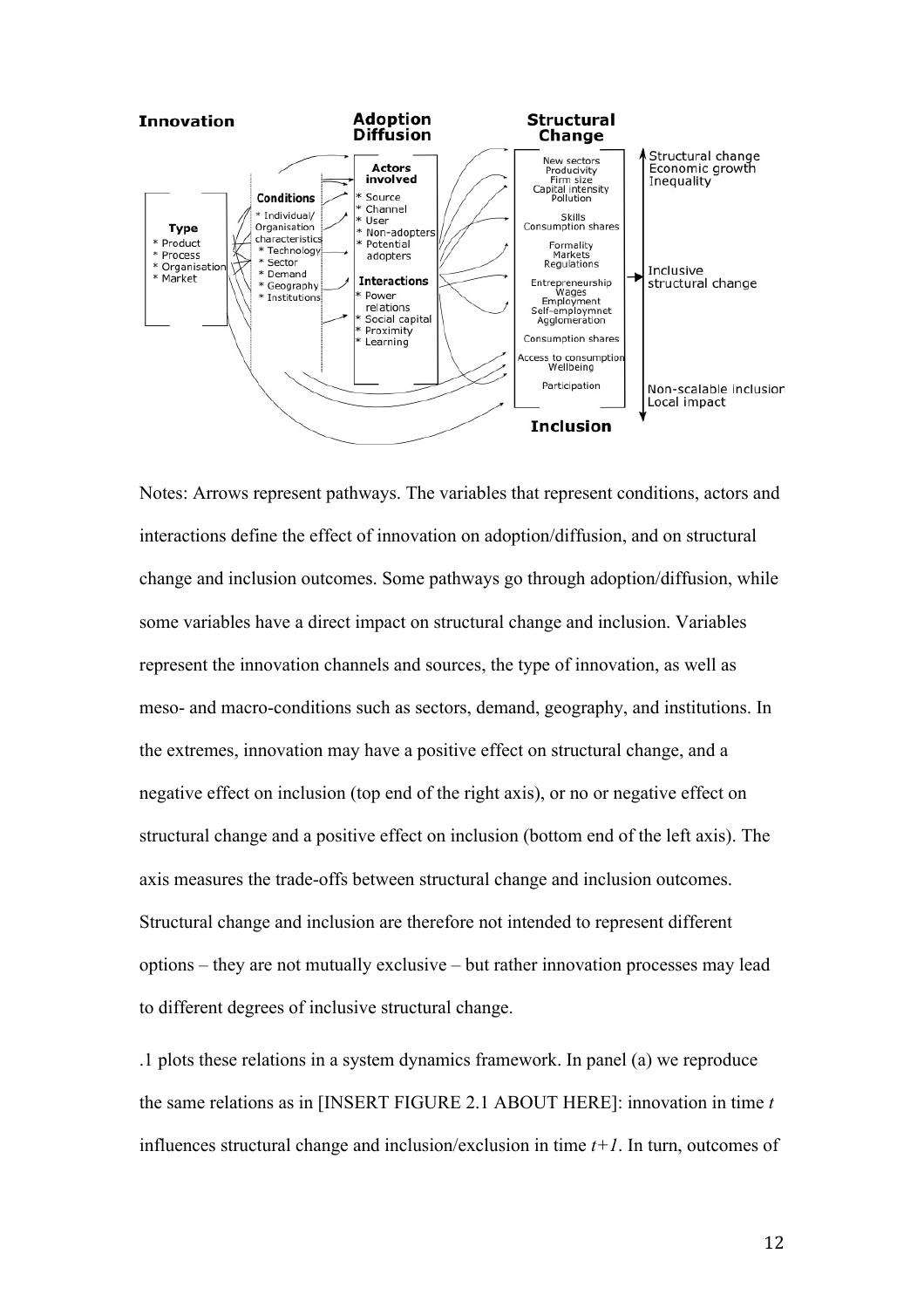structural change may be (positively or negatively) related to inclusion. In panel (b) we plot the dynamic relations that include a feedback from structural change and inclusion in  $t+1$  to innovation in  $t+2$ . Innovation (INN) is expected to have a positive effect on structural change (SC) (moving to more sophisticated products), which in turn is likely to generate more innovation. As a result, we obtain the reinforcing mechanism plot on the left-hand side. On the right-hand side, we plot the relation between innovation and inclusion/exclusion (INC/EXC). At the top right of Figure 3.1 innovation is assumed to be inclusive (INC). The inclusion of individuals and organizations in the innovation process may, for instance, lead to an increase in their capabilities, which also has a positive effect on further innovation or reducing capabilities by dispersing them. This may lead to a further reinforcing mechanism (top-right) or to a balancing one (where inclusion does not necessarily lead to learning and higher capabilities that facilitate future innovation). At the bottom-right part of Figure 3.1, innovation is assumed to be exclusionary (EXC). The exclusion of individuals and organizations from the innovative effort may have a negative effect on capabilities, reducing further innovation. This leads to a balancing mechanism (bottom right). However, exclusion may lead to increased capabilities of a limited part of the population, which may in turn increase innovation: in this case exclusion also leads to a reinforcing mechanism. Finally, structural change (SC) may also be inclusive (INC) or exclusionary (EXC). If inclusive, the positive effect of innovation on structural change further reinforces innovation through inclusion in the next time period. If exclusionary, the positive effect of innovation on structural change may reduce innovation in the next time period, depending on the effect of exclusion on capabilities.

# **[INSERT FIGURE 3.1 ABOUT HERE]**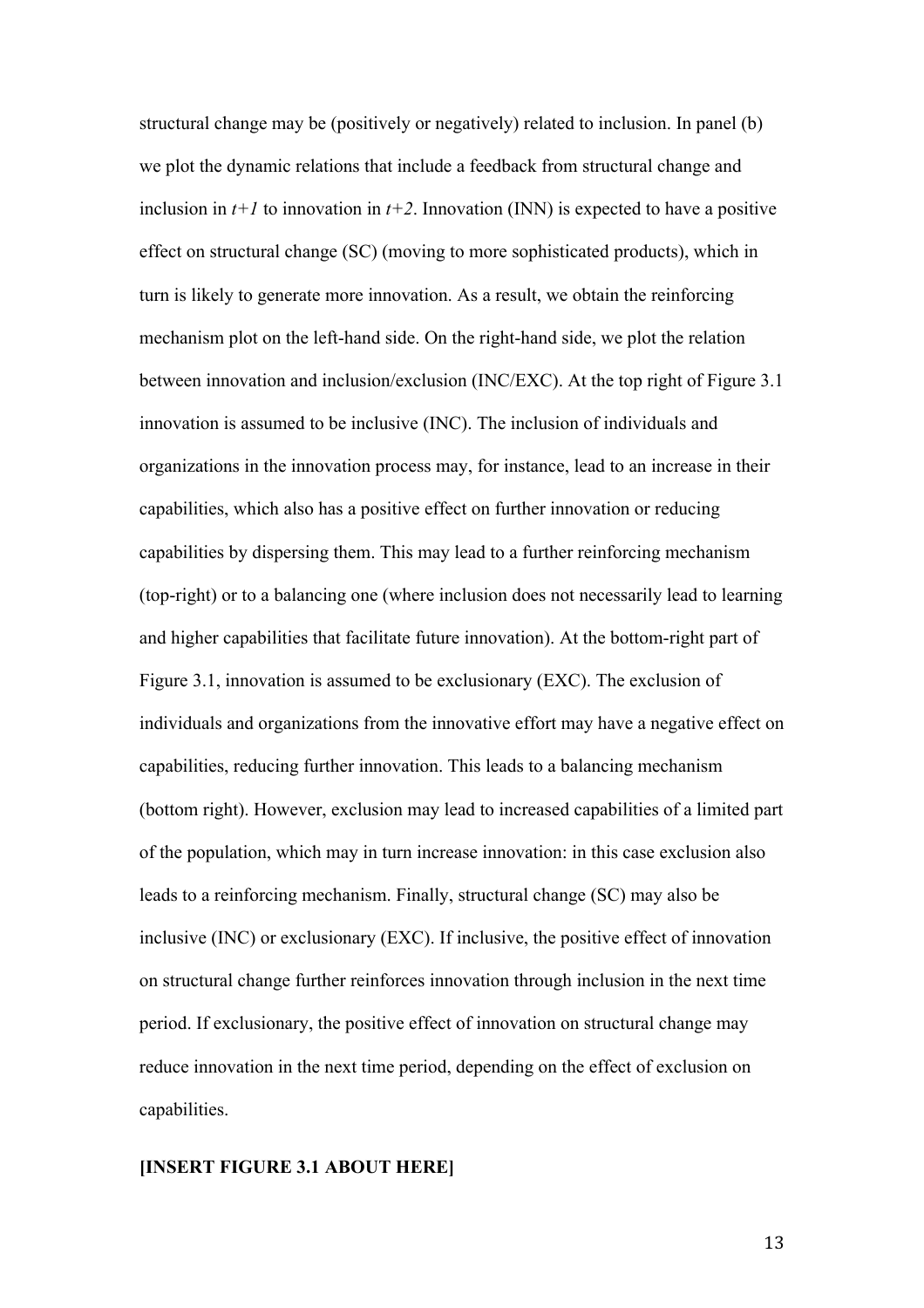We then face the following questions: under which conditions, forms of interactions and role of actors, does an innovation lead to (some form of) structural change and (some form of) inclusion/exclusion? Which aspects of structural change favour inclusion/exclusion? Which aspects of inclusion/exclusion favour structural change? To answer these questions, we remove the feedbacks (as in Figure 3.1 panel (a)). Questions about the reinforcing and balancing mechanisms (panel (b)) require replicating the framework for different phases of development, where each phase is shaped by previous outcomes in terms of structural change and inclusion: which aspects of structural change induce more innovation? Which aspects of inclusion and exclusion benefit or hinder further innovation? We will address these questions to some extent here, but leave their full conceptualization for future work, while we have attempted an empirical test of the dynamic pathways in a different work (see Saha and Ciarli, 2018).

#### **3.2 From Innovations to Structural Change and Inclusion: Illustrative Steps**

To answer the above questions, we map the steps through which several conditions, actors and interactions may affect the strength and direction of an innovation's impact on SC and INC (Figure 3.2).

First, an innovation is introduced, which may be indigenous (domestic or local), or adopted from somewhere else – leftmost column *Innovation*. The innovation may be of different *types*: product, process, organization, or market. Different local, national, and international *actors* may be sources and channels for the innovation, whose *interactions* may be differently shaped by power relations, governance, physical and social distances.

# **[INSERT FIGURE 3.2 ABOUT HERE]**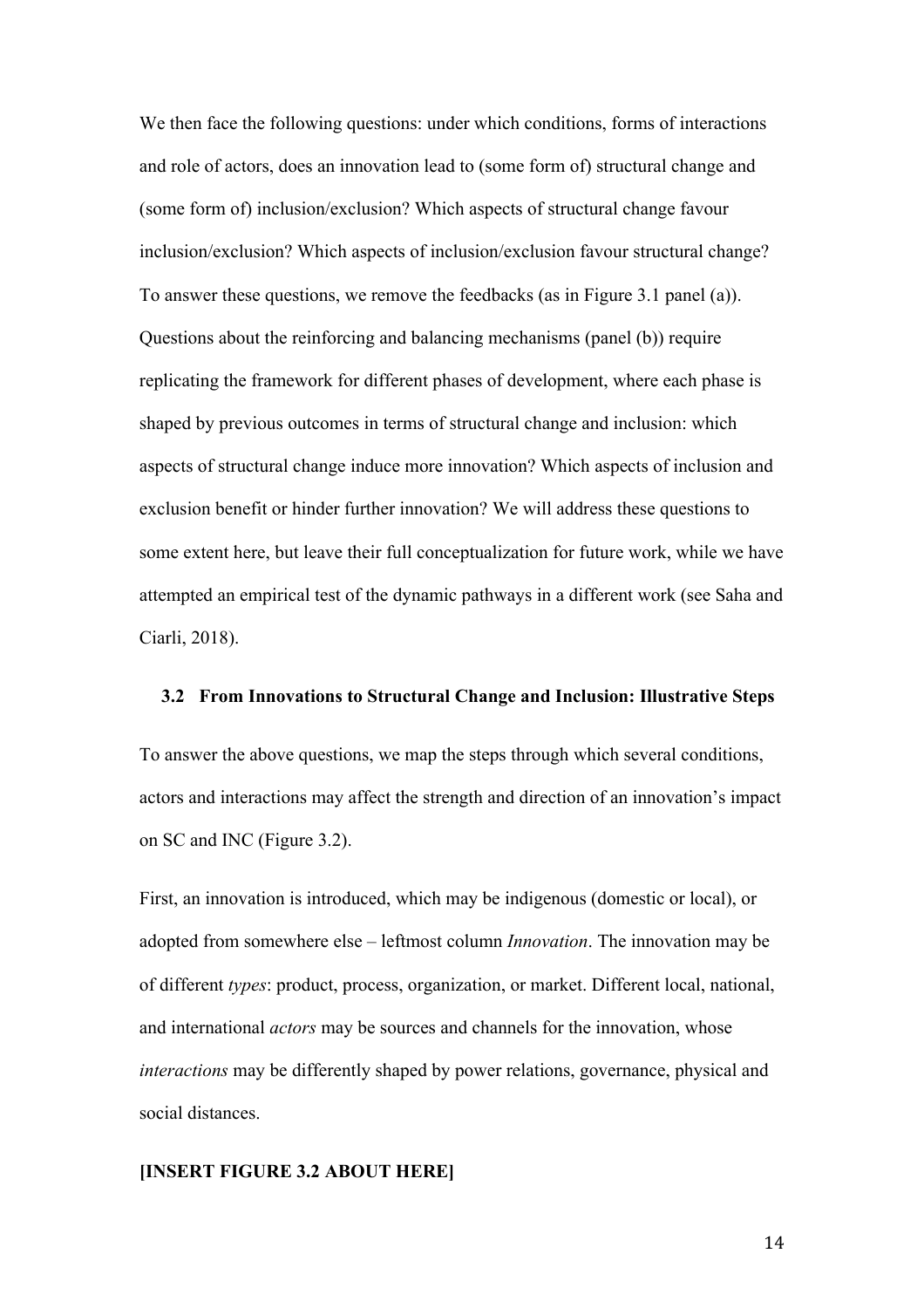Second, the innovation becomes part of the system as soon as individuals or organizations adopt it,<sup>7</sup> which may in turn lead to an upgrade of the product, the process, or the organization which produces/delivers it. It then diffuses as other actors in the system adopt it. The extent to which the innovation diffuses in the system also depends on a set of actors, interactions, and conditions, for instance, the capital intensity of the new technology, its scale, appropriability, adaptability, and cost. We distinguish between two types of variable: those that *enable the access (or production) of the new technology*; and those that *act as an incentive to adopt*. Examples of enabling variables are capabilities, access to resources, and other individual, organizational, institutional, and relational variables. Examples of incentive variables are the demand (domestic or international), scale, factor costs and other institutional variables (such as intellectual property rights).

Third, the diffusion of the innovation may cause different outcomes in terms of SC and INC, also depending on actors, interactions and conditions. Some of the actors, interactions and conditions have a direct effect on SC and INC outcomes, which are not conditional on the innovation's diffusion. For instance, negative environmental externalities are a characteristic of rapid structural change, particularly in respect to manufacturers. The negative externalities are likely to have a stronger effect on those parts of the population that are excluded for instance from the transformation from agriculture to a manufacturing economy, and the adoption of new production processes. The extent of both the SC and the negative INC depends on the diffusion of the innovation. The larger the diffusion of the polluting innovation, the larger the SC, and the stronger the adverse effect on those negatively impacted. In contrast, the

<sup>7</sup> The first adopter may be the local innovator.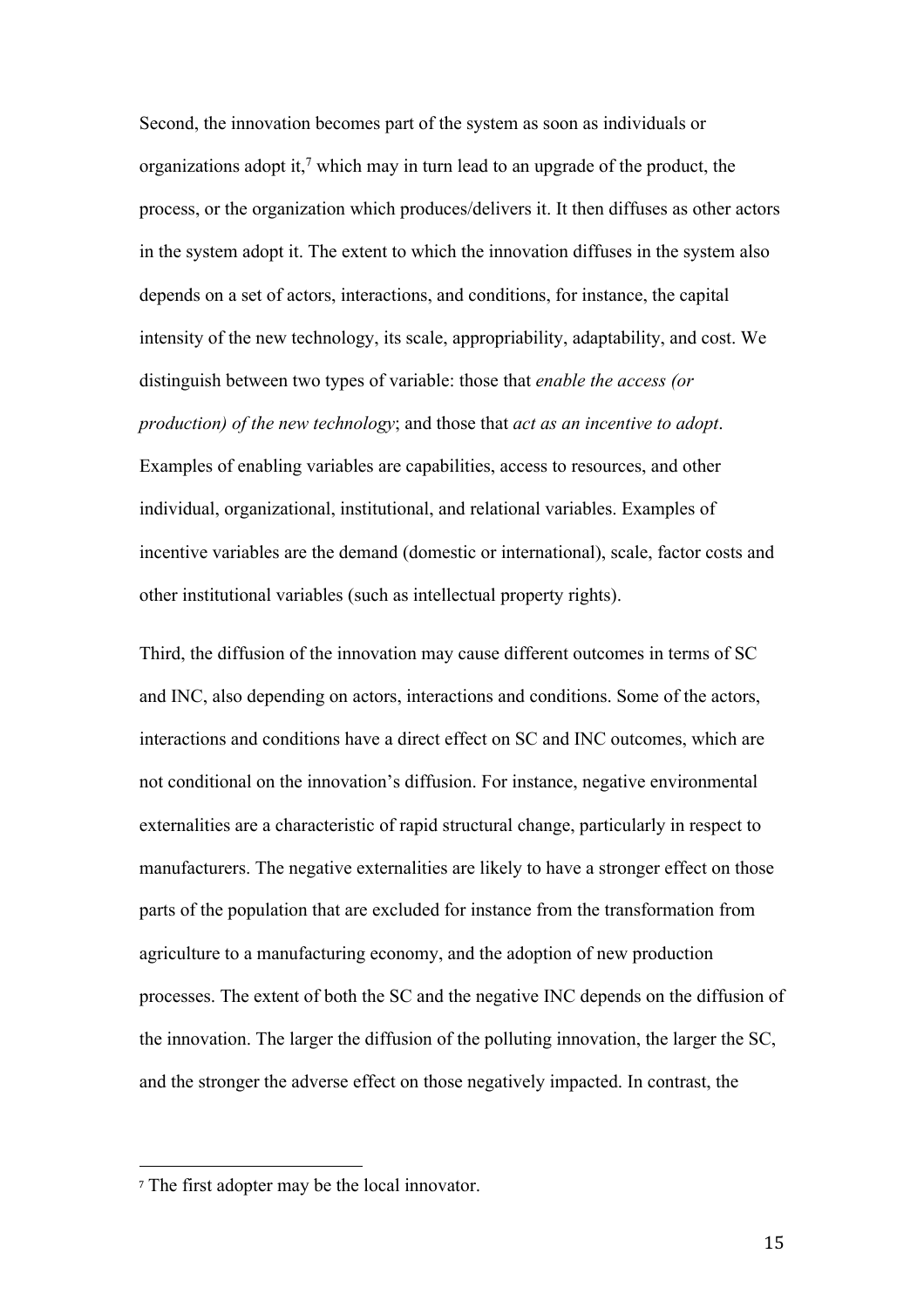participation in the innovation process does not depend on the diffusion of the innovation. In general, SC outcomes are related to diffusion and upgrading, and are therefore shaped by actors, interactions, and conditions that characterize adoption. For INC outcomes, the role of diffusion depends on the types of inclusion considered. Following the inclusion ladder (Heeks et al., 2014), inclusion outcomes at the bottom of the ladder (e.g. access to goods) are also shaped by actors, interactions, and conditions that characterize adoption. For inclusion outcomes at the top of the ladder (e.g. participation in the innovation process), the adoption of the innovation is not particularly relevant.

Fourth, structural changes and inclusion are not unrelated. Some SC outcomes are complementary to INC, but most tend to be incompatible (before redistributive policies, which consider only some aspects of inclusion). For instance, an innovation may decrease the price of a good that was previously only affordable to a limited part of the population, increasing its access (e.g. milk in Kenya) (Saha et al., 2018). As a result, we observe an increase in the product's share of total household consumption, and an increased share in consumption of that good in relation to others in its category. While this is compatible with increased inclusion (measured as access to goods), in the short term an increase in the capital intensity of production will not result in increased employment: only the most skilled workers have access to the available jobs, excluding a large part of the unskilled population.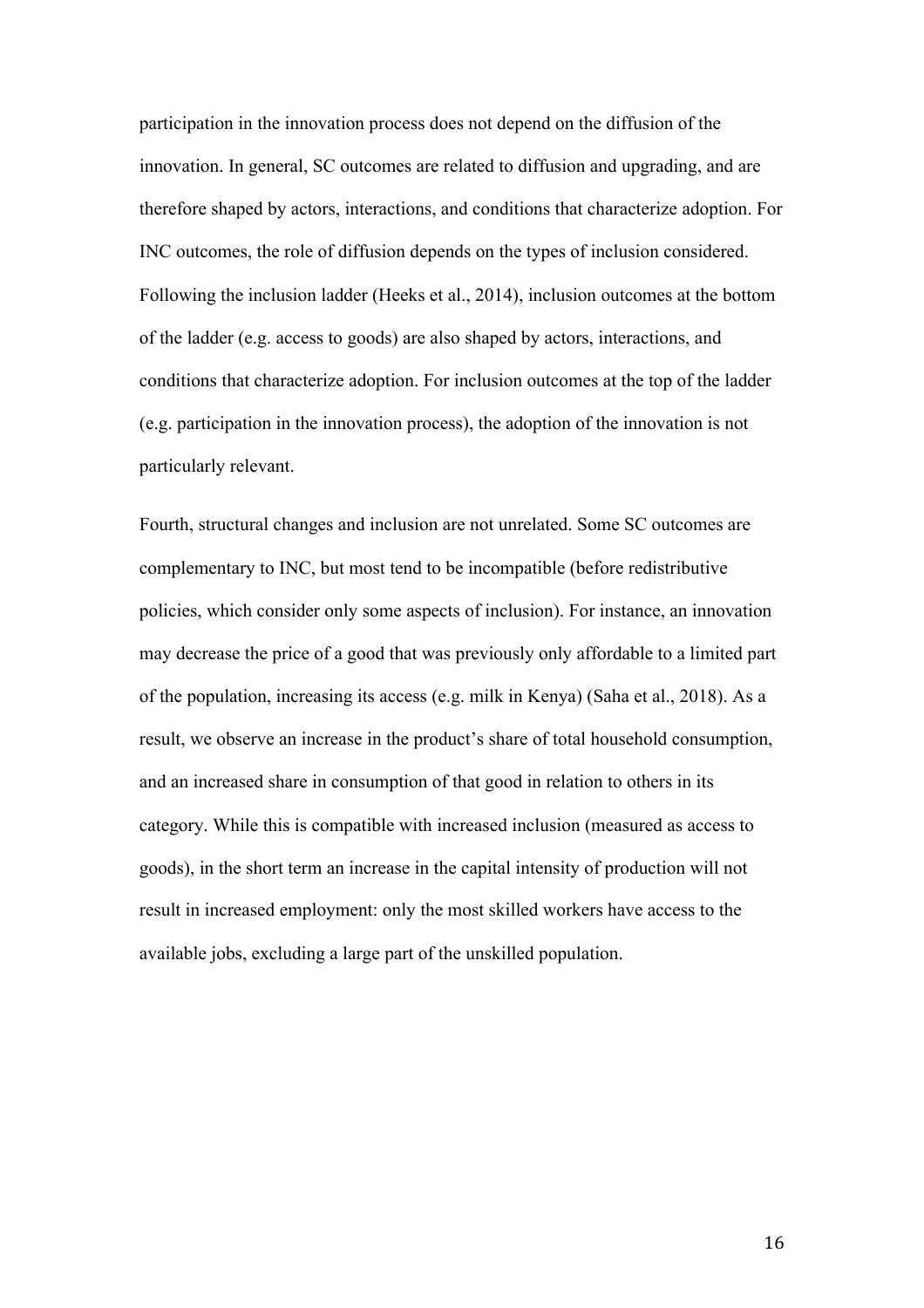# **4. Inclusive Structural Change: Bridging the Gaps in the Literature**

# **4.1 Technological Upgrading, Structural Change, and Inclusion: A Brief Synopsis of the Existing Literature**

There is limited literature that looks at the relationship between innovation/technological upgrading, structural change and inclusion – let alone the three-way link under analysis here.

A first immediate channel that leads from technological upgrading to structural change is through the mediated effect on productivity. Dense interactions in the adoption of innovative technologies help to close the productivity gap between pioneering firms, early adopters and late adopters, which is essential to raising productivity levels across the economy, and generating structural change (Lundvall, 2007). Where exposed to competition, domestic firms are pushed toward more efficient practice and to increase capabilities, and productivity growth in existing sectors and employment shifts toward more productive sectors (McMillan et al., 2014).

However, economic upgrading following structural change does not necessarily generate *social upgrading* (i.e. access to better work opportunities, including measurable standards, wages and conditions, and enabling rights such as freedom of association and non-discrimination). For instance, the position of firms and workers within the value chain, the type of work performed, and the status of workers within a given category of work will influence the capacity to achieve inclusion and social upgrading through structural change (Barrientos et al., 2011; 2016a; 2016b; Bernhardt and Pollack, 2016; Brewer, 2011; Lee and Gereffi, 2015; Milberg and Winkler, 2011; Tokatli, 2013).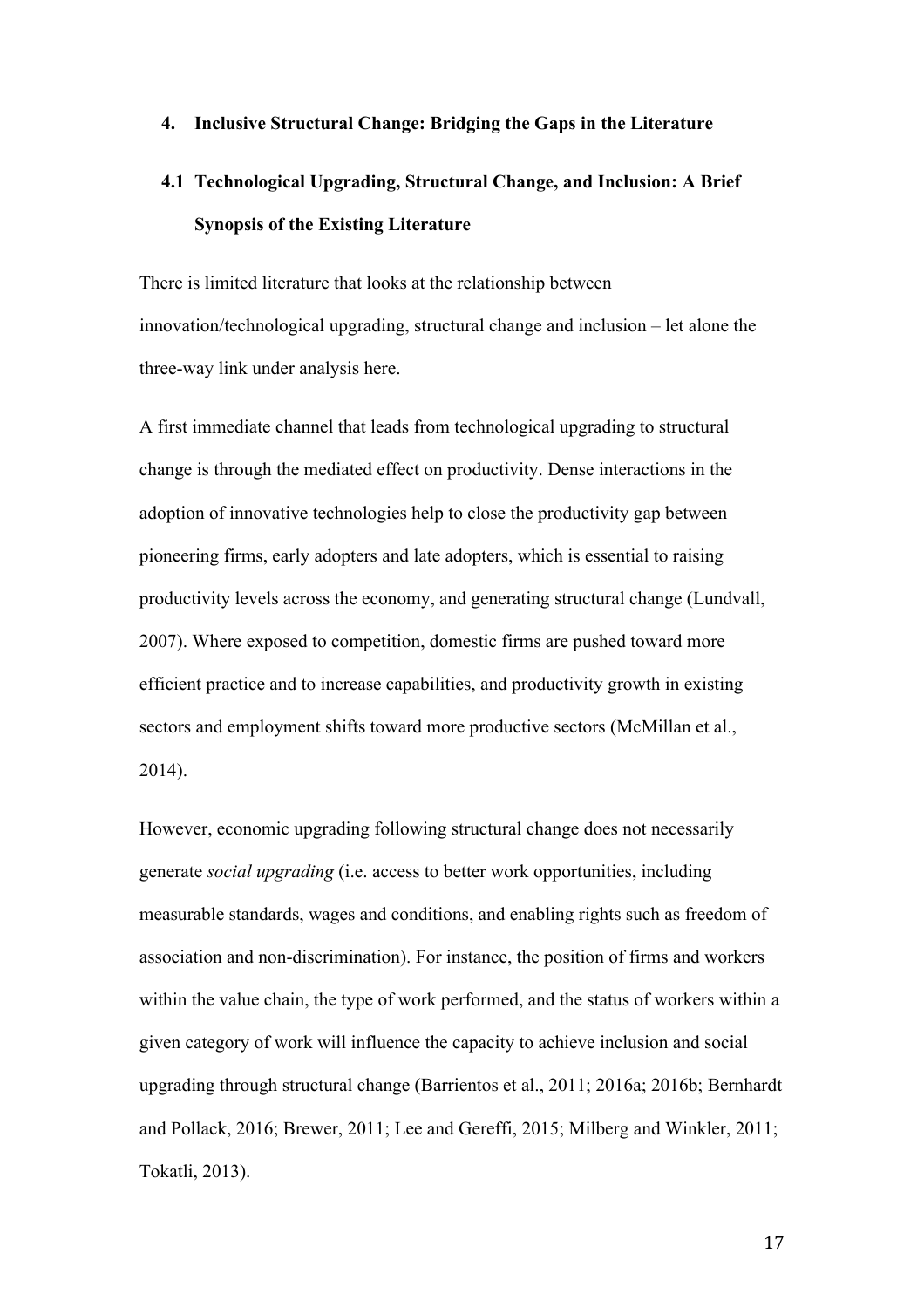At the *micro-level* of analysis, inclusion might result from technology transfer and technological upgrading**,** depending on a set of further conditions and contextual characteristics. The literature has identified these as the appropriateness of technology (Kaplinsky, 2011; Hanlin and Kaplinsky, 2016); measurable standards and enabling rights (Barrientos et al., 2011; 2016a; 2016b; Bernhardt and Pollack, 2016; Brewer, 2011; Lee and Gereffi, 2015; Milberg and Winkler, 2011; Tokatli, 2013); user involvement (Foster and Heeks, 2013; Kaplinsky, 2011; Zeschky et al., 2011) and institutional inclusiveness (Acemoglu and Robinson, 2012; Acemoglu et al., 2005; Altenburg, 2009; Farole et al., 2011).<sup>8</sup> The mechanisms that affect inclusive outcomes of innovation are even less explored.

Paunov (2013) suggests that innovation affects inequality in three ways: first, through direct impact on income distribution (e.g. innovation favours the highly skilled and risk takers); second, by offering solutions for improving the welfare of lower and middle-income groups (frugal innovators); and third, by allowing lower-income groups to innovate themselves, with an ambition of greater welfare improvement (i.e. grassroots and informal-sector activities).

The literature has also highlighted that labor-intensive, cheaper and low-quality intermediate outputs and technologies produced and used by firms in *Southern* countries are more appropriate for firms in other countries in the South.<sup>9</sup> For similar

<sup>8</sup> An exhaustive map of the literature dealing with the role of International Technology Transfer as a specific source of technological upgrading at the micro, meso and macro levels is offered in Marquez et al. (2017).

<sup>&</sup>lt;sup>9</sup> See Section 5.1 for a review of the South-South trade and its role in achieving inclusive structural change.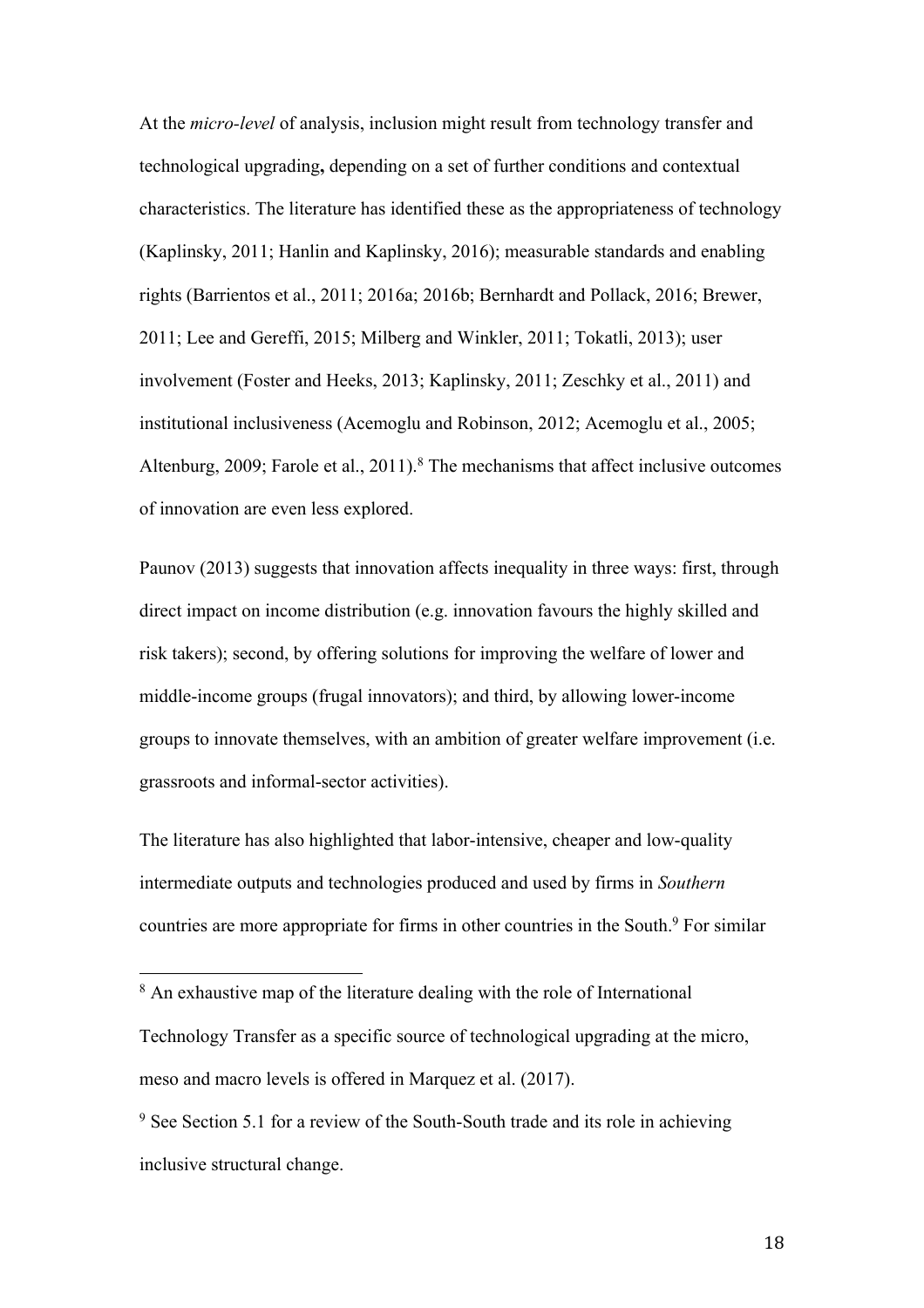reasons, these innovations are more accessible for SMEs and for disadvantaged groups, such as women (Hanlin and Kaplisnky, 2016).

On the distribution of the returns to innovations, and how the initial income distribution influences innovation, a recent scholarship has studied how market and technological innovation might usefully create new opportunities to include poor and marginalized people from low-income countries in the global economy (Chataway et al., 2014; Heeks et al., 2014).

At the *meso-level of analysis*, scenarios of growth and structural change still entail a substantial heterogeneity in terms of inclusiveness and inequality, depending, amongst other things, on the *institutional configuration* of nation states. Acemoglu and Robinson (2012) distinguish between inclusive institutions, which promote learning and shared prosperity, and extractive institutions, designed to extract resources from society to benefit elites (see also Altenburg 2009; Farole et al., 2011; Hickey et al., 2014; Papaioannou, 2014; Rodrik, 2005; Teichman, 2016).

At the *macro-level of analysis*, the relation between structural change that fosters economic development and *inclusion* has largely been framed within the issue of how to achieve pro-poor growth, (Anand et al., 2013; Atkinson and Bourguignon, 1999): the rate at which the income of the poor rises for a given increase in national income (absolute), or with respect to the growth of the rest of the population (relative). According to Ravallion and Chen (2003), growth is distribution-neutral, and always has a positive impact on the poor, raising their income. Early stages of economic development, though, are often accompanied by changes in income distribution (Kuznets, 1973; Ravallion, 2004), which follow the economic transformation. Poverty reduction eventually is a combination of income growth, changed income distribution,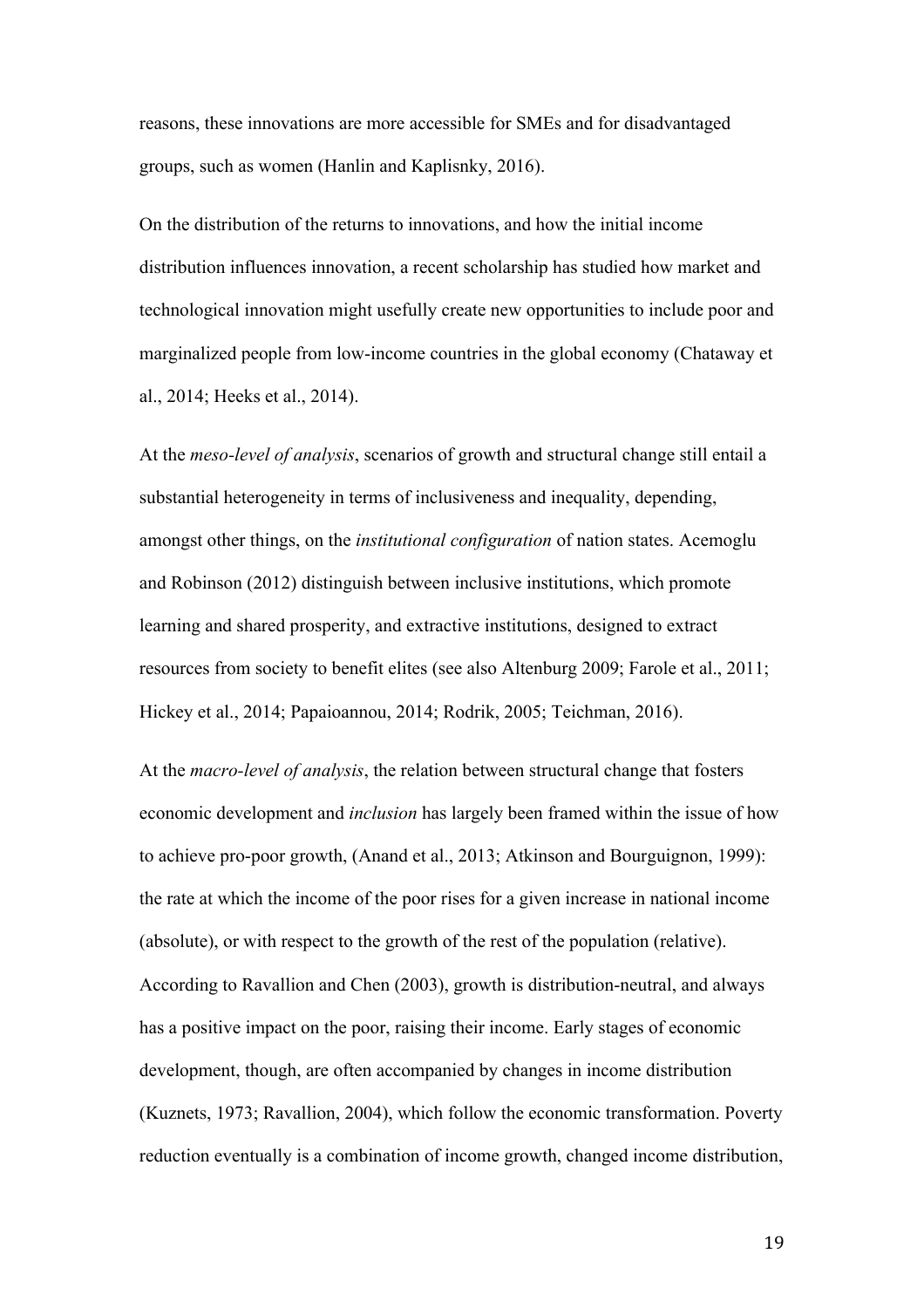and the relation between income growth and its distribution (Bourguignon, 2003). Some authors would argue that economic growth is always inclusive because of its effects on poverty reduction, but the degree of inclusiveness (how much poverty is reduced, if we use poverty reduction as a macro indicator of inclusion) depends on how equitably the increased income is distributed.

Since income inequality (one of the macro indicators of inclusion) may directly affect economic growth, economists have attempted to explain the negative effect of inequality on economic development as an outcome of political economy (Acemoglu et al., 2005; Alesina and Perotti, 1996), capital, insurance and/or labor market imperfections (Banerjee and Newman, 1993), commons, and conflict (Esteban and Ray, 2011). Lower levels of inequality measured as equal access to productive assets, economic opportunity, and voice, are claimed to have a positive effect on economic development (World Bank, 2006). However, a wealth of empirical tests has not provided conclusive evidence on whether economic development leads to more inequality, at which stage of economic development, and even less on whether lower inequality leads to more or less economic growth.

Overall, it seems there is a long way to go in terms of further empirical research to disentangle the three-ways link between innovation, structural change and inclusion as we put it forward in the analytical framework in Section 3. We reprise the issue and propose avenues of exploration below and in the subsequent Section 5.

# **4.2 Innovation for Inclusive Structural Change: Narrowing the Gaps**

To summarize the key messages of our argument so far: structural change is a foundational component of economic development, which is in general, poverty reducing. However, these processes may be relatively inclusive or exclusionary,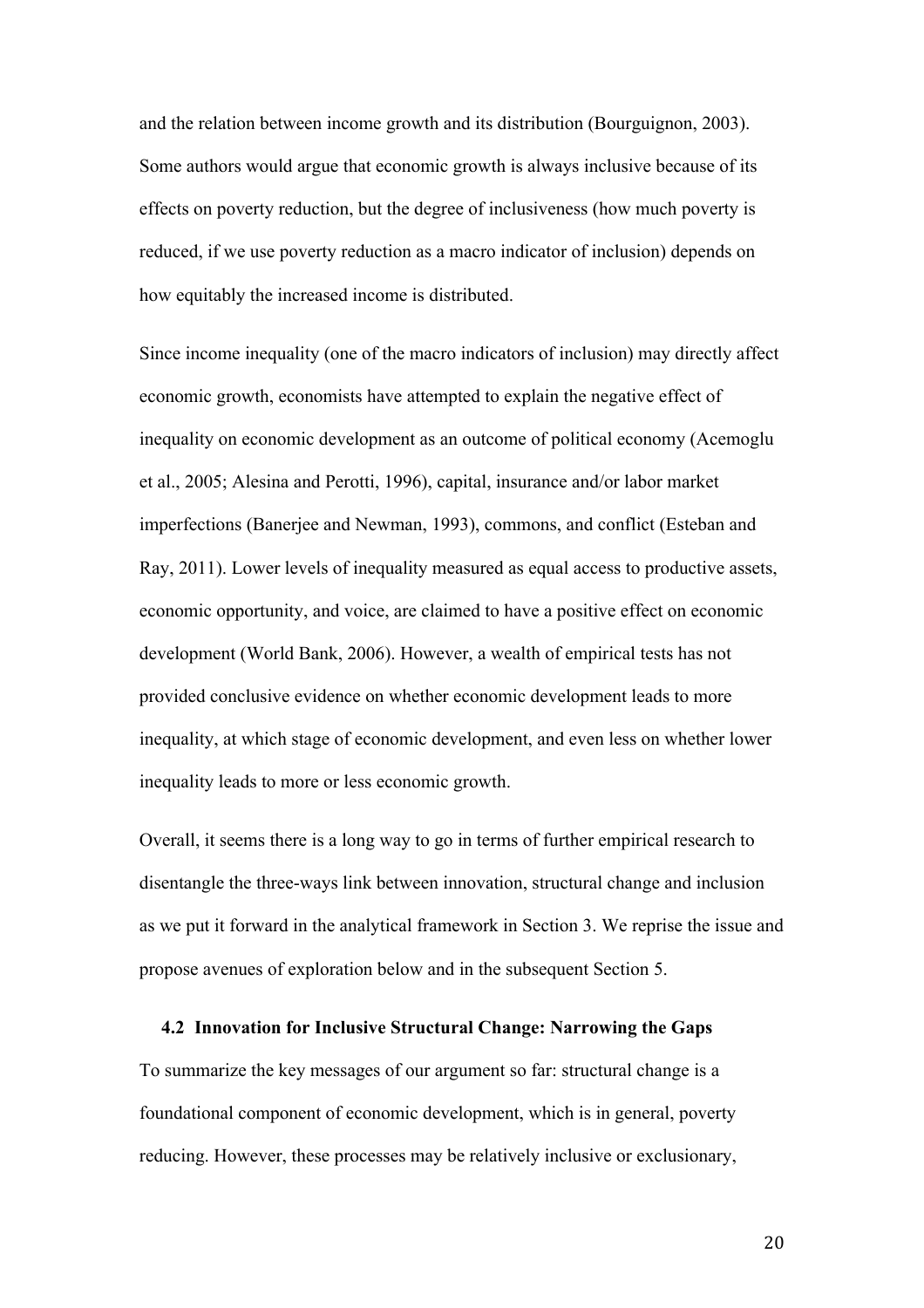depending on the initial income distribution and on whether there are sustainable opportunities created for the poorest.

Innovation and the accumulation of technological capabilities effect the extent to which structural change can be inclusive or exclusionary; however, the bulk of the literature mainly covers the emerging (rather than low-income) countries, the manufacturing sectors, and a few successful firms or clusters of small firms. The analytical framework proposed in Section 3 allows us to better identify the gaps in the literature that would need further research effort to be pursued.

First, we know little about *which innovations, in which contexts, lead to learning, technological upgrading, and further to structural change.* It has been argued that innovation more conducive of learning might not necessarily be the most radical, but rather incremental (Bell, 2009). The *latent bias toward radical, more disruptive innovations* therefore might be comparatively less inclusive or learning-conducive.

Second, the understanding of the relationship between innovation and inclusion has gained from conceptual developments and definitions of inclusiveness, *but the concept of inclusive innovation is still quite fuzzy and the understanding of how it can be achieved is limited* (Chataway et al., 2014; Cozzens and Sutz, 2014). There is also limited empirical evidence on *who is included/excluded from a specific innovation and development process.*

Third, the understanding of *how inclusion and inequality influence successive phases of innovation and structural change* is even less developed. Also, the *evidence* on the effect of inclusion on structural change is far from conclusive. This relation is based on rather aggregate measures of inclusion, such as poverty and inequality, with little attention to exclusions based on ethnicity, geography, gender, and other non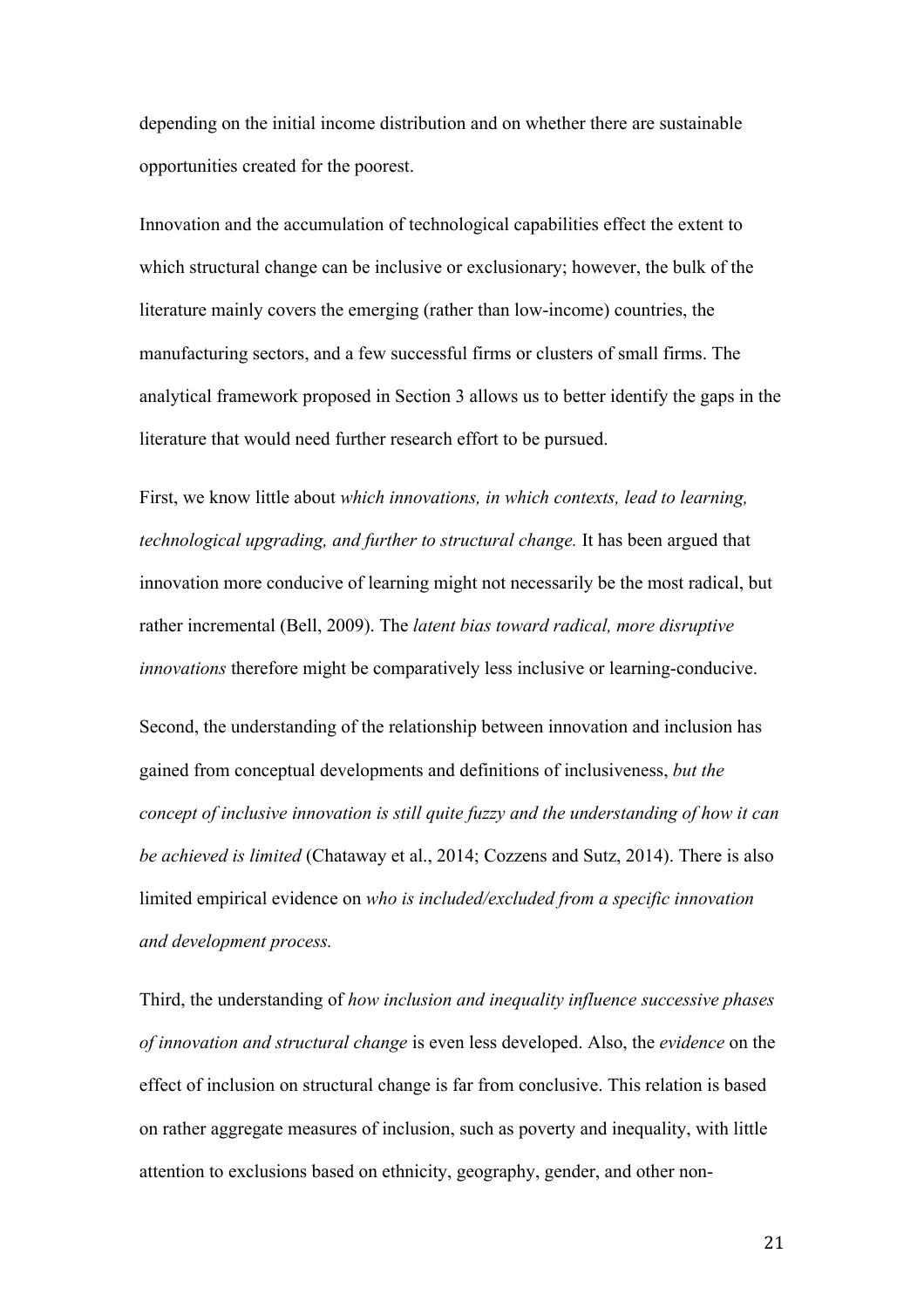economic dimensions. Most fundamentally, *exclusion might occur at the level of access to information in regard to decision-making in investments and participation in the decision-making process*. We also know little about the *direction of structural change,* which is likely to depend on which innovations endure or dominate and which are replaced and disappear.

By proposing an analytical framework that accounts for all of these aspects and the dynamics within them, our ambition is to direct empirical research toward addressing the gaps identified above. Going beyond a macro-economic accounting perspective, our framework should be exhaustive enough to allow for the investigation of *how* the main driver of growth (innovation) influences the transformation that accompanies growth (structural change), the (re)-distribution of the gains from innovation (inclusion/exclusion), and how the three dynamics are influenced by different conditions, actors, and their interactions.

In addition, we are aware that, in addressing the gaps above, it is important to build upon and go beyond the stylized dynamic relationships between innovation, structural change and inclusion that have served the purpose of founding this framework. It is important to consider the trade-offs (and bottlenecks) that effect each link at each stage, and how these might be addressed through policy. We address this in the next section.

# **5. Inclusive Structural Change: Three Cases of Trade-offs in LMICs and the Role of Policy**

Trade, investment, innovation and diffusion proceed via the decisions and interactions of numerous public and private actors - artisans, civil servants, community workers, consumers, employees, entrepreneurs, farmers, and ministers, among others (Figure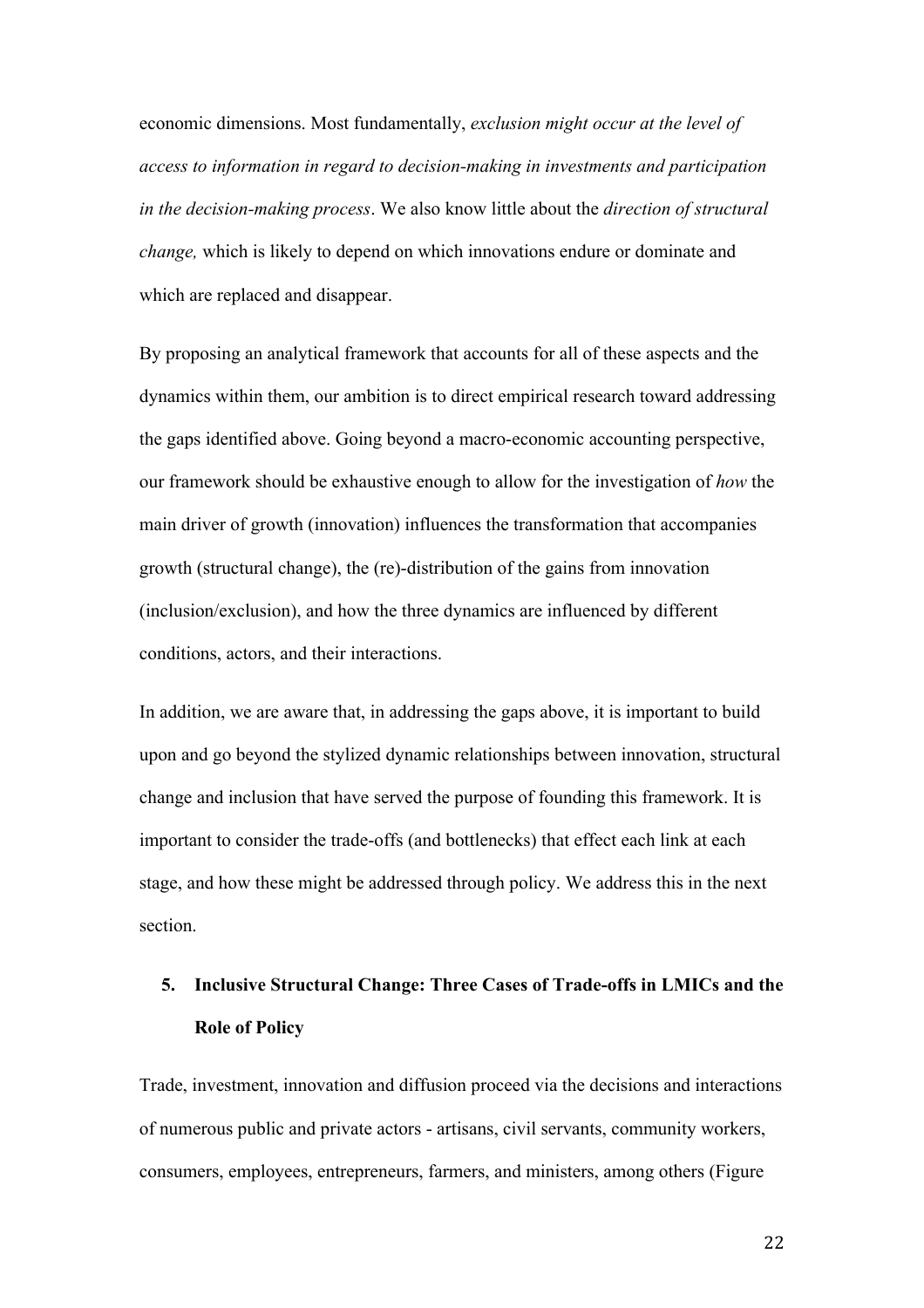3.2). These decisions together shape outcomes in terms of structural change and inclusion, and the trade-offs between them. While actors' decisions reflect their priorities and interests, they are also shaped by a series of policies, regulations, and incentive structures which influence these priorities and interests.

On the one hand, technological upgrading may promote structural change with inequitable patterns of winners, who reap the lion's share of rewards, and losers, who are left behind or carry a disproportionate share of the costs. Policies are needed to balance these trade-offs by changing or enabling new incentives and practices, and result in a different and more equitable distribution of costs and benefits. On the other hand, innovation may take place in ways which are highly inclusive of currently marginalized groups, ensuring their participation in both the process of innovation and its outcomes, but with few structural effects. The role of policy can then be to enable access to the resources necessary to scale up structural change from these more inclusive processes.

This section reviews literature with respect to innovation, trade and related policies, and their role in managing the trade-offs between inclusion and structural change, particularly in low-income countries. It considers three settings that may be more conducive of learning and capabilities accumulation than North-South transfer of more radical, disruptive innovation. These are (1) South-South trade and investment, (2) agglomeration economies that facilitate technology diffusion, and (3) indigenous grassroots innovation. It offers policy considerations for each setting: in which ways may public policy move outcomes toward the centre of the structural changeinclusion spectrum (Figure 3.2), based on the state of current knowledge?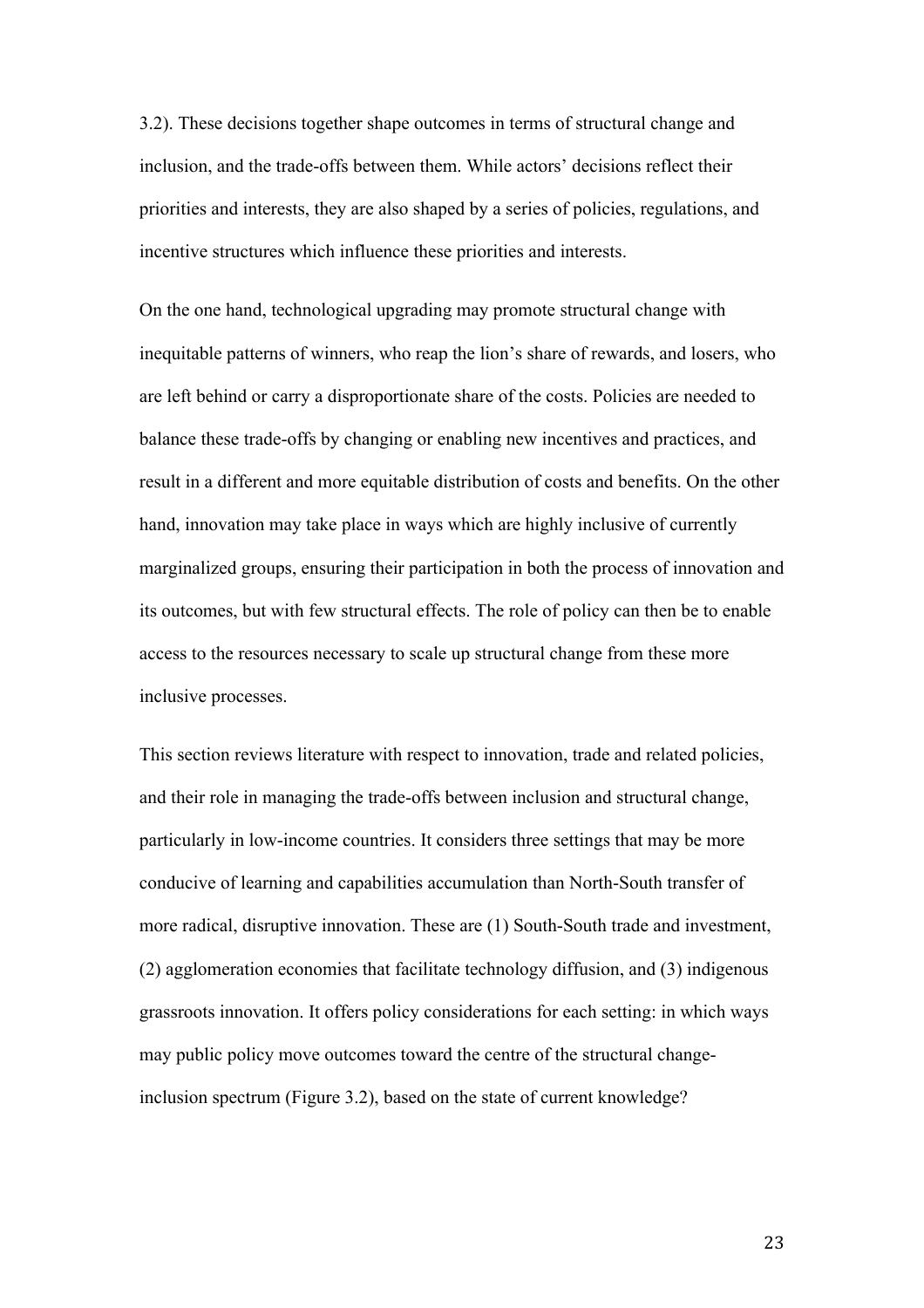# **5.1 South-South Trade and Investment**

Low-income economies tend to be characterized by two disparate groups of firms with very different levels of assets. The majority are low-productivity small or micro firms, often in the informal sector. These firms predominately operate in isolation from a much smaller group of large and more productive firms, including subsidiaries of foreign corporations (Altenburg, 2009). Unlike in high-income countries, there is relatively limited productivity growth of firms in the first group, even those in the formal sector. While technology upgrading by these small firms does create needed jobs and contributes to productivity growth, structural change is largely determined by the larger and more productive firms (Van Biesebroeck, 2005). These large firms are in a position to attract higher productivity labor, have better access to capital and greater capacity to adopt new technologies. While the productivity increases by these firms support structural change, the outcomes are likely to exacerbate exclusion, at least in the short term.

Given that technology upgrading in low-income countries relies predominately on the diffusion of *new-to-market* technologies, rather than *new-to-world* innovation (Bell, 2007), global value chains are a route to technological upgrading and higher value adding activities (Fu et al., 2018; Jaffee and Masakure, 2005; Pietrobelli and Rabelloti, 2006). Which firms participate in global value chains, and how valueadding activities are distributed are frequently determined by the dominant or *lead* firm in the chain (Kaplinksy, 2000; Ponte and Gibbon, 2005).

Small and informal producers are generally excluded from Northern-firm-led value chains - unable to meet exacting standards, and hampered by low productivity and poor quality infrastructure which undermine their competitiveness (Dolan and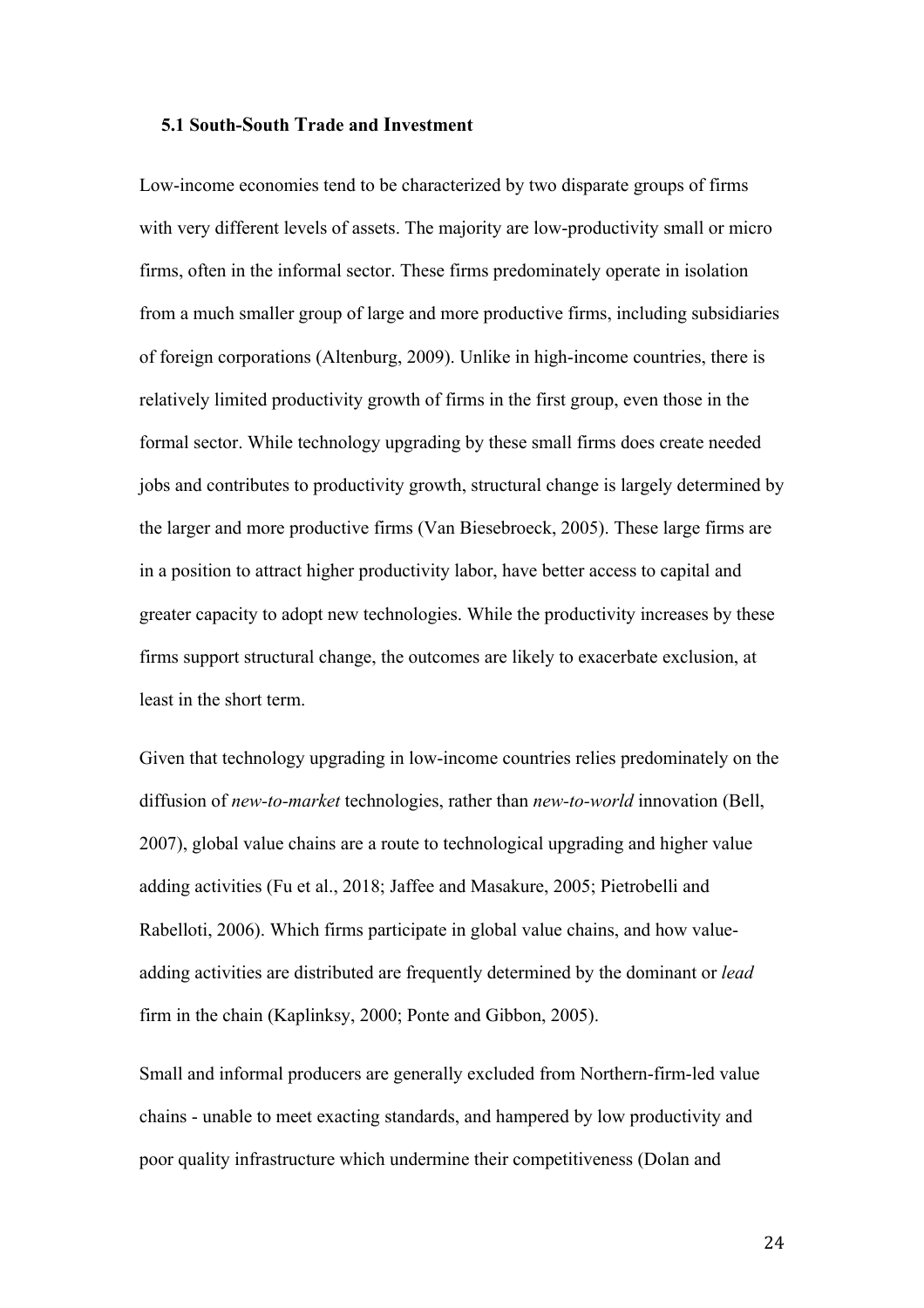Humphrey, 2000; Maertens and Swinnen, 2009; Poulton et al., 2008). On the other hand, where the lead firms are located in the South, there is greater likelihood of knowledge transfer and skills upgrading that enables firms to move up the chain into higher-value activities based on technology more similar to their own (Gold et al., 2017; Mohanty et al., 2019). A smaller technology gap within this network also enables technological diffusion via *learning-by-doing*, supporting diversification in manufacturing exports by local firms (Amighini and Sanfilippo, 2014; Didier, 2017).

Technology diffusion also depends on the human and financial resources and the absorptive capacity of firms (Cohen and Levinthal, 1989; Keller, 1996; Zanello et al., 2016). More advanced technologies from developed countries are more likely to be adopted by firms in the already productive group, which have the necessary resources and absorptive capacity to take up the technologies. Since these recipients of North-South technology transfer achieve higher productivity growth (Gold et al., 2017), the result is likely to be structural change without inclusion, as already larger and more productive firms pull further away from the rest. These exclusionary outcomes may be counter-balanced where they support employment growth; however, the evidence on the relationship between North-South vs South-South trade and employment is mixed (Gold et al., 2017; Mohanty et al., 2019).

The extent and type of trade and investment patterns are influenced by policy factors, including trade policy itself. Currently, although trade liberalization has led to an overall reduction in trade tariffs imposed by Southern governments, tariffs imposed on imports from other LMICs tend to be higher than for imports from developed countries (Jha and McCawley, 2011). Policy in sectors that support trade is also relevant. For example, poor trade-related infrastructure and logistics, or infrastructure directed at supporting trade with countries in the North, rather than with other LMICs,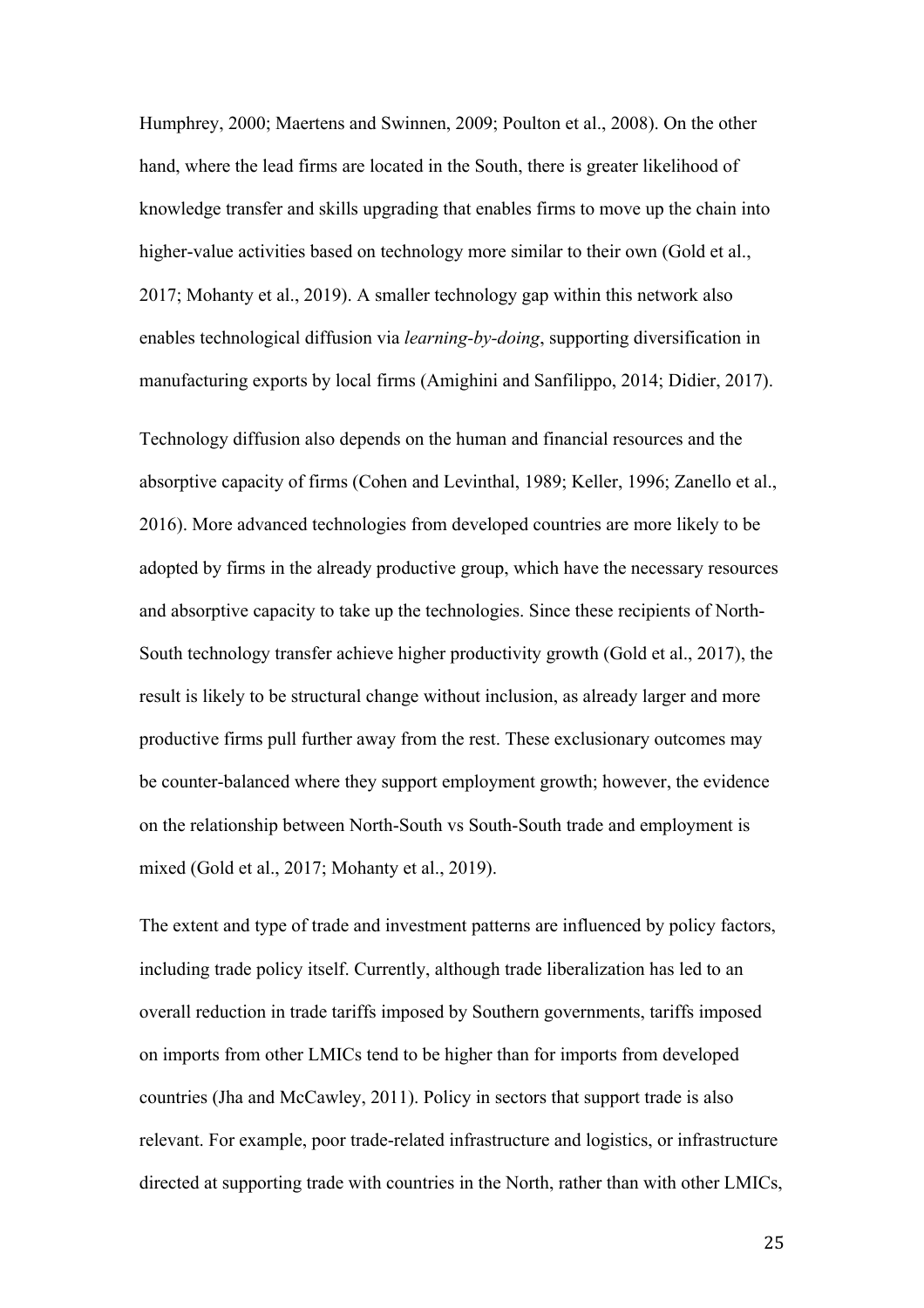undermines South-South trade (Jha and McCawley, 2011). Another area is finance. Greater financial sector development in LMICs supports trade in technology and skillintensive manufactures, and the effect is highly significant with respect to South-South trade (Demir and Dahi, 2011).

Policies that support inclusive structural change will therefore address these tradeoffs. One approach is to support structural change through North-South trade while introducing policies that enable those left behind to cope with or benefit from these changes, such as through social protection or significant public investment in human capacity development (Timmer, 2009). Alternatively, trade policies may be geared toward (more inclusive) South-South trade, but coupled with efforts to build the capacity of small firms and their access to finance, contributing to greater productivity gains and growth (Mohanty et al., 2019). Of course, policies may also seek to strike a balance between these two alternatives.

# **5.2 Agglomeration Economies and Diffusion**

Agglomerations and networks of enterprises and other economic actors, such as those found in industrial clusters and in cities, enable knowledge exchange and joint learning at relatively low cost. Outcomes may include technology adaptation and diffusion, and increased productivity supportive of structural change - although these outcomes are not guaranteed (Wolman and Hincapie, 2014). The contribution of clusters and cities to inclusive structural change depends on who has access to these spaces and networks, and the degree to which supply and demand side constraints to wide-scale productivity growth are addressed.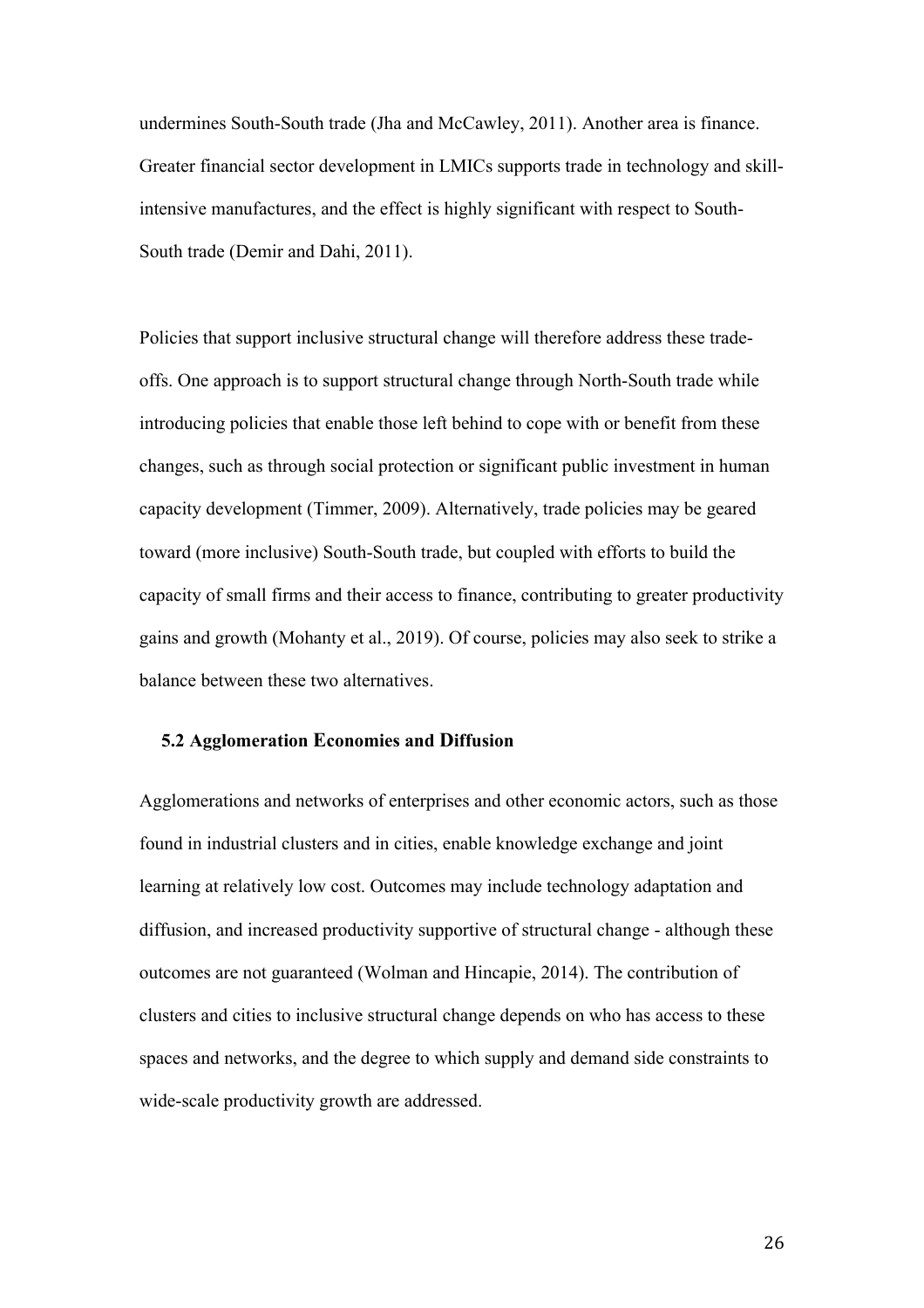Clusters facilitate innovation through knowledge diffusion and spillovers, including the exchange of tacit knowledge, which is otherwise difficult to codify and transmit (Cumbers and MacKinnon 2004). Clusters are also distinguished by joint actions by the firms which comprise them, leading to greater collective efficiency (Schmitz 1999). Through encouraging the development of more specialized suppliers and creating demand for labor with specialized skills, clusters increase productivity (Porter 1998; Wolman and Hincapie 2014).

For LMICs, clusters enable small firms to achieve upgrading without having to invest across the entire production process. Instead they can concentrate on taking much smaller risks in particular steps of the process, while other enterprises in the cluster invest in complementary tasks (Schmitz, 1999). As a result, there is often an uncharacteristically high proportion of medium-sized firms represented in clusters in LMICs, although again this outcome is by no means guaranteed (*Ibid*).

While clusters have mostly been studied in relation to industrial sectors, and to a lesser extent business services (Di Meglio et al., 2018; Meliciani and Savona, 2015), clustering can also be applied to the promotion of agriculture (Galvez-Nogales, 2010); highly relevant for LMICs. Agricultural clusters are based on the coordination of smallholders and agribusinesses to benefit from increased opportunities, reduced costs and spillover effects.

Urbanization is another process of agglomeration taking place in LMICs, pulling people, enterprises and resources into closer proximity, and, as for clusters, enabling valuable informal learning and the accumulation of knowledge. Cities allow for the sharing of infrastructure and distribution of risks, while improving the quality of matches between actors in the value chain, or between enterprises and employees with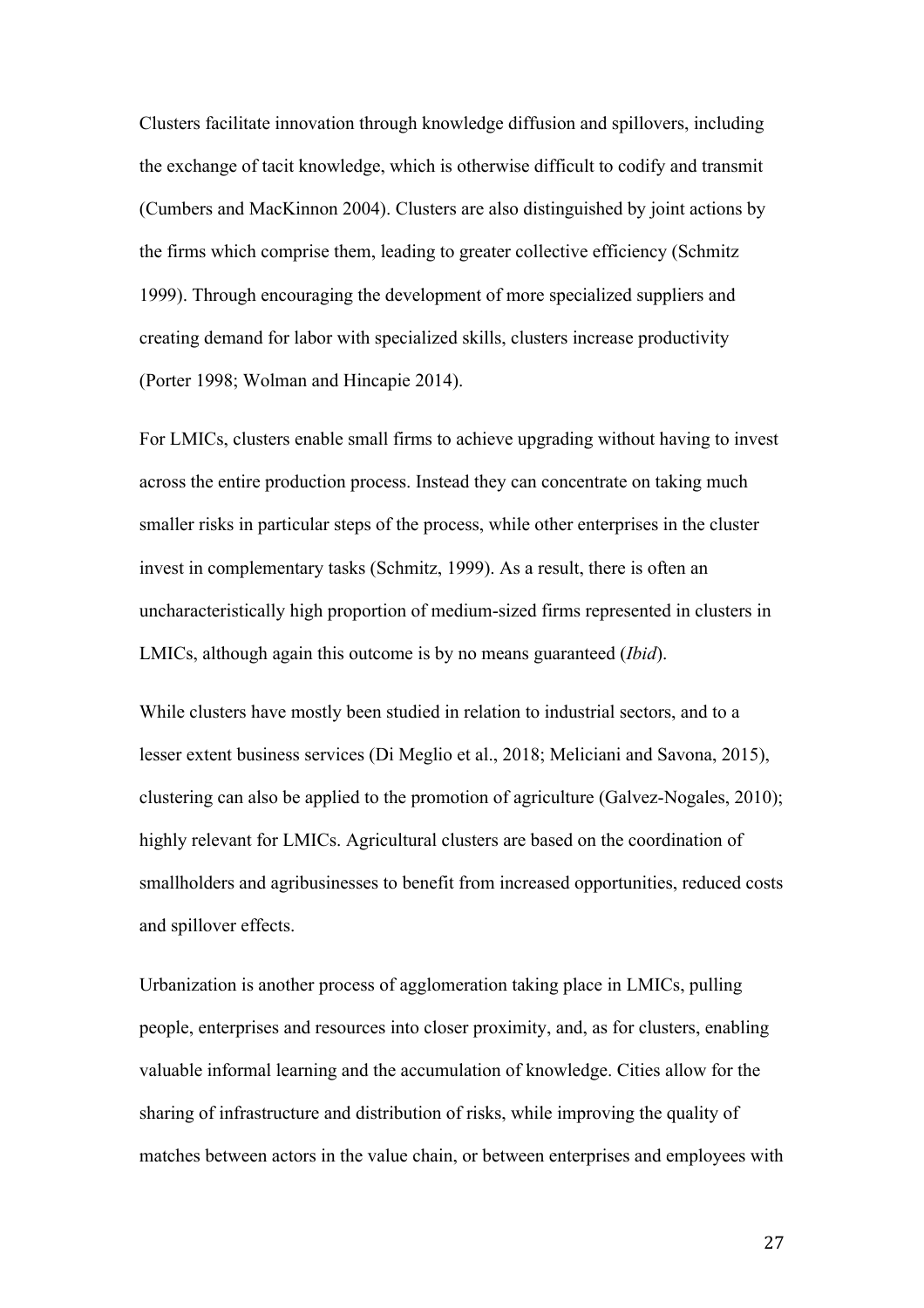appropriate skills and knowledge (Duranton and Puga, 2004). Cities thus offer knowledge, skills and other resources, which enable innovation and upgrading, as well as a high density of demand (Srinivas, 2014). This in turn creates a strong pull factor.

Despite obvious benefits, the distributional outcomes of these agglomerations are unlikely to be neutral. The fact that clusters support the free spread of ideas among smaller firms and informal enterprises (Kraemer-Mbula and Wunsch-Vincent, 2016) means that they may enable more inclusive forms of innovation. On the other hand, clusters are not only spatial mechanisms but have a network aspect reliant on social capital, interpersonal relationships and trust. As a result, clusters may exclude or further isolate firms led by those who are socially marginalized, based on ethnicity, religion or gender, for example.

The benefits of agglomeration are also in tension with its burdens, such as increased urban crime, pollution and crowding (Scott and Storper, 2015; Storper and Scott, 2016). These burdens adversely affect those who are *negatively included* in them. The key question is how the benefits and burdens of agglomeration are accrued or borne by different actors.

While the processes of coming together into clusters or cities often takes place spontaneously, driven by market and other forces, they may also be shaped by policy (Galvez-Nogales, 2010; Wolman and Hincapie, 2014). For example, people and enterprises may occupy different urban locations as a result of market forces e.g. based on the price of land; or due to the actions of government authorities e.g. through the provision (or not) of infrastructure and facilities (McGranahan et al., 2017).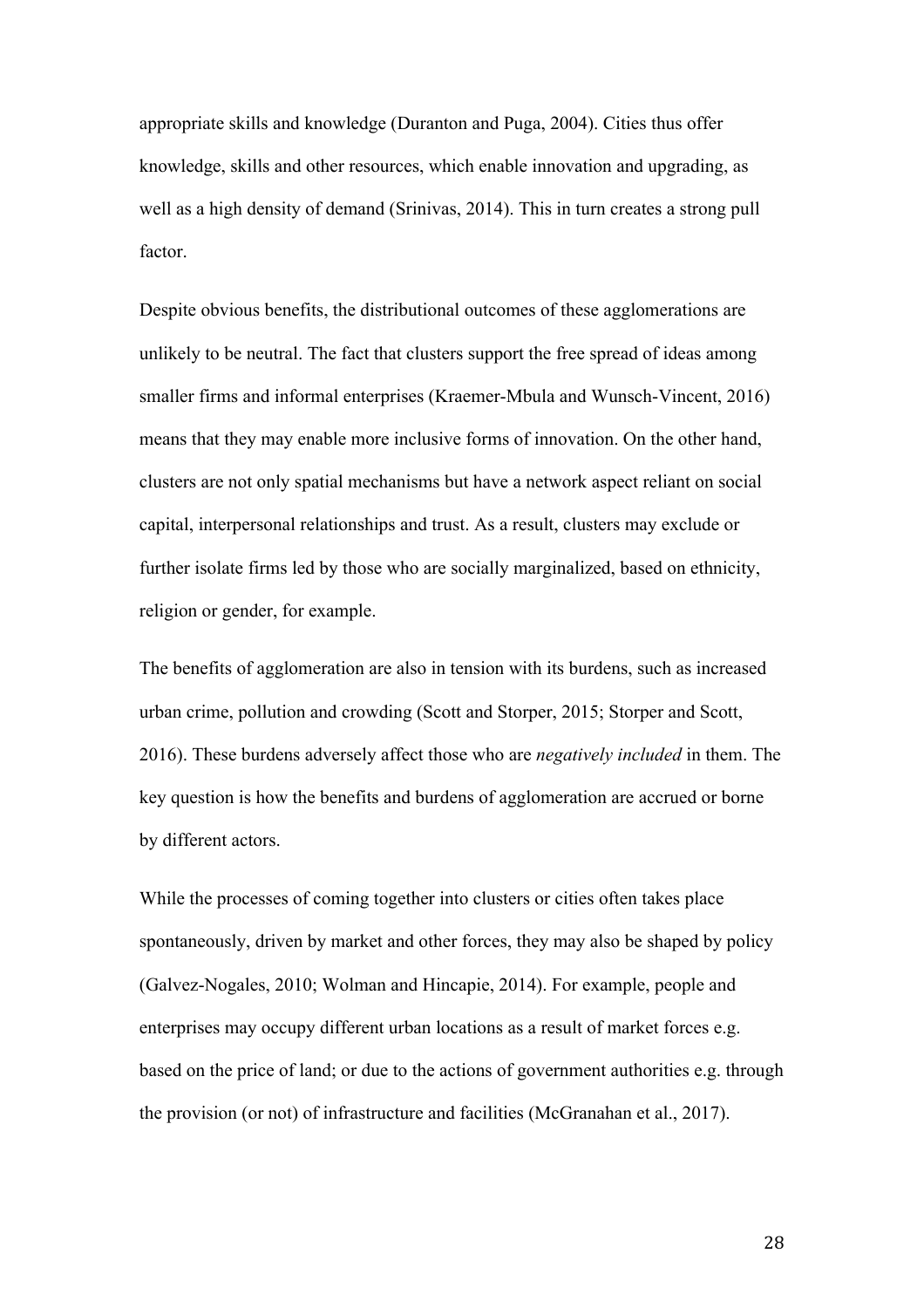Policies promote clusters where they address weak elements of the *ecosystem* by making land or transportation more available, offering relevant skills development programs, facilitating horizontal or vertical coordination, encouraging knowledge spillovers or networking, and fostering the growth of intermediary institutions and supporting services (Martin and Sunley, 2003; Wolman and Hincapie, 2014). However, there is little evidence of governments successfully creating entirely new industrial clusters in particular places (Wolman and Hincapie, 2014). Moreover, subsidies that encourage, or regulations that restrict, investment in certain geographies can intentionally or unwittingly support or undermine cluster formation (Porter, 1998).

Local authorities and urban planning policies may also intentionally (to discourage further migration) or inadvertently exclude low-income residents and low-skill migrants from the benefits of agglomeration economies by confining them to certain areas of the city or denying them access to secure employment or basic services. However, where formal authorities recognize the legitimacy of these groups and their needs and capacities, policy may be formulated in ways that support their inclusion, while also contributing to greater effective demand. Urban planning and policy is also important in managing the production and distribution of negative externalities (Scott and Storper, 2015).

# **5.3 Indigenous and Informal Sector Innovation**

Trade and investment from both North and South offer sources of new-to-market technologies in low-income countries, supporting varying degrees of structural change and inclusion (as described above). Indigenous innovation involving technology adaptation in the informal sector of low-income countries offers an alternative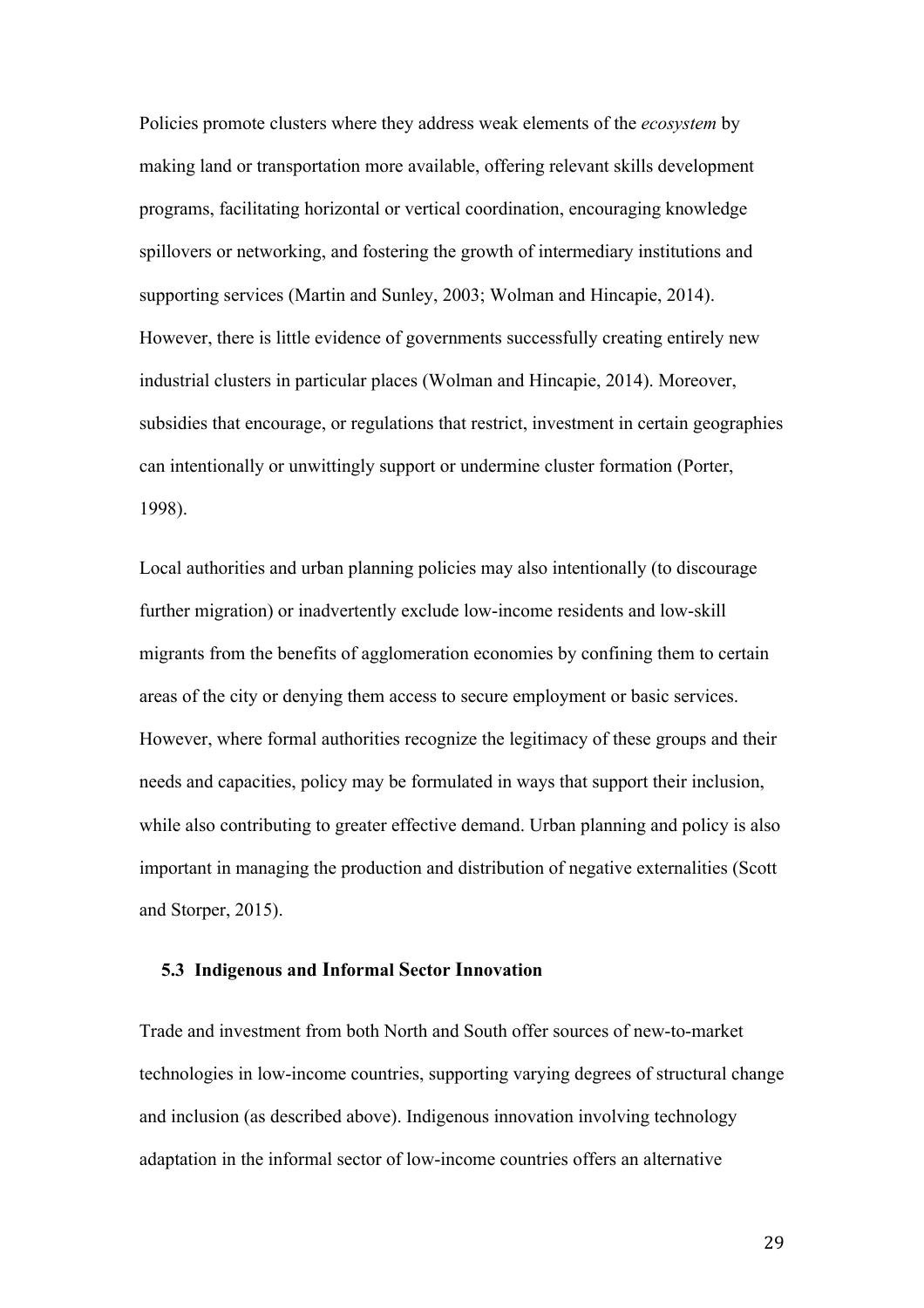pathway. It centers on incremental, learning-based innovations by firms with relatively low capabilities and minimal capital resources which adopt, adapt and improve technologies. They may do so in response to specific constraints (Fu et al., 2018; Robson et al., 2009); or slight variations in the local market (McGranahan et al., 2017).

Closely related to the concept of informal sector innovation is that of *grassroots innovation* (Fressoli et al., 2014; Smith et al., 2014). Grassroots innovation refers to bottom-up efforts arising from communities and users who are directly involved in the process and/or outcomes of innovation. These are more deliberate and values-based alternative pathways of inclusive innovation and development. The focus is also on empowerment, such that groups achieve greater voice and control over their futures (Arza and van Zwanenberg, 2014; Fressoli et al., 2014).

Indigenous informal sector and grassroots innovation supports inclusivity since groups that are normally marginalized move to the center of the processes of innovation and the benefits arising from them, as they meet local needs. Indigenous innovation in informal firms in LMICs has also been shown to increase labor productivity, and improve these firms' performance (Agyapong et al., 2017; Fu et al., 2018). There is nevertheless a wide gap between these locally-developed solutions and achieving the wide-scale productivity growth necessary for structural change.

Time and financial resource constraints constrain the forms of innovation possible (Kraemer-Mbula and Wunsch-Vincent, 2016). Innovators that invest in new activities and new knowledge assets also lack any guarantee of their ability to appropriate the benefits (Hausmann and Rodrik, 2003), acting as a further deterrent. Low population density (especially in remote rural areas) and/or weak spending power contribute to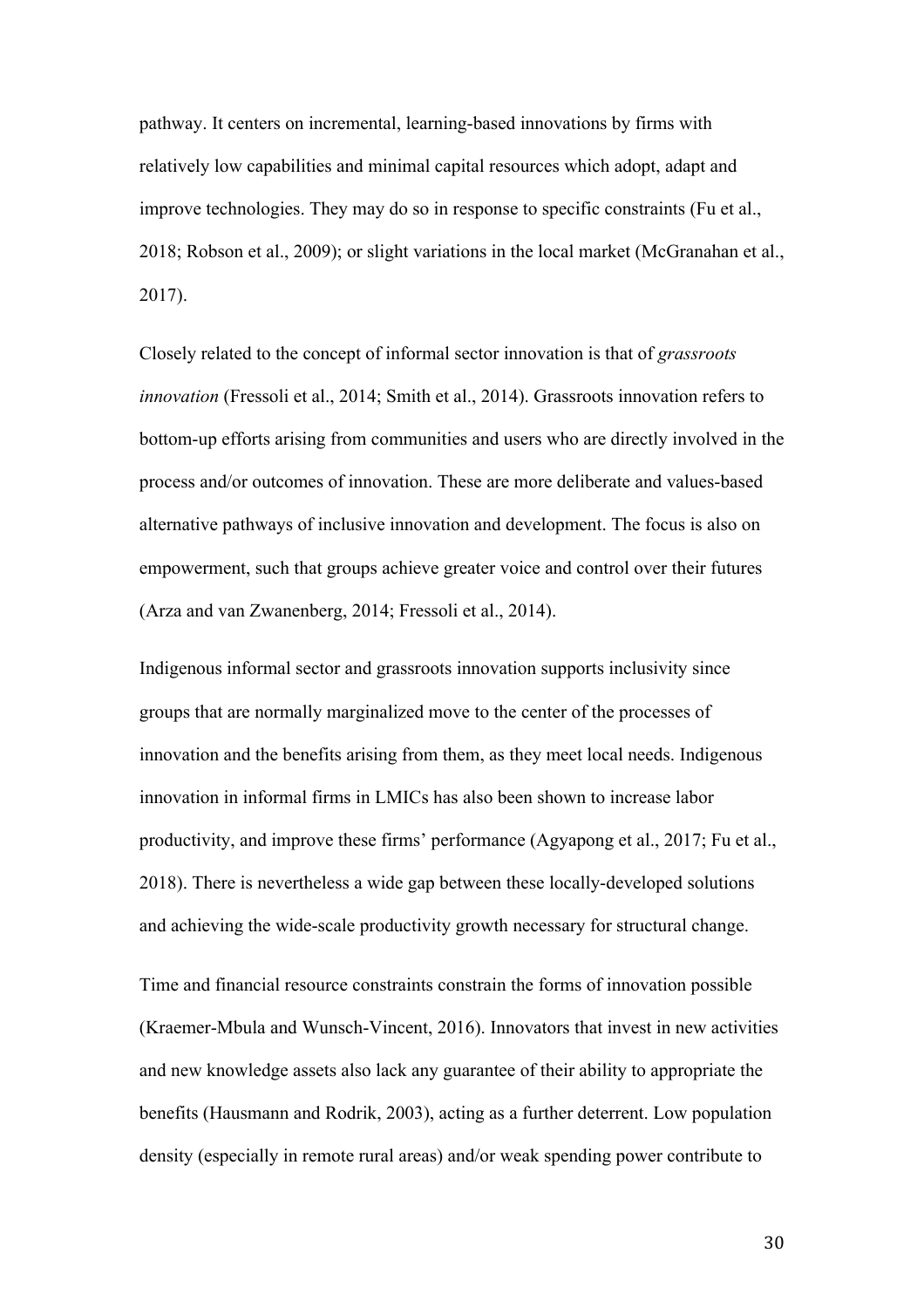low effective demand, limiting the scale and reach of informal firms in localities with these characteristics.

There is little systemic policy guidance on innovation in the informal sector. Although attitudes are beginning to change, policymakers have often been blind to such processes, with policies that are geared toward suppressing informality rather than being supportive so as to enable innovation within it.

That said, enabling policies for informal innovation might include those that address general limiting factors, such poor quality infrastructure, informational constraints, a lack of skilled labor, poor access to finance and the weak skills of entrepreneurs (Bradley et al., 2012; Kraemer-Mbula and Wunsch-Vincent, 2016). More innovationspecific measures would overcome initial barriers for innovators, for example by reducing regulations or requirements, providing low cost credit or other subsidies, enabling linkages between informal and formal firms, or enabling entrepreneurs of high ability to *migrate* to the formal sector (Fu et al., 2018; Hausmann and Rodrik, 2003; Kraemer-Mbula and Wunsch-Vincent, 2016). These policies would ideally be matched by mechanisms that enable effective demand, for example by addressing distributional and delivery problems, overcoming informational problems, and raising incomes through wage policies or welfare regimes (Srinivas, 2014). Policies that better enable networking, with support from intermediaries, can also be important to the diffusion of grassroots innovations (Hossain, 2016).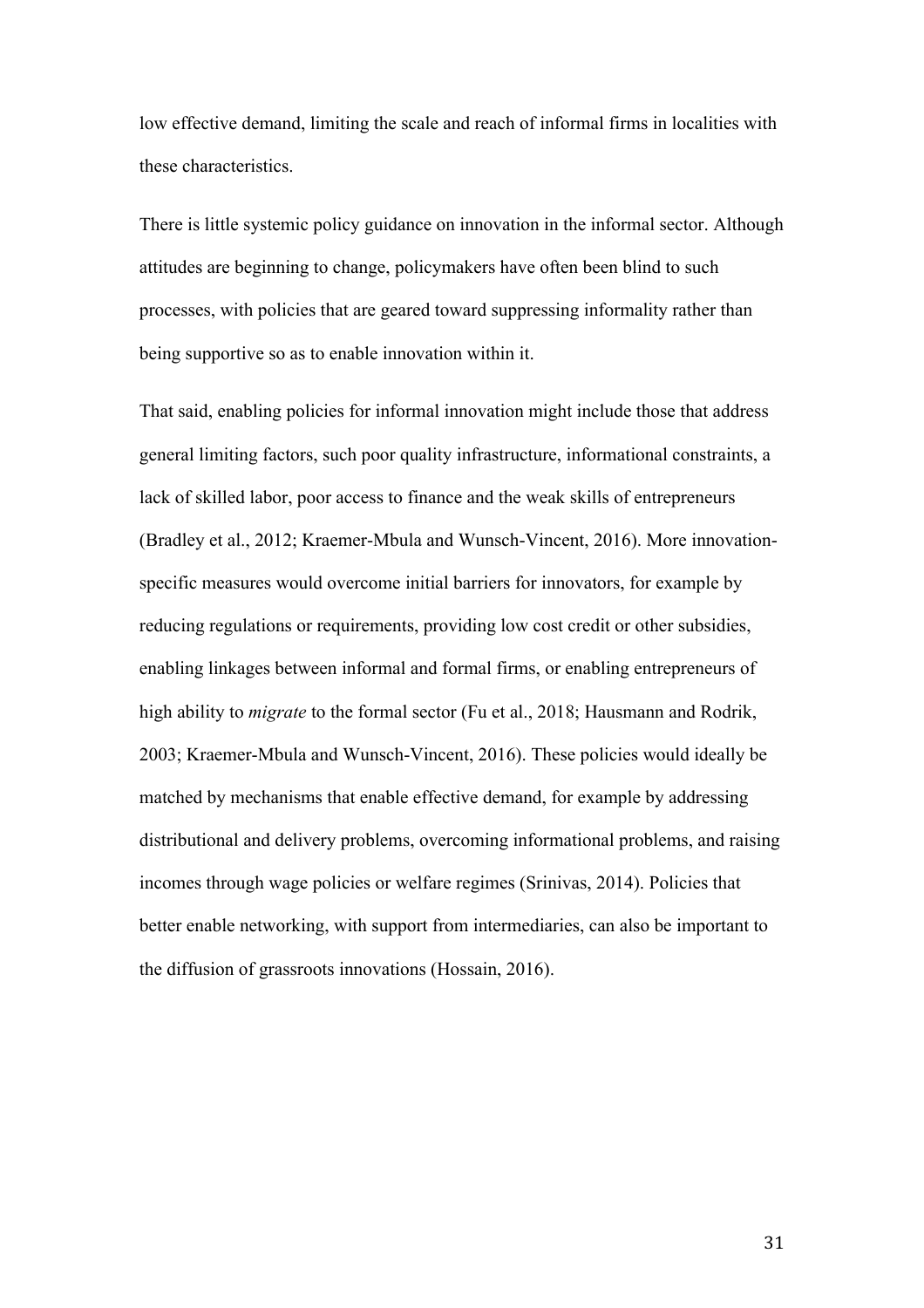# **6. Conclusions: A Research Agenda on Inclusive Structural Change**

#### **6.1. Summary of Key Themes**

The chapter proposes a novel framework, which provides the analytical foundation of the concept of inclusive structural change, in order to inform future empirical research and policymaking. From the conceptual advance of this new framework, we seek to understand the dynamic relationship between innovation/technological upgrading, structural change and inclusion.

The main conceptual building blocks of our framework are set out in Sections 2 and 3. Our ambition is to identify and systematize the main actors involved in these processes; the way they interact in processes of technology transfer, capability building, innovation diffusion and delivering (virtuous or vicious) outcomes in terms of structural change, inclusion and economic/social sustainability. Our overarching aim was to achieve generalizable knowledge that would help understanding these processes in different low- and middle-income contexts. Ultimately, we have aimed to respond to the recently increasing demand coming from international institutions, inter-departmental research funds, NGOs and national ministries, for better knowledge to shape more effective innovation policy for sustainable and inclusive development in low-income countries.

Our analytical framework can be illustrated through the following narrative. A number of interacting actors (entrepreneurs, households, local communities, local government, managers, national ministries and workers) are responsible for carrying out, channelling and adopting different forms of innovation. They do so not in a vacuum, but within a context affected by a number of variables. The creation of new goods and services by means of new processes and organizations is by all means a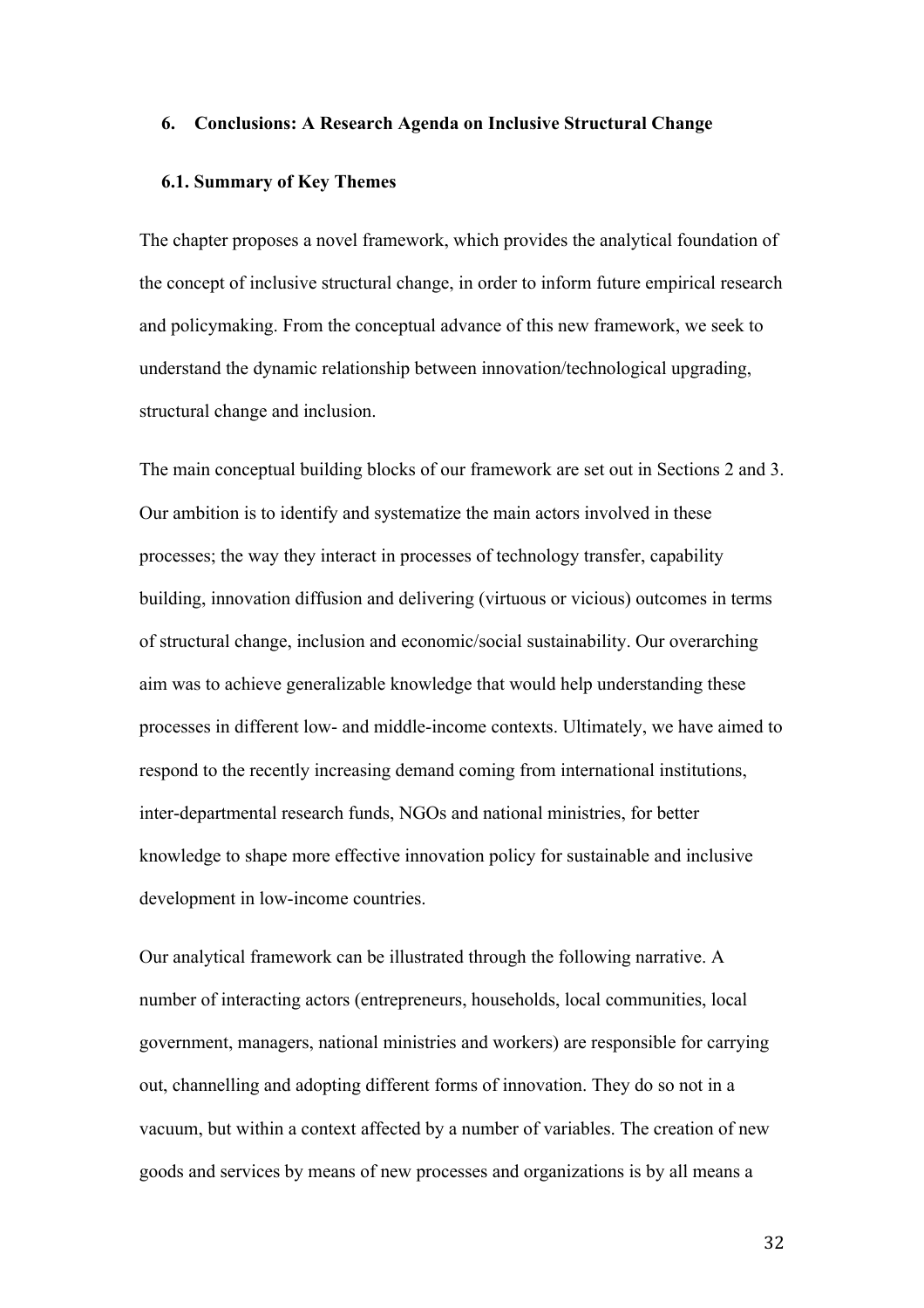*destructive* phenomenon, in the best of the Schumpeterian tradition. The outcomes of these processes entail the creation of new activities and the obsolescence of existing ones; the need for new skills and others to become redundant or no longer; segments of the society benefiting as a number of their needs are newly satisfied, while others remain excluded. Structural change and inclusion might therefore reinforce each other in a virtuous circle; or rather be conducive of pathways of higher inclusion but lower structural change or of more disruptive change that results in exclusive outcomes.

As mentioned, our ambition is that the conceptual categories of our framework and the novel way of systematizing the actors, interactions and outcomes of relevant processes, will be used to test specific applications of it. For instance, technology upgrading leading to structural change depends fundamentally on existing local capabilities, absorptive capacity, the ability to upgrade capabilities, production and innovation capabilities, consumer preferences and needs, and not least on the ways in which the public sector and public research interact with the private sector within a context of aligned incentives. However, the gaps in the literature needed to be addressed and bridged, remain substantial.

We have in fact highlighted that the mechanisms that regulate inclusive outcomes of technological upgrading and structural change are comparatively less explored. These mechanisms are affected by a number of conditions, which are usually considered in the realm of the inclusion literature, yet they seem to be disconnected from the one on technology transfer. Our effort has allowed the identification of some mechanisms, such as the appropriateness of technology; the role of measurable standards and enabling rights; the degree of user involvement; and finally, institutional inclusiveness. However, much work remains to be done.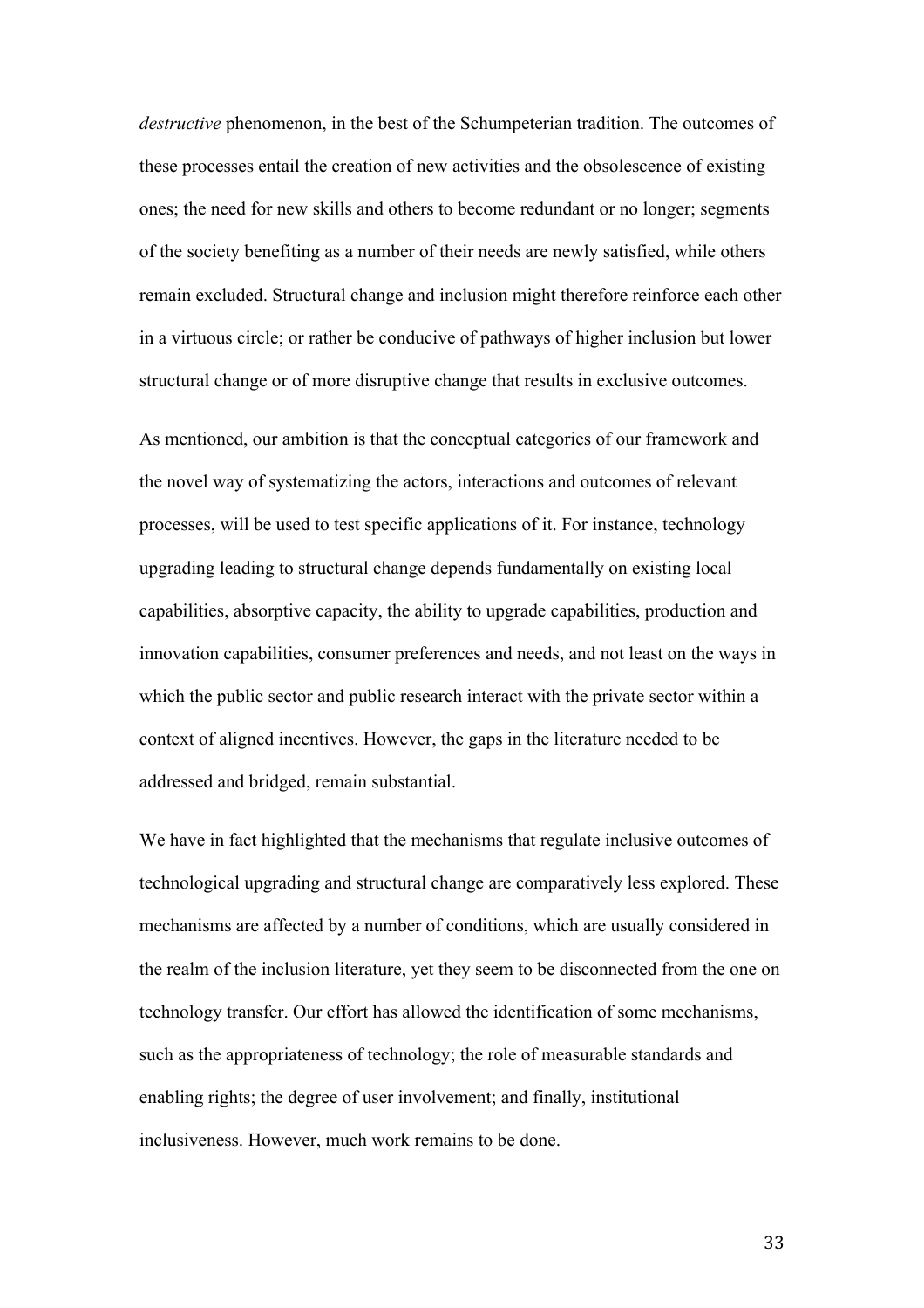We have devoted particular attention to highlight the trade-offs between innovation, structural change and inclusion, that ideally could be counterbalanced by policy action. We have reprised these themes in the case of South-South trade and investments, that have delineated some policy options to address the trade-offs between inclusion and scalability of the structural change that might result from these activities. Other cases of trade-offs between innovation, structural change and inclusion can be found in the recent enthusiasm for grassroots innovation in LMICs. This, inclusive almost by definition, could be adequately supported by policies that point to a higher scalability. Similarly, we have looked at trade-offs in innovation and inclusion in specific spatial organizations such as clusters and cities in LMICs. Enabling clustering, networks and agglomeration economies in LMICs, in ways that include rather than exclude, would represent a particularly effective policy aim; one that build up trust and social connectivity, and at the same time facilitates learning and knowledge spill overs.

# **6.2. A Research Agenda toward a New Political Economy of Inclusive Structural Change**

Our novel analytical framework has allowed the identification of a number of research gaps that we consider particularly useful to systematize in the context of this chapter.

In order to develop a thorough understanding of the positive and normative elements of inclusive structural change, a substantial effort should be devoted to test the analytical framework with further, more systematic quantitative and qualitative evidence. Also, most importantly, more extensive reflections on the political economy of these processes, expressed through the integration of innovation, industrial and trade policy in order to align objectives that might currently be at odds with each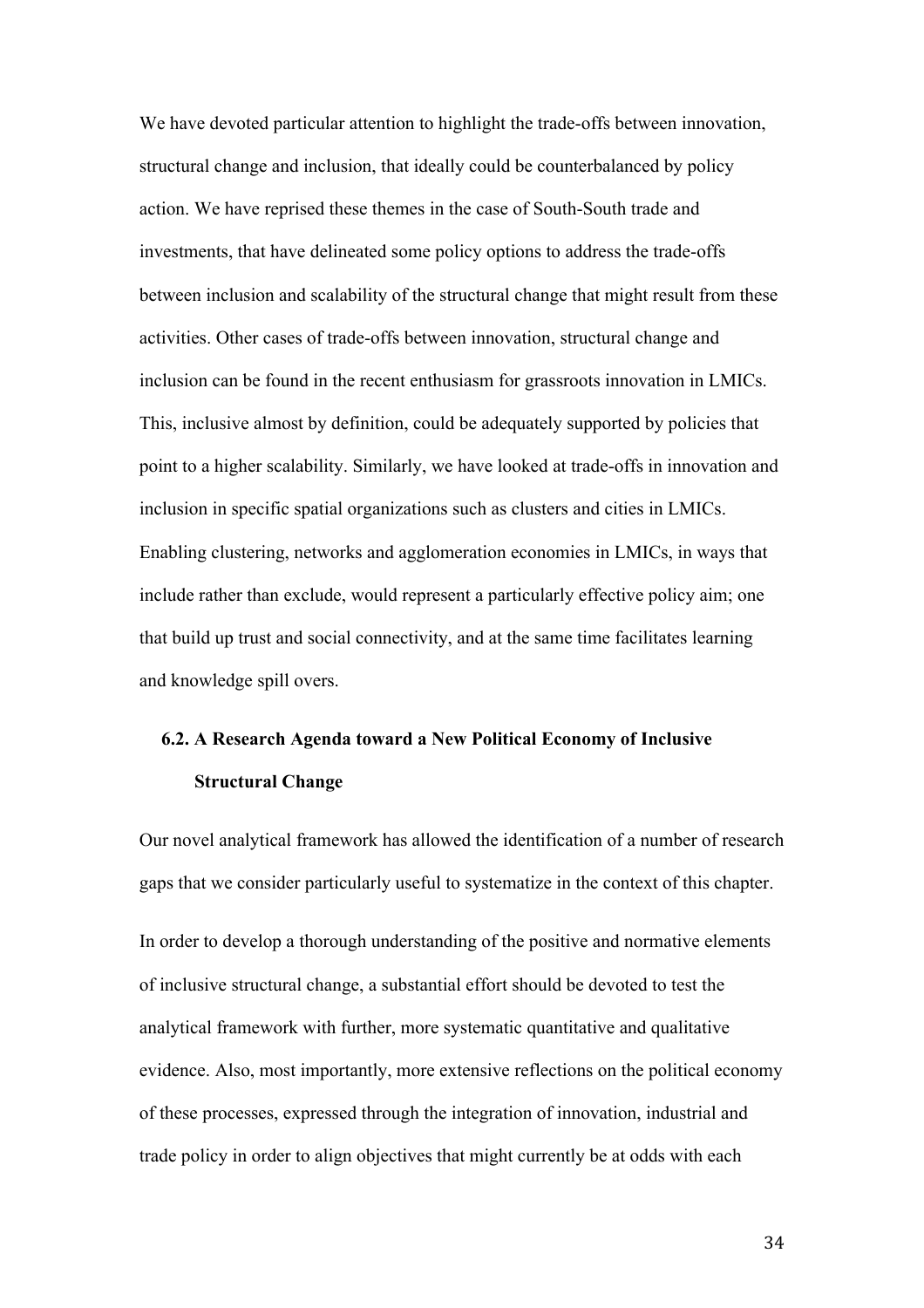other, is of fundamental importance. Often the policy implications around innovation are targeted to contexts that are at best middle-income countries, whereas acting in LMICs represents an obviously different challenge. Generating an integrated platform of evidence to inform development policy in LMICs is therefore the core ambition of this research agenda.

A number of policy implications emerge, relevant to the topic outlined. These are both based on the policy options proposed in Section 5 to address the specific cases of trade-offs between innovation, structural change and inclusion, and informed through extensive discussions with stakeholders, academics and policymakers that have received and discussed our results, and presented their own views and priorities. The implications thus identified, highlight areas that need much further development, both at analytical and, mostly, at empirical (quantitative and qualitative) levels, if we are to strengthen policy and improve theory toward a *new political economy of inclusive structural change*.

#### **6.2.1 Innovation and Technology Transfer for Inclusive Structural Change**

We can imagine the innovation space as a continuum that has at one extreme formal R&D and traditional *old generation* technology transfer, and at the other, indigenous, informal and possibly grassroots innovation. Two main issues emerge: (i) R&D might not be as important as one might expect from theory, as it might not effect – in the short term – the capacity to generate change autonomously in local contexts; (ii) traditional channels of technology transfer, such as trade, FDI and GVCs, might not be as important as they have been in developed economies, due to issues of governance and specialization lock-in; (iii) however, much of the grassroots, local and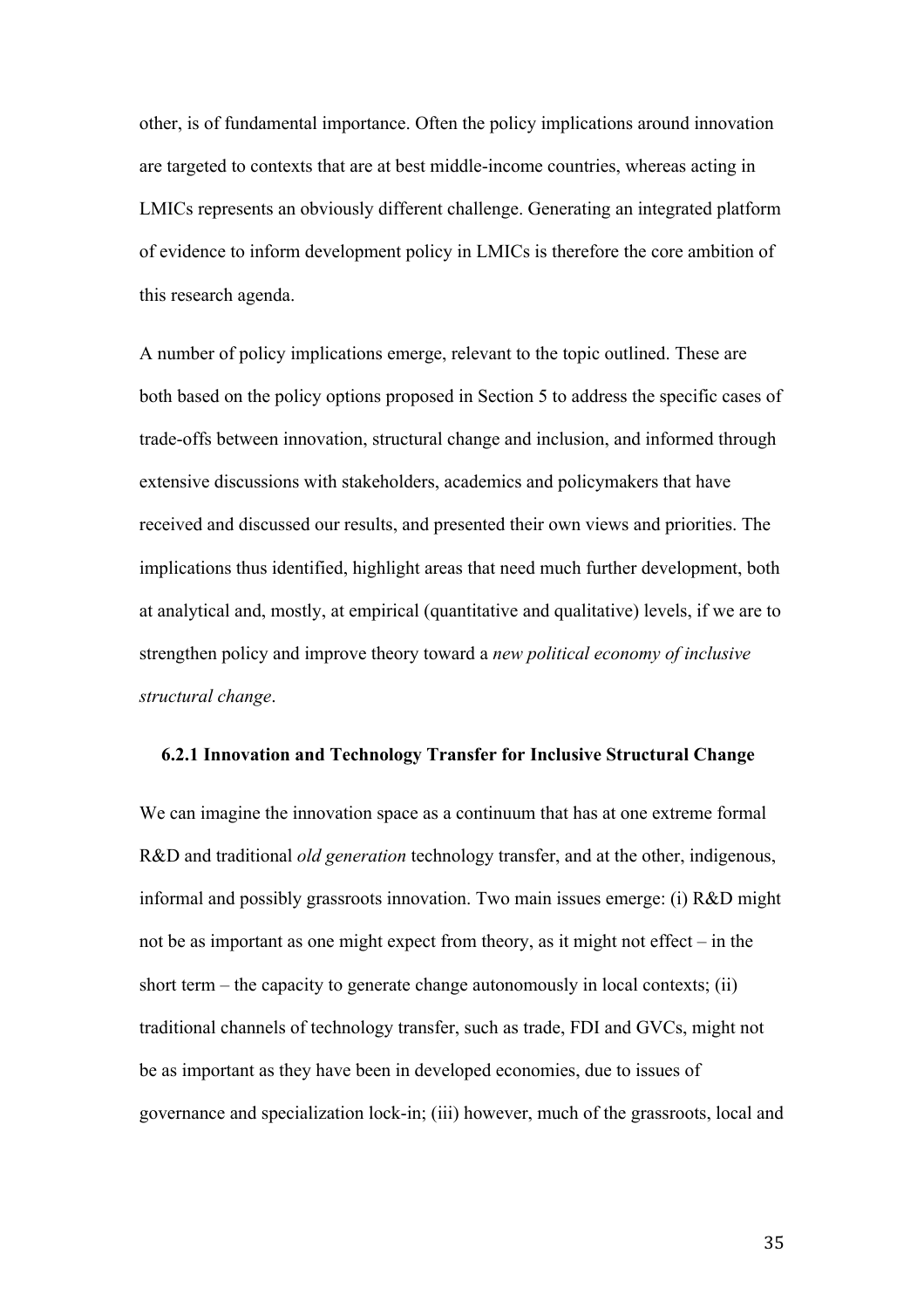informal innovations that might be inclusive locally, are likely to lack sufficient scale to ensure sustainable growth enhancing structural change, as illustrated above.

In this context, it is of crucial importance to start off with a process of local and endogenous change by ensuring scalability, and persistent change. If so, regional and local embeddedness should be prioritized over entering – for instance – GVCs prematurely (Lopez Gonzalez et al., 2019). In the context of inclusive structural change in LMICs, this calls for a thorough revision of the potential roles of trade, industrial policy and innovation policy and most importantly their integration in a coherent platform of instruments. The case of favoring South-South trade illustrated earlier, is an exemplative case in this context.

#### **6.2.2 Challenges for Innovation and Industrial Policies**

The roles of industrial and innovation policy in these contexts should therefore be, first and foremost, to *identify relevant opportunities for indigenous innovation* and secondly to make sure that indigenous innovation is scalable and made endogenous to change. In this respect, several challenges have been identified.

First of all, the traditional technology transfer and innovation system narrative should be complemented with a careful consideration of the political economy of the whole process. Potential solutions that support a move in this direction entail either *feeding innovation incentives into existing market incentives that are beneficial to inclusion* and at the same time to fight perverse incentives or, alternatively, create these virtuous (innovation + inclusion) market incentives from scratch. In this respect, the question is how to align incentives of actors as diverse as entrepreneurs, consumers, donors and policymakers, communities, private sector and multinationals. The notion of an *entrepreneurial state* applied to LMICs is attractive but poorly equipped to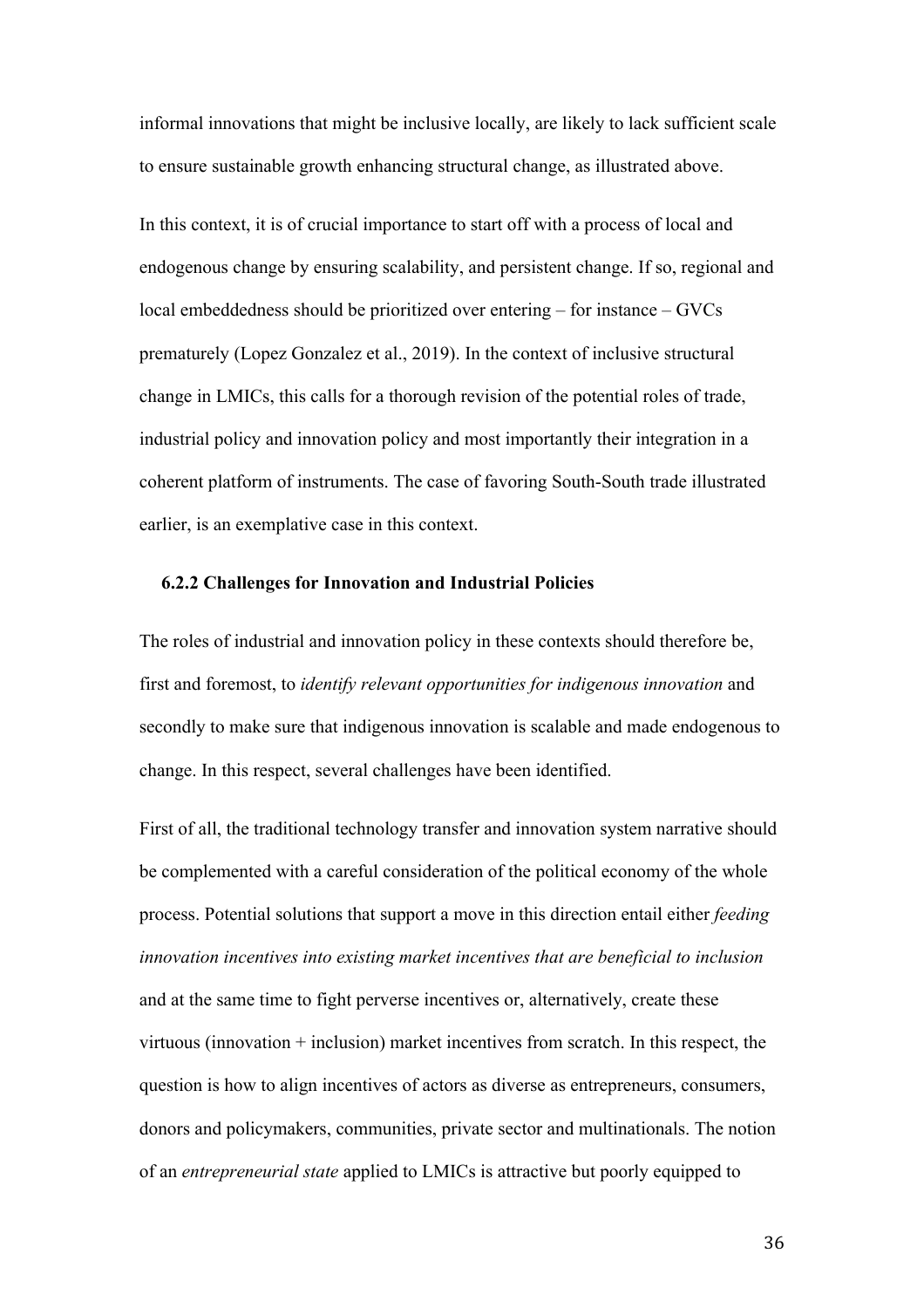account for the complexity of the necessary incentives. At the early stages of the creation of necessary conditions for these incentives to be aligned, it would be rather more important to make actors work collectively and with iterative measures to support incentive alignment, which is of paramount importance for development.

A second overarching element that emerged from our analysis as particularly underexplored and that yet would bridge the analytical and policy added value of this work is *the role of demand* in its various facets. Demand links structural change and inclusion: the income distribution that ensues from structural change might (or indeed might not) support the effective demand by more diffuse groups for novel products or services, which might (or might not) then lead to better social and economic outcomes, in either a vicious or a virtuous circle. The political economy of value creation and redistribution as a result of structural change is therefore of crucial importance to ensure that innovation capacity is made sustainable in the long run to redirect pathways of innovation toward inclusive structural change.

Third, and relatedly, is the importance of identifying needs, those that are recognized by local communities themselves but also those that are not. This goes beyond the creation of effective demand in a Keynesian perspective: creation of demand might not necessarily work toward satisfying needs. It may include, for example, accountability mechanisms through which needs are made known to policymakers. However, fourthly, the role of public procurement emerged as a fundamental element in any political economy strategy of structural change. This goes hand-in-hand with our initial reflection on the role of the government in identifying areas of technological opportunities.

# **6.2.3 Measurement and Indicators**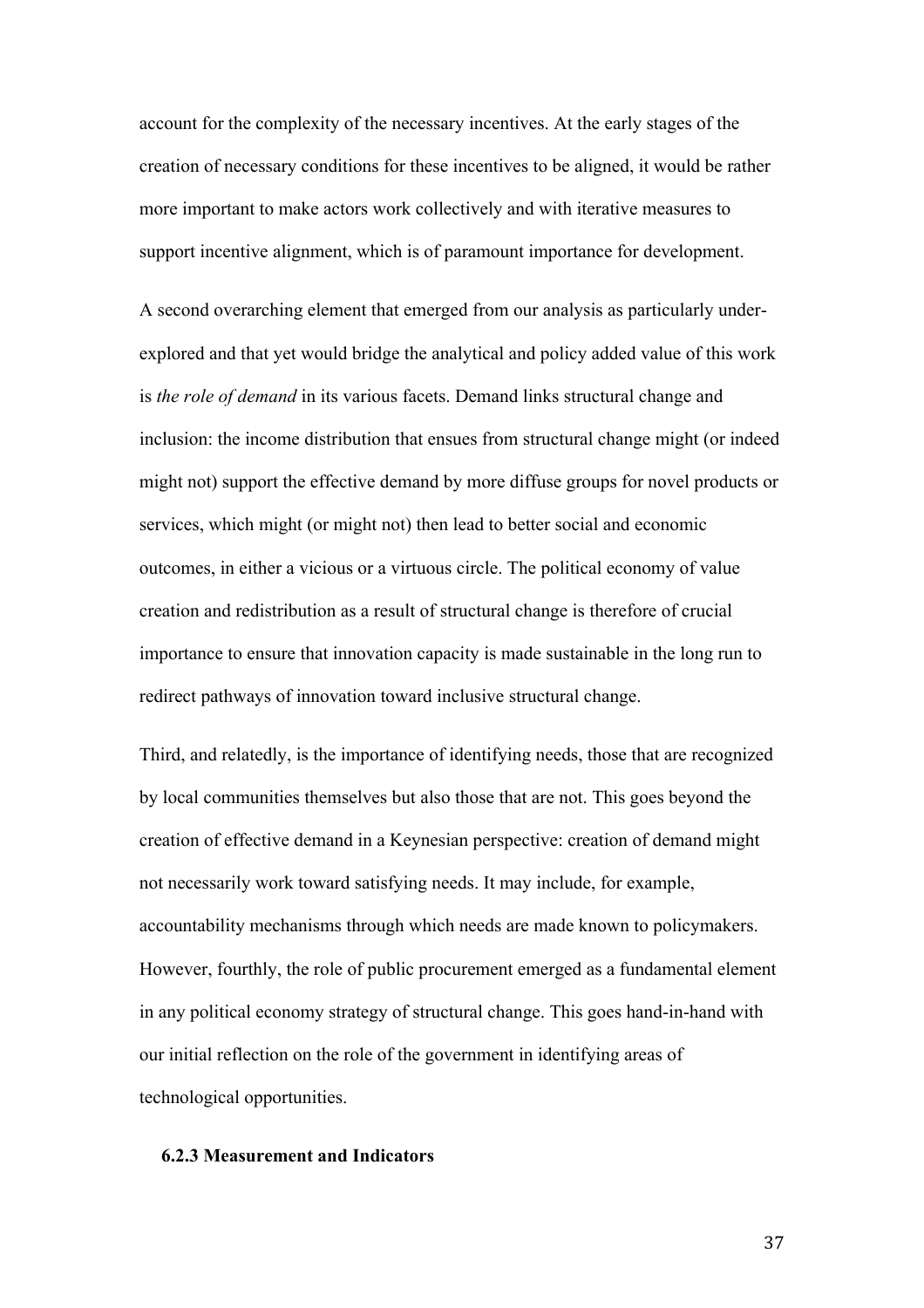Last but certainly not least, the importance of measurement and the development of appropriate indicators that are able to capture all the dimensions in our framework emerged strongly from both our analysis and our interactions with academics, policymakers and other stakeholders (Gault, 2018).

Ideally, a radically new approach to measurement would entail including questions in surveys, which would allow us to capture the value upgrading and the degree of inclusivity of an innovation, for instance, by including a question on innovation in Labour Force Surveys or in the Census. This has not yet been considered in relevant statistical offices. From the perspective of research and policy learning, devising properly designed mixed methods that bridge data analysis and case studies is a top priority. To move toward this direction, smaller scale surveys rather than larger ones may at times be more focused, less resource intensive and more effective and informative when researchers and policymakers need to tackle the complexity of issues outlined in this paper.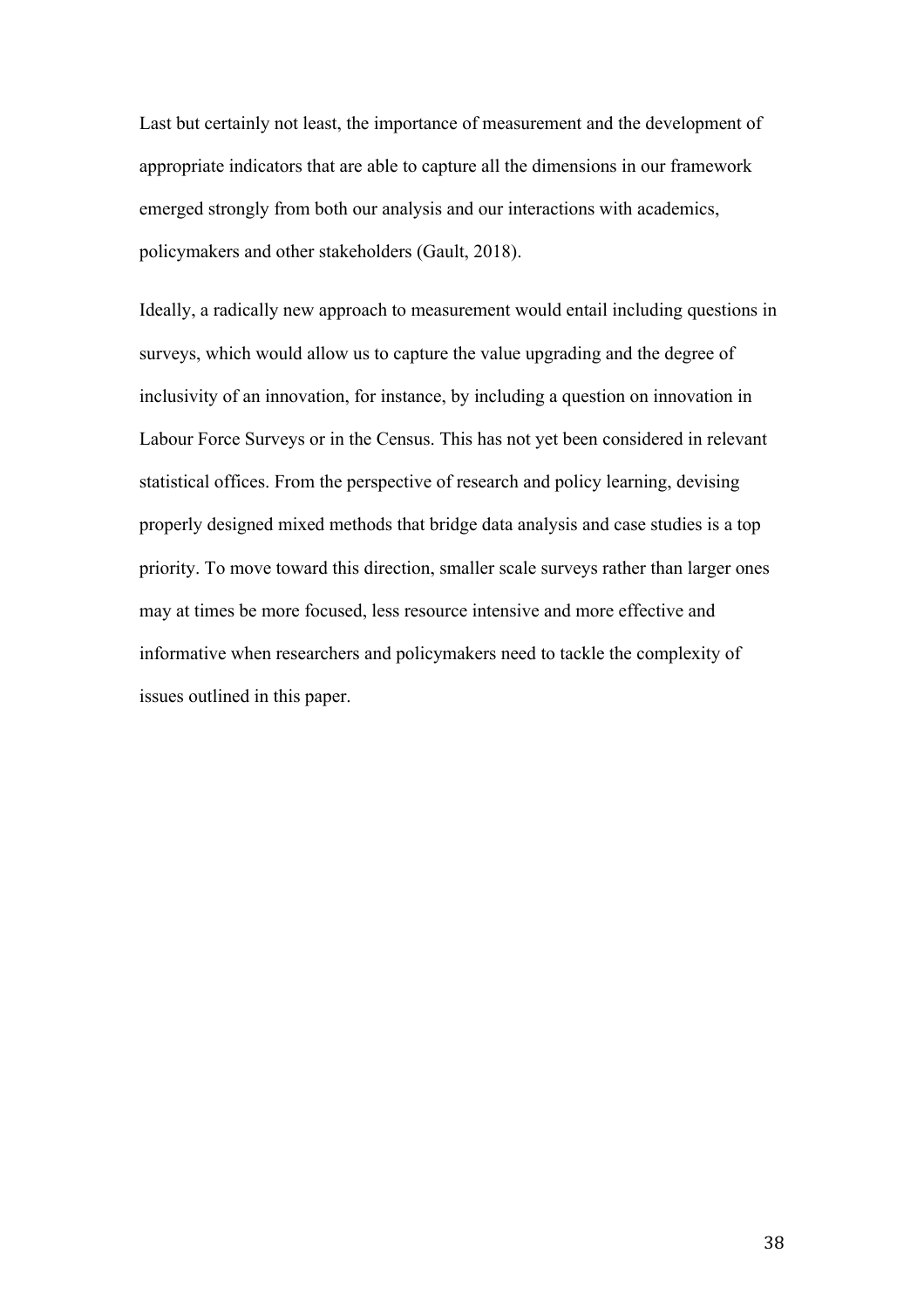# **References**

Acemoglu, D. and J. Robinson. 2012. *Why Nations Fail: The Origins of Power, Prosperity, and Poverty*. London: Profile Books.

Acemoglu, D., S. Johnson, and J.A. Robinson. 2005. "Institutions as a Fundamental Cause of Long-Run Growth." In *Handbook of economic growth*, edited by P. Aghion and S.N. Durlauf. Amsterdam: Elsevier.

Aghion, P., U. Akcigit, A. Bergeaud, R. Blundell, and D. Hemous. 2015. "Innovation and Top Income Inequality." *NBER working paper,* No. 21247. Cambridge, MA: The National Bureau of Economic Research.

Aghion, P., U. Akcigit, A. Bergeaud, R. Blundell, and D. Hemous. 2019. "Innovation and Top Income Inequality." *Review of economic studies,* 86(1), 1–45.

Aghion, P., U. Akcigit, A. Hyytinen, and O. Toivanen. 2017. "The Origins of Inventors." *NBER working paper,* No. 24110. Cambridge, MA: The National Bureau of Economic Research.

Agyapong, F.O., A. Agyapong, and K. Poku. 2017. "Nexus Between Social Capital and Performance of Micro and Small Firms in an Emerging Economy: The Mediating Role of Innovation." *Cogent business & management,* 4(1), 1309784.

Akhtar, S., H. Hahmv, and S.F. Stone. 2018. *Harnessing science, technology and innovation for inclusive and sustainable development in Asia and the Pacific.* United Nations Economic and Social Commission for Asia and the Pacific, Bangkok.

Alesina, A. and R. Perotti. 1996. "Income distribution, Political Instability, and Investment." *European economic review,* 40(6), 1203–1228.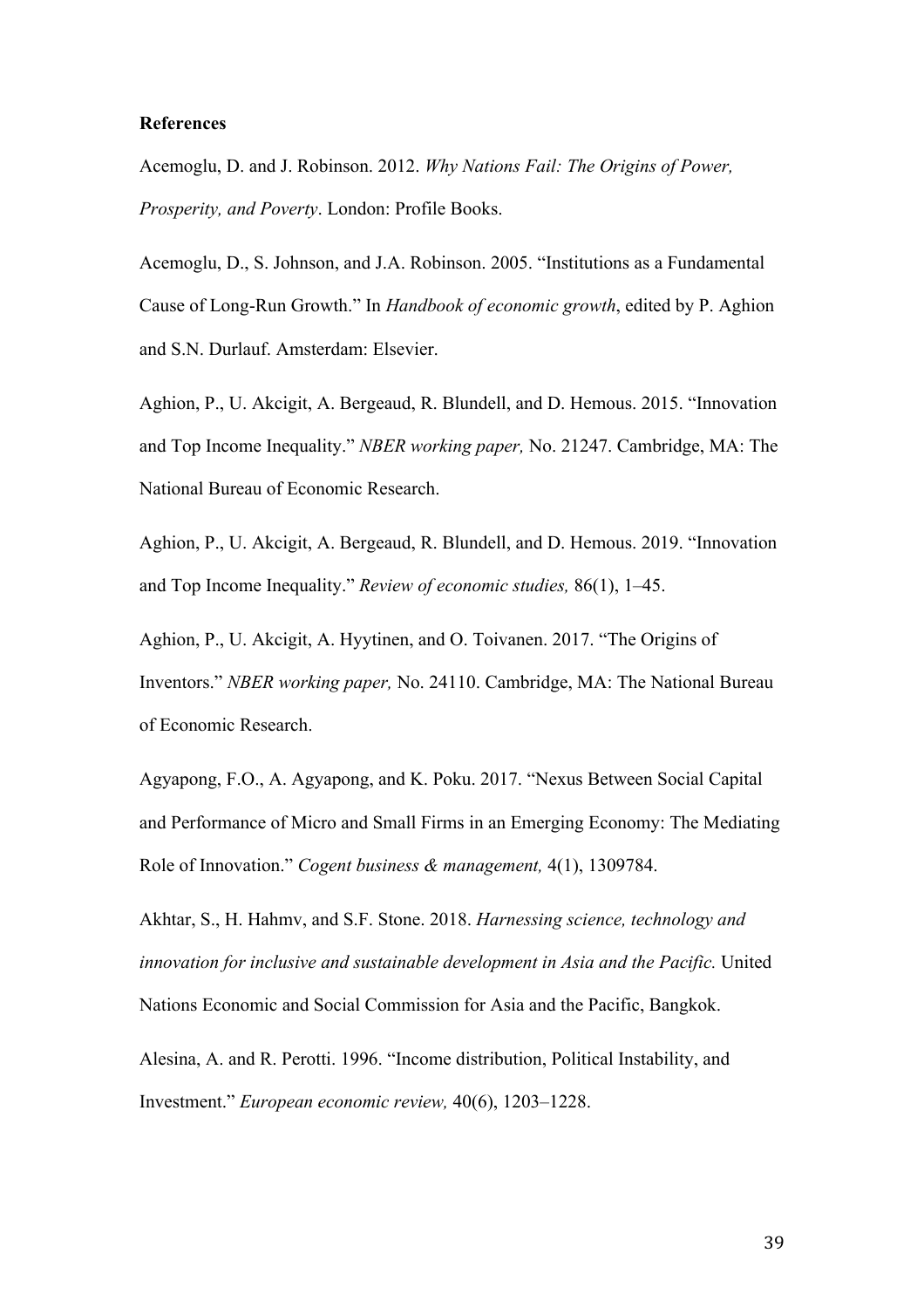Altenburg, T. 2009. "Building Inclusive Innovation Systems in Developing Countries: Challenges for IS Research." In *Handbook of innovation systems and developing countries*, edited by R-A Lundvall, K.J. Joseph, C. Chaminade, and J. Vang. Cheltenham: Edward Elgar.

Amighini, A. and M. Sanfilippo. 2014. "Impact of South–South FDI and Trade on the Export Upgrading of African Economies." *World development*, 64, 1–17.

Anand, R., M. Saurabh, and S.J. Peiris. 2013. "Inclusive Growth: Measurement and Determinants." *IMF working paper,* No. 13/135. Washington DC: International Monetary Fund.

Arza, V. and P. van Zwanenberg. 2014. "Innovation in Informal Settings but in Which Direction? The Case of Small Cotton Farming Systems in Argentina." *Innovation and development,* 4(1), 55–72.

Atkinson, A.B. and F. Bourguignon. 1999. "Poverty and Inclusion from a World Perspective." *Paper prepared for ABCDE Europe conference*, Paris, France.

Autor, D., D. Dorn, L. Katz, C. Patterson, and J. Van Reenen. 2017. "The Fall of the Labor Share and the Rise of Superstar Firms." *NBER Working Paper,* No. 23396. Cambridge, MA: The National Bureau of Economic Research.

Banerjee, A.V and A.F. Newman. 1993. "Occupational Choice and the Process of Development." *The journal of political economy,* 101(2), 274–298.

Barrientos, S., G. Gereffi, and A. Rossi. 2011. "Economic and Social Upgrading in Global Production Networks: A New Paradigm for a Changing World." *International labour review*, 150(3-4), 319–340.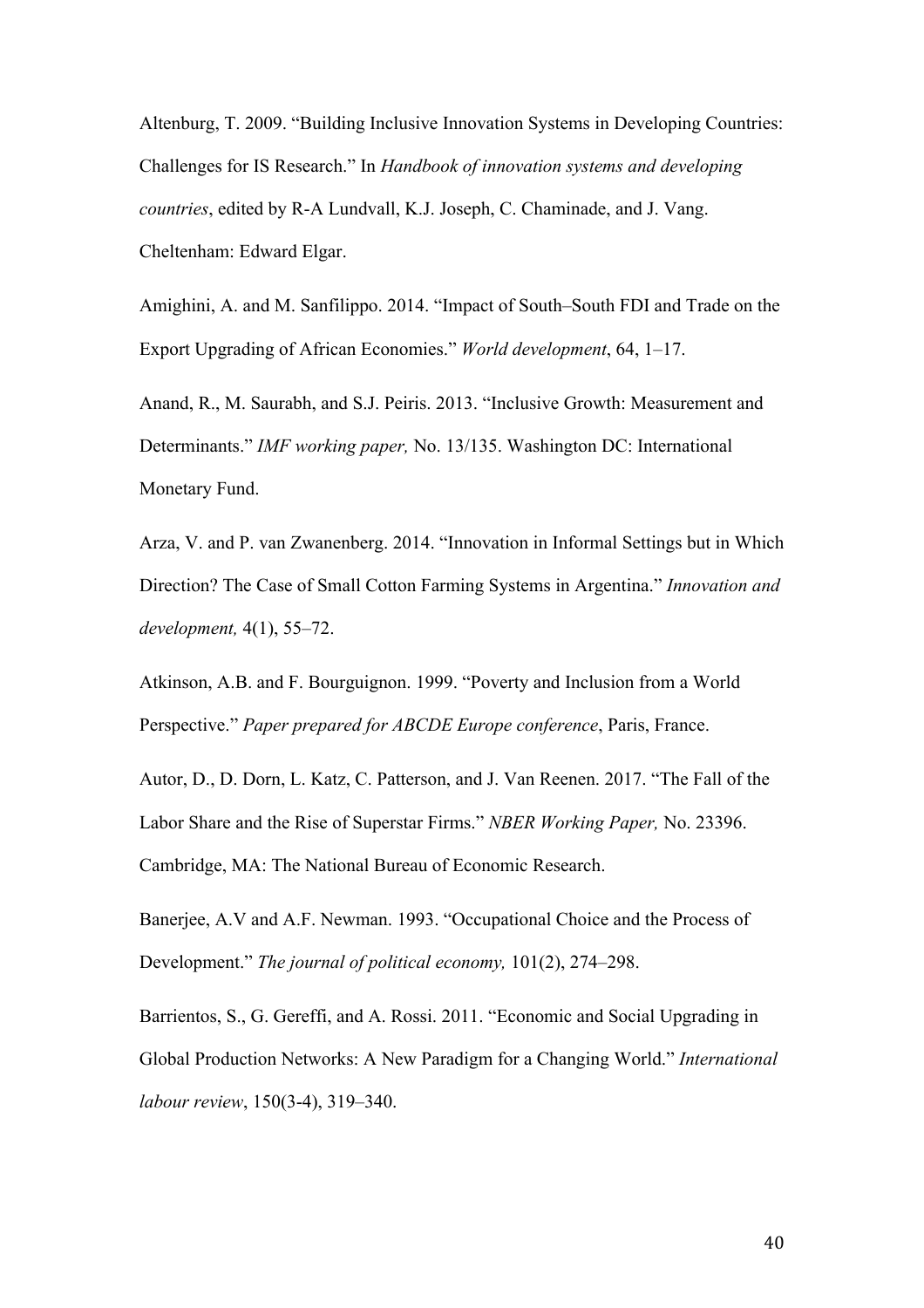Barrientos, S., P. Knorringa, B. Evers, M. Visser, and M. Opondo. 2016a. "Shifting Regional Dynamics of Global Value Chains: Implications for Economic and Social Upgrading in African Horticulture." *Environment and planning a: Economy and space*, 48(7), 1266-1283.

Barrientos, S., G. Gereffi, and J. Pickles. 2016b. "New Dynamics of Upgrading in Global Value Chains: Shifting Terrain for Suppliers and Workers in the Global South." *Environment and planning a: Economy and space*, 48(7), 1214-1219.

Bell, A., R. Chetty, X. Jaravel, N. Petkova, and J. Van Reenen. 2016. "The Lifecycle of Inventors." *SSRN electronic journal* [online]. Available at:

https://scholar.harvard.edu/sites/scholar.harvard.edu/files/xavier/files/inventors.pdf (Accessed: 12 August 2020)

Bell, M. 2007. *Technological learning and the development of production and innovative capacities in the industry and infrastructure sectors of the least developed countries: What role for ODA?.* Background paper No. 10 for the least developed countries report, United Nations Conference on Trade and Development, Geneva.

Bell, M. 2009. "Innovation Capabilities and Directions of Development." *STEPS working paper*, 33. Brighton: STEPS Centre.

Bernhardt, T. and R. Pollak. 2016. "Economic and Social Upgrading Dynamics in Global Manufacturing Value Chains: A Comparative Analysis." *Environment and planning a: Economy and space*, 48(7), 1220–1243.

Bourguignon, F. 2003. "The Growth Elasticity of Poverty Reduction: Explaining Heterogeneity Across Countries and Time Periods." In *Inequality and growth: Theory and policy implications*, edited by T.S. Eicher and S.J. Turnovsky. Cambridge, MA: MIT Press.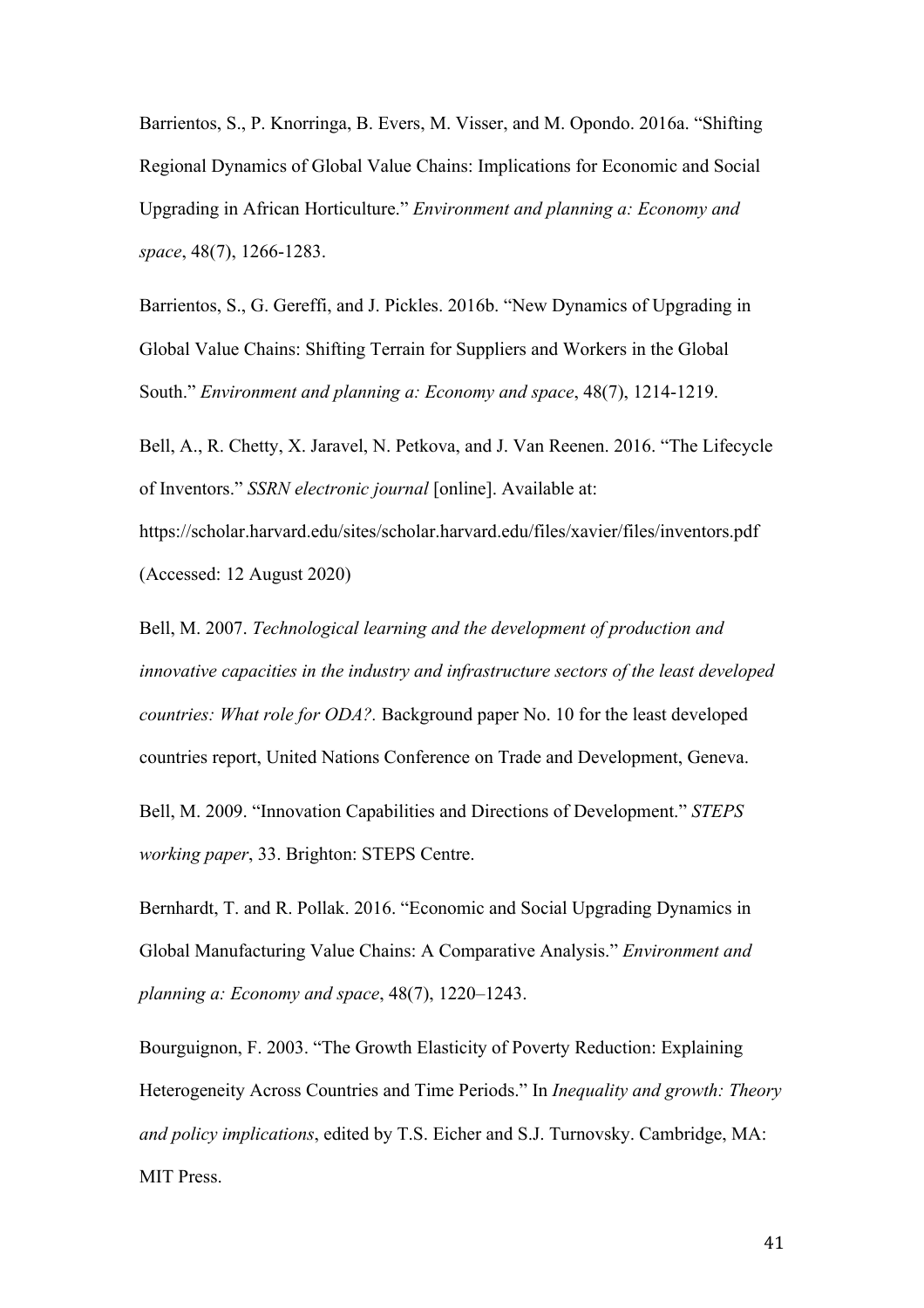Bradley, S.W., J.S McMullen, K. Artz, and E.M. Simiyu. 2012. "Capital is Not Enough: Innovation in Developing Economies." *Journal of management studies*, 49(4), 684–717.

Brewer, B.D. 2011. "Global Commodity Chains & World Income Inequalities: The Missing Link of Inequality and the "Upgrading" Paradox." *Journal of world-systems research*, 17(2), 308–327.

Chataway, J., R. Hanlin, and R. Kaplinsky. 2014. "Inclusive Innovation: An Architecture for Policy Development." *Innovation and development,* 4(1), 33–54.

Cimoli, M. and G. Dosi. 1995. "Technological Paradigms, Patterns of Learning and Development: An Introductory Roadmap." *Journal of evolutionary economics,* 5, 243–268.

Cimoli, M. and G. Porcile. 2009. "Sources of Learning Paths and Technological Capabilities: An Introductory Roadmap of Development Processes." *Economics of innovation and new technology,* 18(7), 675–694.

Cimoli, M. and G. Porcile. 2011. "Learning, Technological Capabilities, and Structural Dynamics." In *The Oxford handbook of Latin American economics*, edited by J.A. Ocampo and J. Ros. Oxford: Oxford University Press.

Cirera, X., and W.F. Maloney. 2017. *The innovation paradox: Developing-country capabilities and the unrealized promise of technological catch-up*. Washington DC: The World Bank.

Cohen, W.M. and D.A. Levinthal. 1989. "Innovation and Learning: The Two Faces of R & D." *The economic journal,* 99(397), 569–596.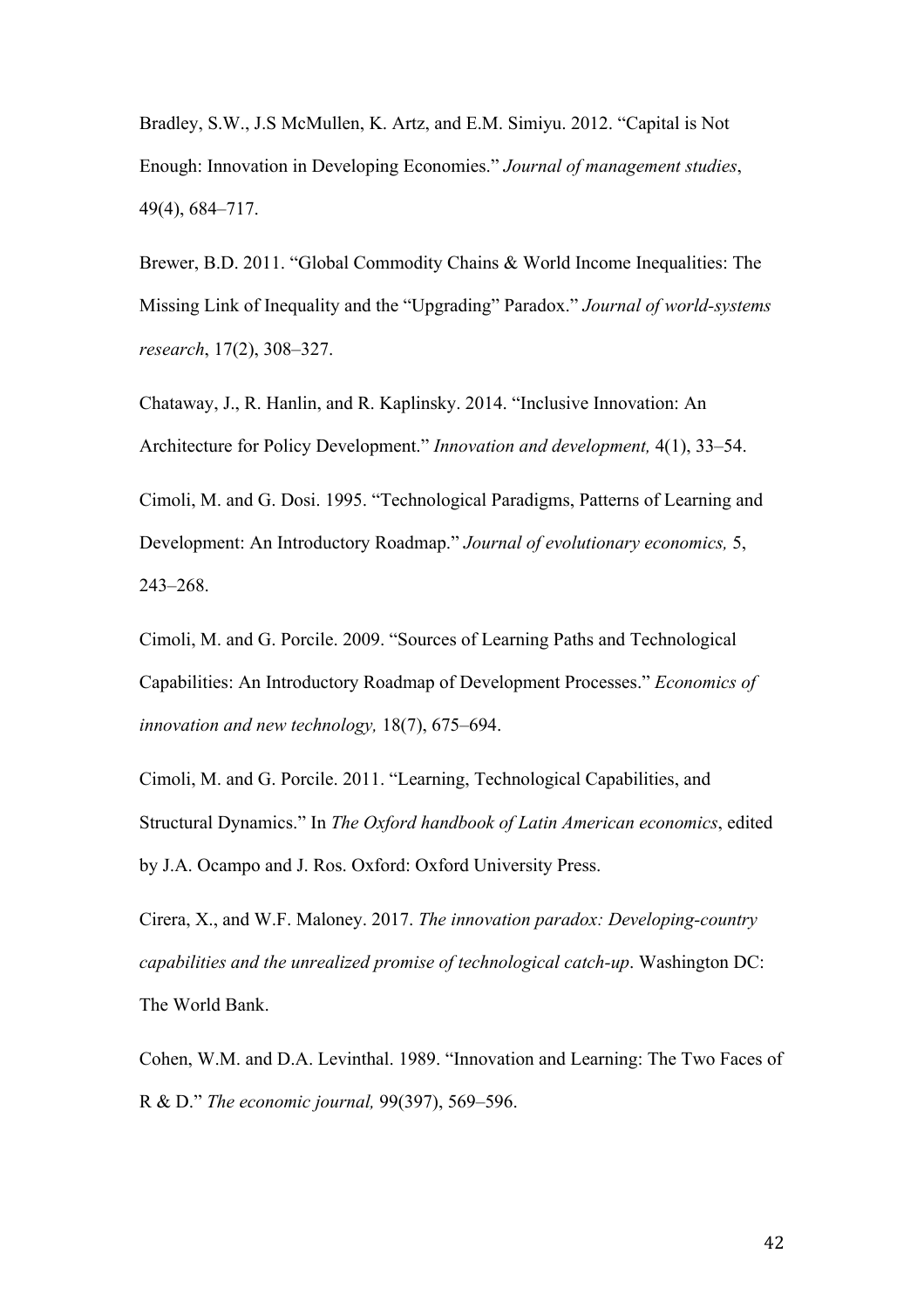Cozzens, S. and J. Sutz. 2014. "Innovation in Informal Settings: Reflections and Proposals for a Research Agenda." *Innovation and development,* 4(1), 5–31.

Cumbers, A. and D. MacKinnon. 2004. "Introduction: Clusters in Urban and Regional Development." *Urban studies,* 41(5–6), 959–969.

Demir, F. and O.S. Dahi. 2011. "Asymmetric Effects of Financial Development on South–South and South–North Trade: Panel Data Evidence from Emerging Markets." *Journal of development economics,* 94(1), 139–149.

Di Meglio, G., J. Gallego, A. Maroto, and M. Savona. 2018. "Services in Developing Economies. The Deindustrialization Debate in Perspective." *Development and change*, 49(6), 1495-1525.

Didier, L. 2017. "South-South Trade and Geographical Diversification of Intra-SSA Trade: Evidence from BRICs: South-South Trade." *African development review*, 29(2), 139–154.

Dolan, C. and J. Humphrey. 2000. "Governance and Trade in Fresh Vegetables: The Impact of UK Supermarkets on the African Horticulture Industry." *The journal of development studies*, 37(2), 147–176.

Duranton, G. and D. Puga. 2004. "Microfoundations of Urban Agglomeration Economies." In *Handbook of regional and urban economics*, edited by G. Duranton, J.V. Henderson, and W.C. Strange. 4th ed. Amsterdam: Elsevier.

Esteban, J. and D. Ray. 2011. "Linking Conflict to Inequality and Polarization." *American economic review*, 101(4), 1345–1374.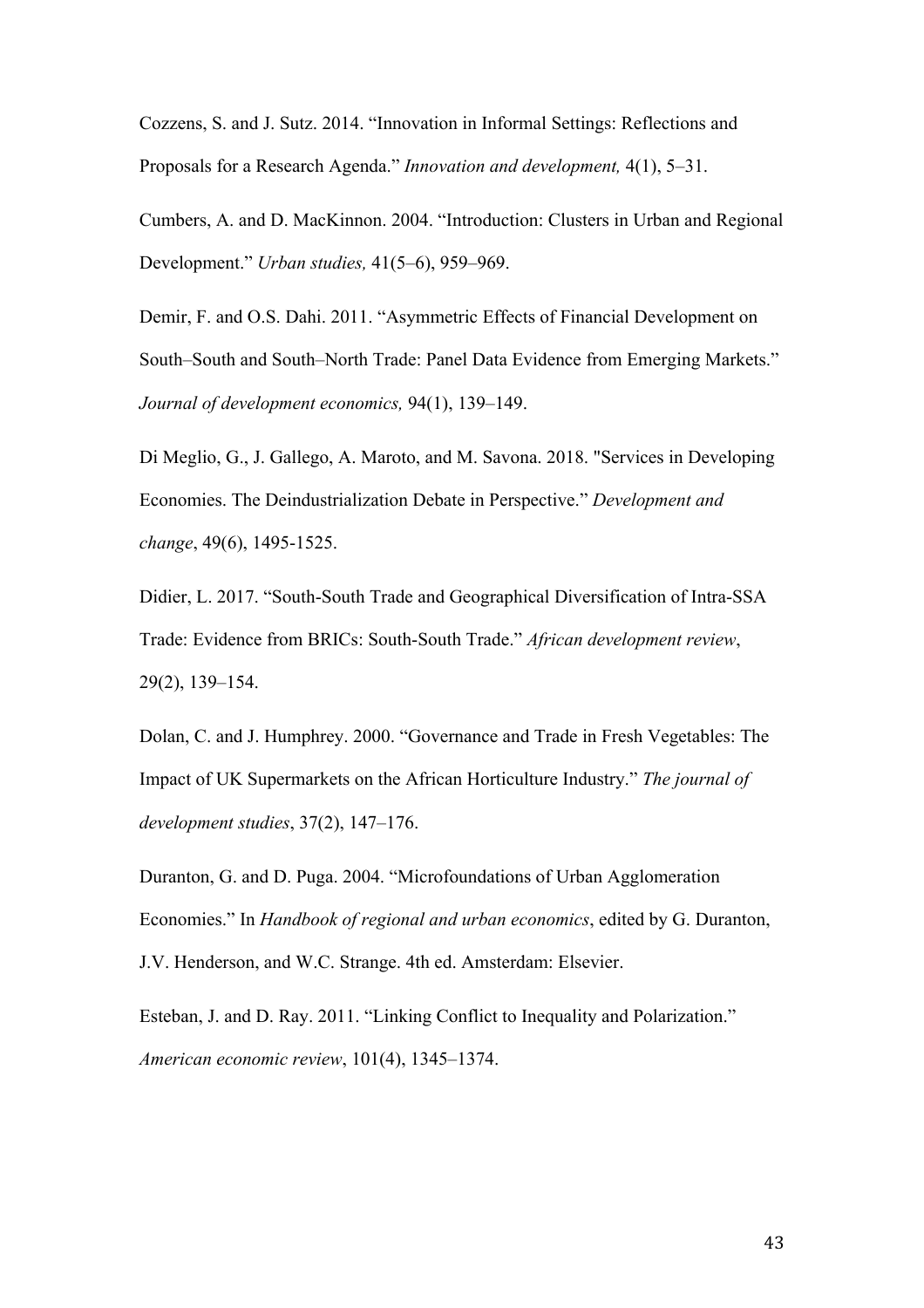Farole, T., A. Rodríguez-Pose, and M. Storper. 2011. "Human Geography and the Institutions that Underlie Economic Growth." *Progress in human geography*, 35(1), 58–80.

Foster, C. and R. Heeks. 2013. "Conceptualising Inclusive Innovation: Modifying Systems of Innovation Frameworks to Understand Diffusion of New Technology to Low-Income Consumers." *The European journal of development research*, 25(3), 333–355.

Fressoli, M., E. Arond, D. Abrol, A. Smith, A. Ely, and R. Dias. 2014. "When Grassroots Innovation Movements Encounter Mainstream Institutions: Implications for Models of Inclusive Innovation." *Innovation and development,* 4(2), 277–292.

Fu, X., P. Mohnen, and G. Zanello. 2018. "Innovation and Productivity in Formal and Informal Firms in Ghana." *Technological forecasting and social change*, 131(June), 315–325.

Galvez-Nogales, E. 2010. *Agro-based clusters in developing countries: Staying competitive in a globalized economy.* Food and Agriculture Organization of the United Nations, Rome.

Gault, F. 2018. "Defining and Measuring Innovation in All Sectors of the Economy." *Research policy,* 47(3), 617–622.

Gold, R., H. Görg, A. Hanley, and A. Seric. 2017. "South–South FDI: Is It Really Different?." *Review of world economics,* 153(4), 657–673.

Hanlin, R. and R. Kaplinsky. 2016. "South–South Trade in Capital Goods – The Market-Driven Diffusion of Appropriate Technology." *European journal of development research*, 28, 361–378.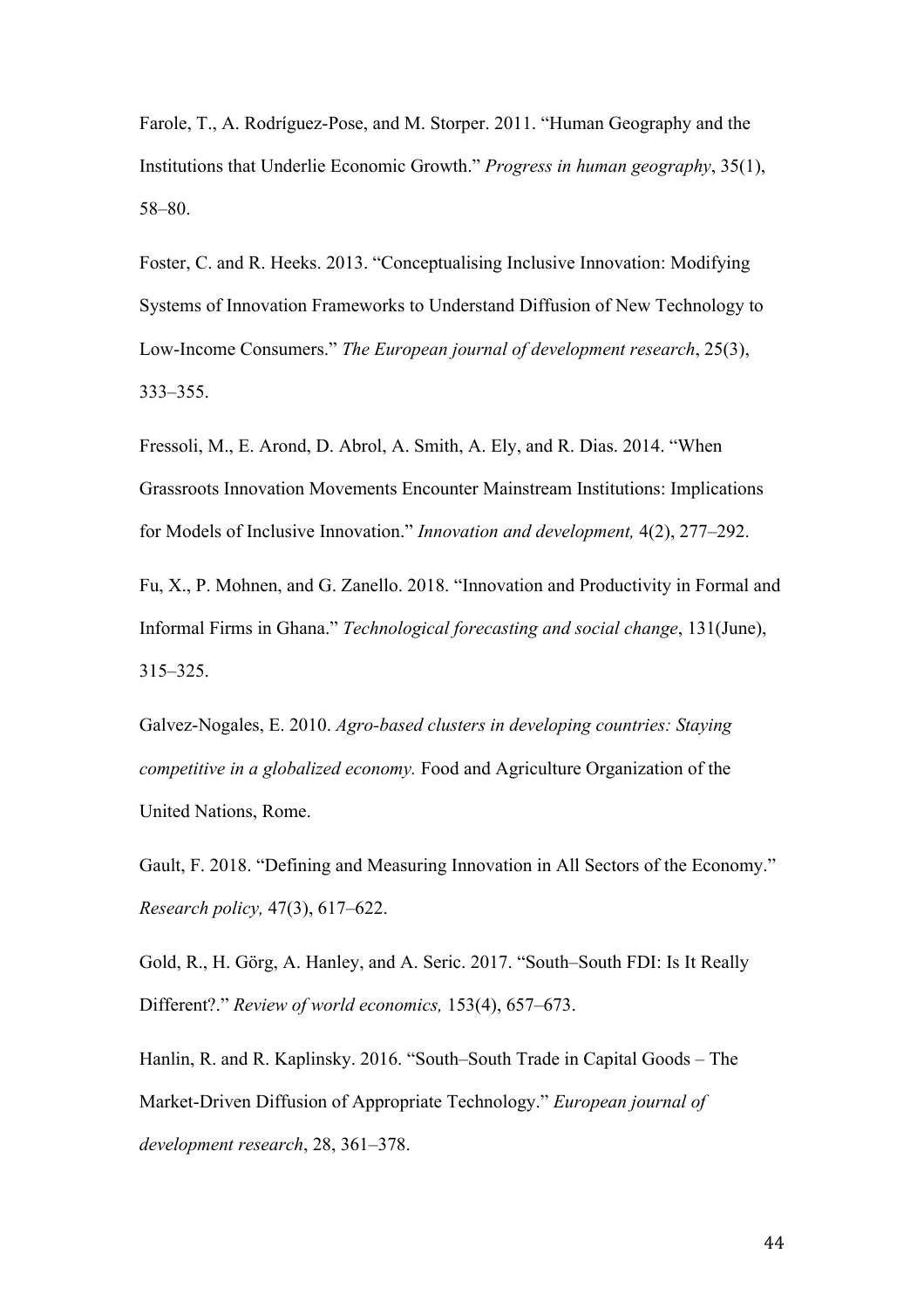Hausmann, R. and D. Rodrik. 2003. "Economic Development as Self-Discovery." *Journal of development economics*, 72, 603–633.

Heeks, R., C. Foster, and Y. Nugroho. 2014. "New Models of Inclusive Innovation for Development." *Innovation and development*, 4(2), 175–185.

Hickey, S., K. Sen, and B. Bukenya (eds.). 2014. *The Politics of Inclusive Development: Interrogating the Evidence*. Oxford: Oxford University Press.

Hidalgo, C.A., B. Klinger, A.-L. Barabasi, and R. Hausmann. 2007. "The Product Space Conditions the Development of Nations." *Science*, 317(5837), 482–487.

Hossain, M. 2016. "Grassroots Innovation: A Systematic Review of Two Decades of Research." *Journal of cleaner production*, 137(November), 973–981.

Jaffee, S. and O. Masakure. 2005. "Strategic Use of Private Standards to Enhance International Competitiveness: Vegetable Exports from Kenya and Elsewhere." *Food policy*, 30, 316–333.

Jha, S. and P. McCawley. 2011. "South-South Economic Linkages: An Overview." *ADB economics working paper series*, 270. Manila: Asian Development Bank.

Kaplinksy, R. 2000. "Spreading the Gains from Globalization: What Can Be Learned from Value Chain Analysis?." *IDS working paper*, 100. Brighton: Institute of Development Studies.

Kaplinsky, R. 2011. "Schumacher Meets Schumpeter: Appropriate Technology Below the Radar." *Research policy*, 40(2), 193–203.

Kaplinsky, R. 2018. "Fostering Inclusive Innovation for Sustainable Development." *SPRU and IDS background Paper*, 9. Brighton: Science Policy Research Unit and Institute of Development Studies.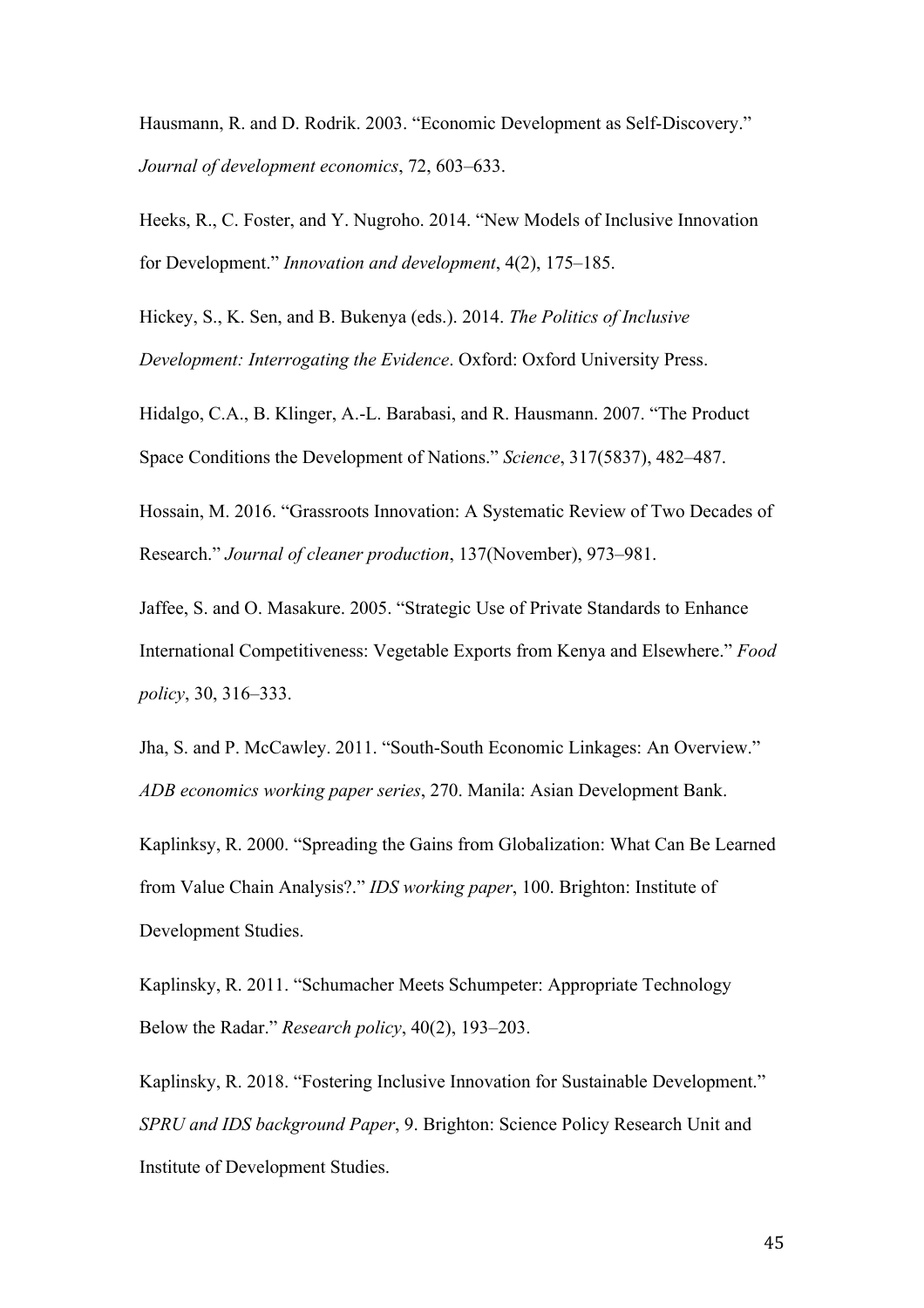Keller, W. 1996. "Absorptive Capacity: On the Creation and Acquisition of Technology in Development." *Journal of development economics*, 49(1), 199–227.

Kraemer-Mbula, E. and S. Wunsch-Vincent. 2016. *The Informal Economy in Developing Nations: Hidden Engine of Innovation?*. Cambridge: Cambridge University Press.

Kuznets, S. 1973. "Modern Economic Growth: Findings and Reflections." *The American economic review*, 63(3), 247–258.

Leach, M., I. Scoones, and A. Stirling. 2007. "Pathways to Sustainability: An Overview of the STEPS Centre Approach." *STEPS Approach Paper*. Brighton: STEPS Centre.

Lee, N. 2011. "Are Innovative Regions more Unequal? Evidence from Europe." *Environment and planning c: Government and policy*, 29(1), 2–23.

Lee, J. and G. Gereffi. 2015. "Global Value Chains, Rising Power Firms and Economic and Social Upgrading." *Critical perspectives on international business*, 11(3/4), 319–339.

Lopez Gonzalez, J., V. Meliciani, M. Savona. 2019. "When Linder Meets Hirschman. Inter-Industry Linkages and Global Value Chains in Business Services." *Industrial and corporate change*, 28(6), 1555–1586.

Lundvall, B. 2007. "National Innovation Systems—Analytical Concept and Development Tool." *Industry & innovation*, 14(1), 95–119.

Maertens, M. and J. Swinnen. 2009. "Trade, Standards, and Poverty: Evidence from Senegal." *World development*, 37(1), 161–178.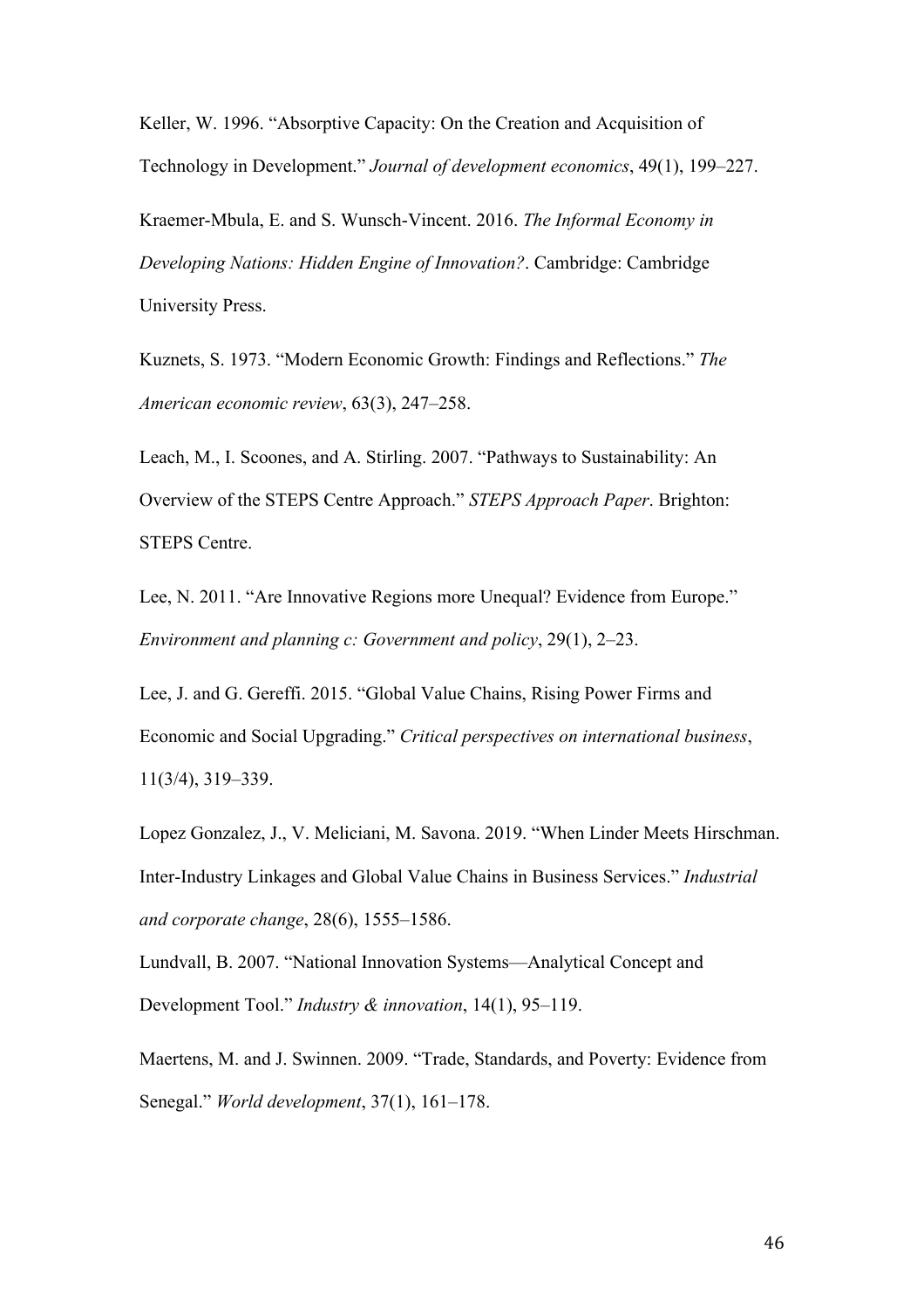Marquez, P., T. Ciarli, and M. Savona. 2017. *Technology Transfer and Inclusive Structural Change for Development. A Review of the Evidence*. Brighton: Science Policy Research Unit and Institute of Development Studies.

Martin, R. and P. Sunley. 2003. "Deconstructing Clusters: Chaotic Concept or Policy Panacea?." *Journal of economic geography*, 3(1), 5–35.

McGranahan, G., E. Kasper, and M. Maestre. 2017. *Market systems development in the cities of rapidly urbanising countries*. London: The BEAM Exchange.

McMillan, M., D. Rodrik, and I. Verduzco-Gallo. 2014. "Globalization, Structural Change, and Productivity Growth, with an Update on Africa." *World development*, 63, 11–32.

Meliciani, V. and M. Savona. 2015. "The Determinants of Regional Specialisation in Business Services: Agglomeration Economies, Vertical Linkages and Innovation." *Journal of economic geography*, 15, 387–416.

Milberg, W. and D. Winkler. 2011. "Economic and Social Upgrading in Global Production Networks: Problems of Theory and Measurement." *International labour review*, 150(3-4), 341–365.

Mohanty, S.K., L. Franssen, and S. Saha. 2019. *The power of international value chains in the global south*. Geneva: International Trade Centre.

OECD. 2015. *Innovation policies for inclusive development. Scaling up inclusive innovations.* Paris: Organisation for Economic Co-operation and Development.

OECD/Eurostat. 2018. *Oslo Manual 2018: Guidelines for Collecting, Reporting and Using Data on Innovation*. 4th ed. Paris: Eurostat and Luxembourg: OECD Publishing.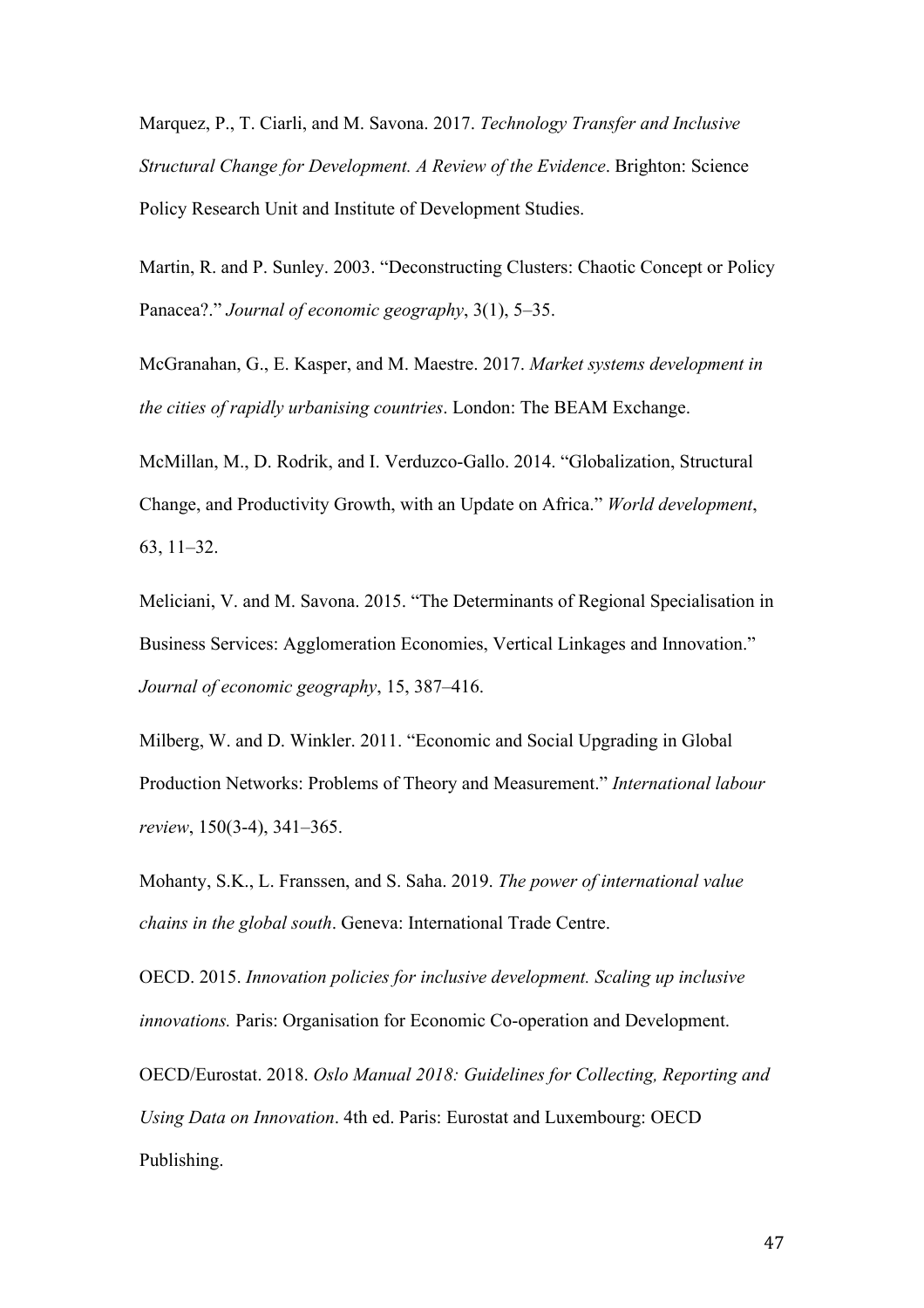Papaioannou, T. 2014. "Innovation and Development in Search of a Political Theory of Justice." *International journal of technology and globalisation*, 7(3), 179–202.

Paunov, C. 2013. "Innovation and Inclusive Development: A Discussion of the Main Policy Issues." *STI working paper*, 2013/1. Paris: Organisation for Economic Cooperation and Development.

Pietrobelli, C. and R. Rabellotti. 2011. "Global Value Chains Meet Innovation Systems: Are There Learning Opportunities for Developing Countries?." *World development*, 39(7), 1261–1269.

Planes-Satorra, S. and C. Paunov. 2017. "Inclusive Innovation Policies." *OECD science, technology and industry working papers*, 2017/02. Paris: OECD Publishing.

Ponte, S. and P. Gibbon. 2005. "Quality Standards, Conventions and the Governance of Global Value Chains." *Economy and society*, 34(1), 1–31.

Porter, M. 1998. "Clusters and the New Economic Competition." *Harvard business review*, 76(6), 77-90.

Poulton, C., G. Tyler, P. Hazell, A. Dorward, J. Kydd, and M. Stockbridge. 2008. *All-Africa review of experiences with commercial agriculture: Lessons from success and failure.* Background report for the World Bank project "Competitive commercial agriculture in sub-saharan Africa", SOAS, University of London, London.

Ravallion, M. 2004. "Pro-Poor Growth: A Primer." *World bank policy research working paper*, No. 3242. Washington DC: World Bank.

Ravallion, M. and S. Chen. 2003. "Measuring Pro-poor Growth." *Economic letters*, 78(1), 93-99.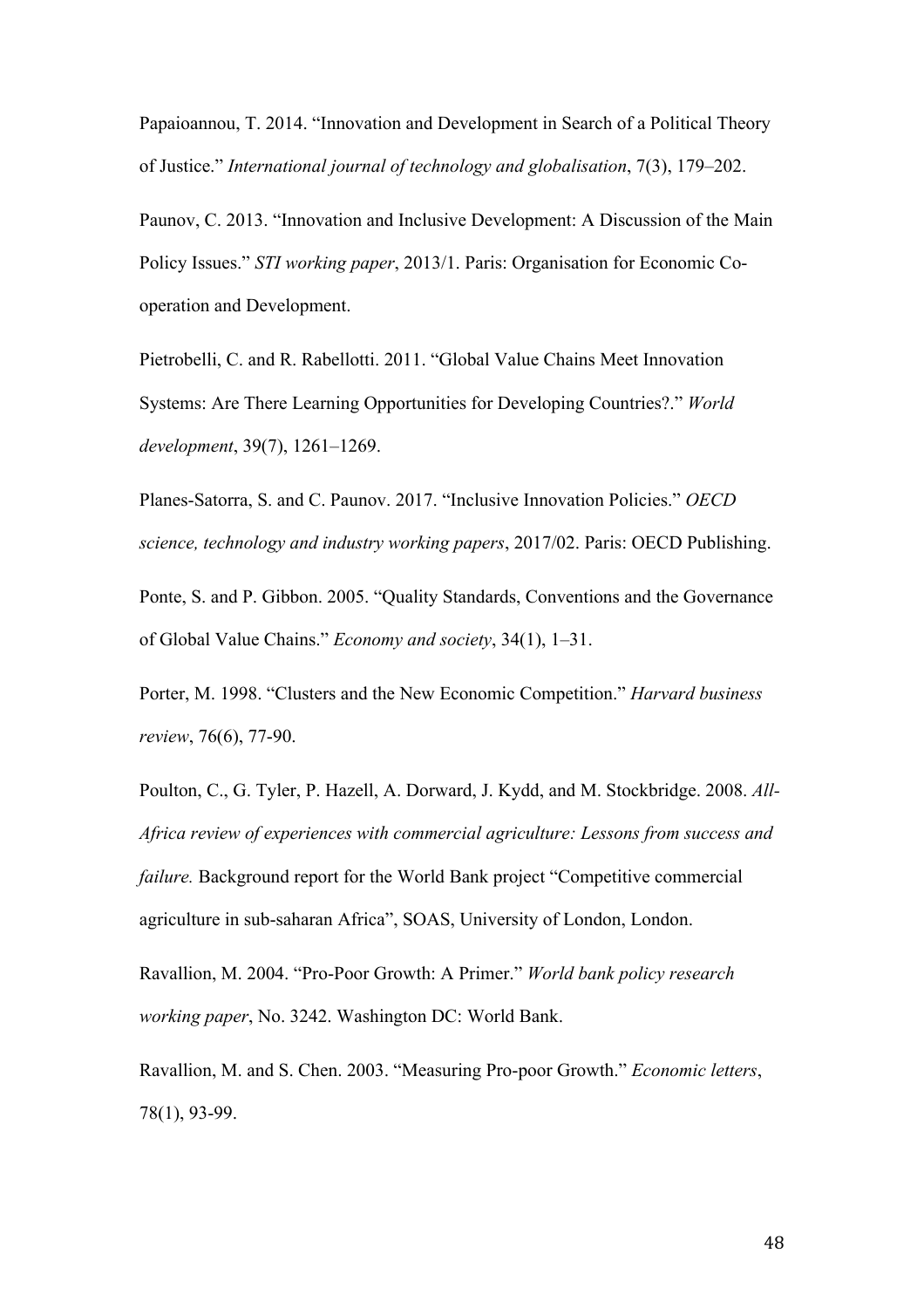Robson, P.J.A., H.M. Haugh, and B.A. Obeng. 2009. "Entrepreneurship and Innovation in Ghana: Enterprising Africa." *Small Business Economics*, 32, 331-350.

Rodrik, D. 2005. "Growth Strategies." In *Handbook of economic growth*, edited by P. Aghion and S.N. Durlauf. 1st ed. Amsterdam: Elsevier.

Saha, A. and T. Ciarli. 2018. "Innovation, Structural Change and Inclusion: A Cross Country PVAR Analysis." *SPRU working paper series*, 1/2018. Brighton: Science Policy Research Unit.

Saha, A., J. Thorpe, and S. Ayele. 2018. "Case Studies on Innovations in Breeding Practices in Kenya and Anti-retroviral Therapy Service Provision in Mozambique." *IDS working paper*, 505. Brighton: Institute of Development Studies.

Schmitz, H. 1999. "Collective Efficiency and Increasing Returns." *Cambridge journal of economics*, 23, 465–483.

Schumpeter, J.A. 1934. *The Theory of Economic Development: An Inquiry into Profits, Capital, Credit, Interest, and the Business Cycle*. Cambridge, MA: Harvard University Press.

Schumpeter, J.A. 1942. *Capitalism, Socialism and Democracy*. London: Allan and Unwin.

Scott, A.J. and M. Storper. 2015. "The Nature of Cities: The Scope and Limits of Urban Theory." *International journal of urban and regional research*, 39(1), 1–15.

Smith, A., M. Fressoli, and H. Thomas. 2014. "Grassroots Innovation Movements: Challenges and Contributions." *Journal of cleaner production*, 63, 114–124.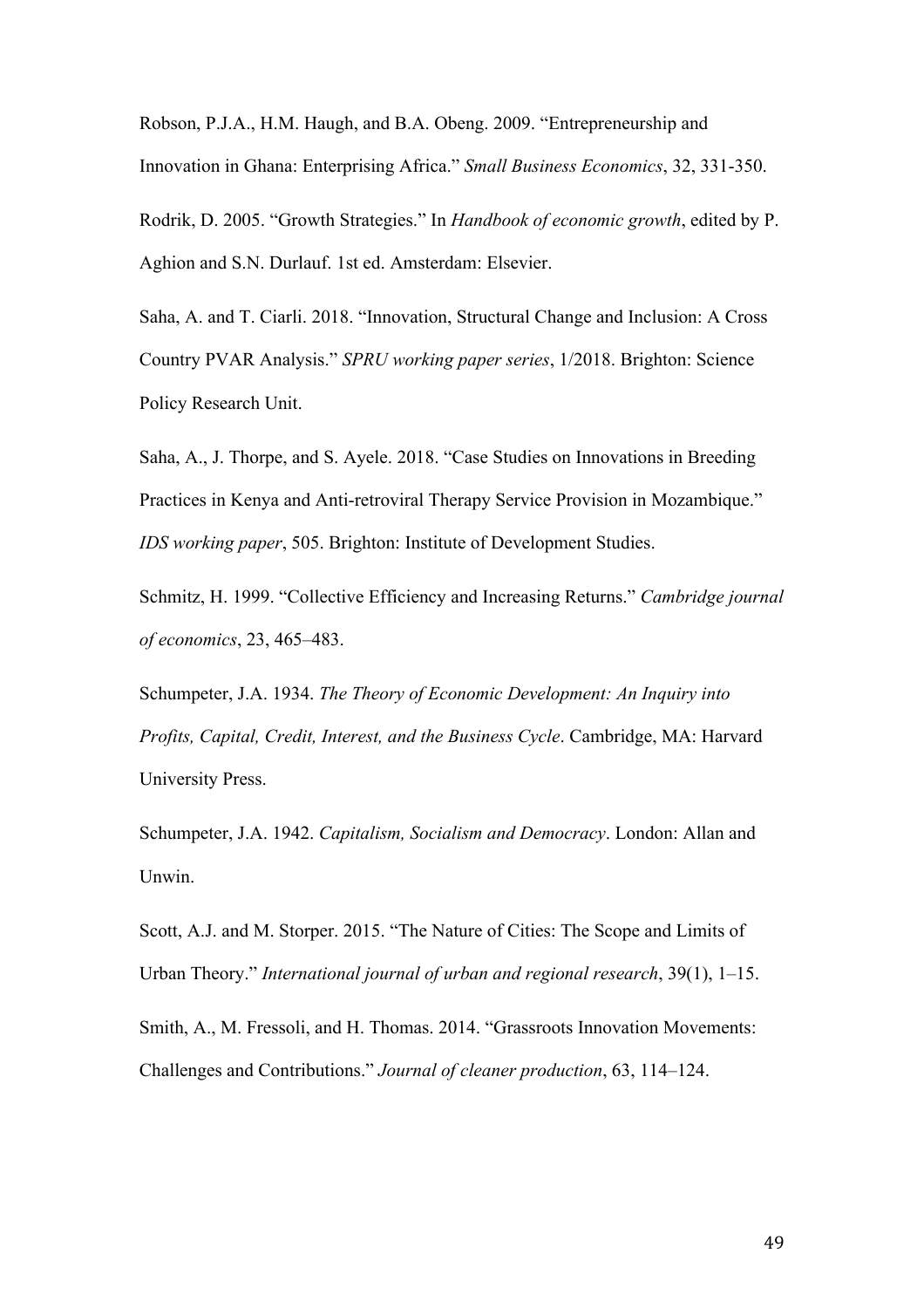Srinivas, S. 2014. "Demand and Innovation: Paths to Inclusive Development." In *Innovation in India: Combining economic growth with inclusive development*, edited by S.V. Ramani. Cambridge: Cambridge University Press.

Storper, M. and A.J. Scott. 2016. "Current Debates in Urban Theory: A Critical Assessment." *Urban studies*, 53(6), 1114–1136.

Syrquin, M. 1988. "Patterns of Structural Change." In *Handbook of development economics*, edited by H.B. Chenery and T.N. Srinivasan. Amsterdam: Elsevier.

Teichman, J.A. 2016. *The Politics of Inclusive Development: Policy, State Capacity, and Coalition Building*. London: Palgrave Macmillan.

Timmer, C.P. 2009. *A World Without Agriculture: The Structural Transformation in Historical Perspective*. Washington DC: American Enterprise Institute Press.

Tokatli, N. 2013. "Toward a Better Understanding of the Apparel Industry: A Critique of the Upgrading Literature." *Journal of economic geography*, 13(6), 993–1011.

Van Biesebroeck, J. 2005. "Firm Size Matters: Growth and Productivity Growth in African Manufacturing." *Economic development and cultural change*, 53(3), 545– 583.

Verspagen, B. 2004. "Structural Change and Technology. A Long View." *Revue économique*, 55(6), 1099–1126.

Wolman, H. and Hincapie, D. 2014. "Clusters and Cluster-based Development Policies." *Economic development quarterly*, 29(2), 135-149.

World Bank. 2006. *World development report (WDR) 2006: Equity and development.* Washington DC: The World Bank.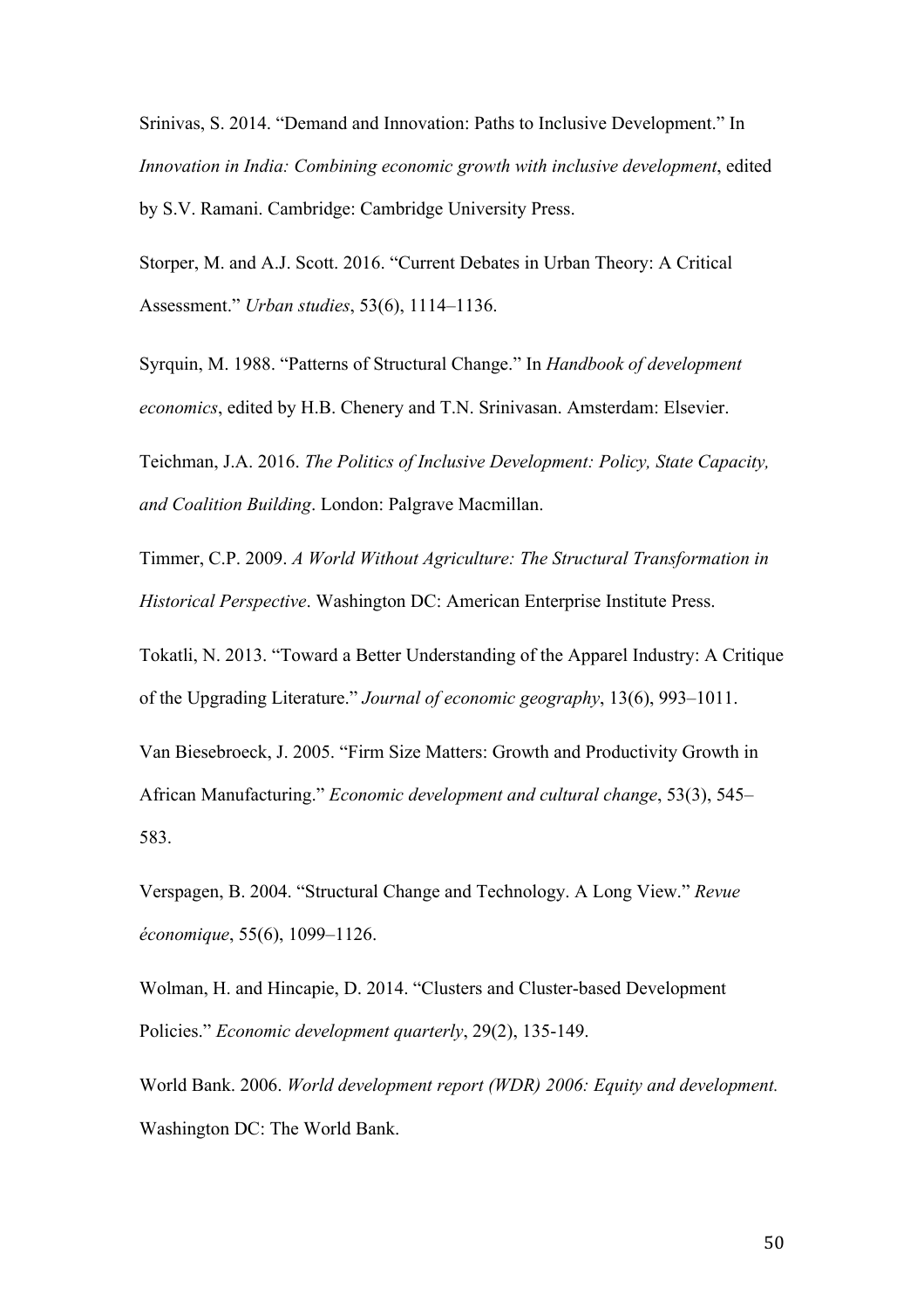Zanello, G., X. Fu, P. Mohnen, and M. Ventresca. 2015. "The Creation and Diffusion of Innovation in Developing Countries: A Systematic Literature Review." *Journal of economic surveys*, 30(5), 884-912.

Zeschky, M., B. Widenmayer, B., and O. Gassmann. 2011. "Frugal Innovation in Emerging Markets." *Research-technology management*, 54(4), 38–45.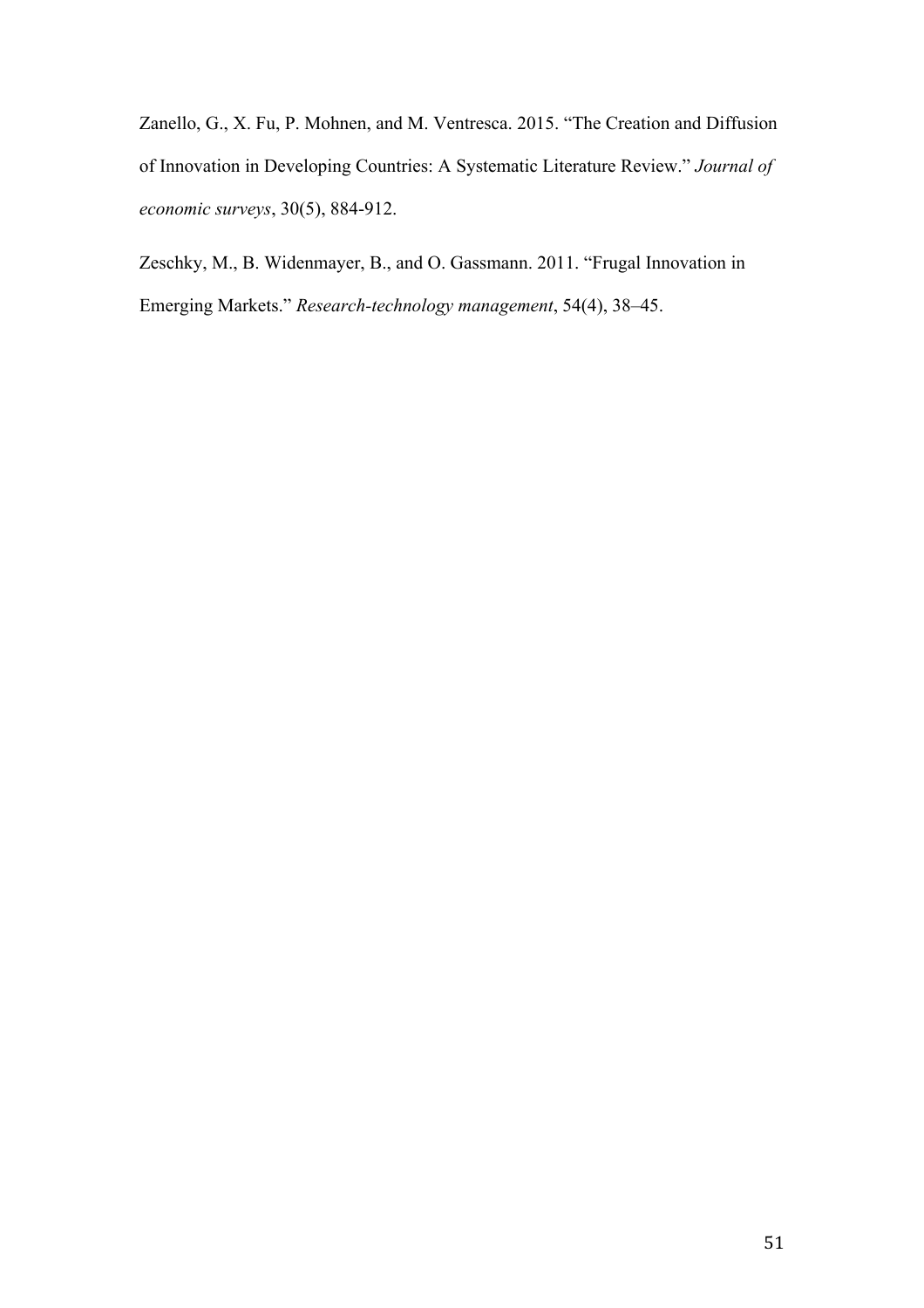# **Figure 1.1 The Main Variables and Relationship**

Source: Authors' own

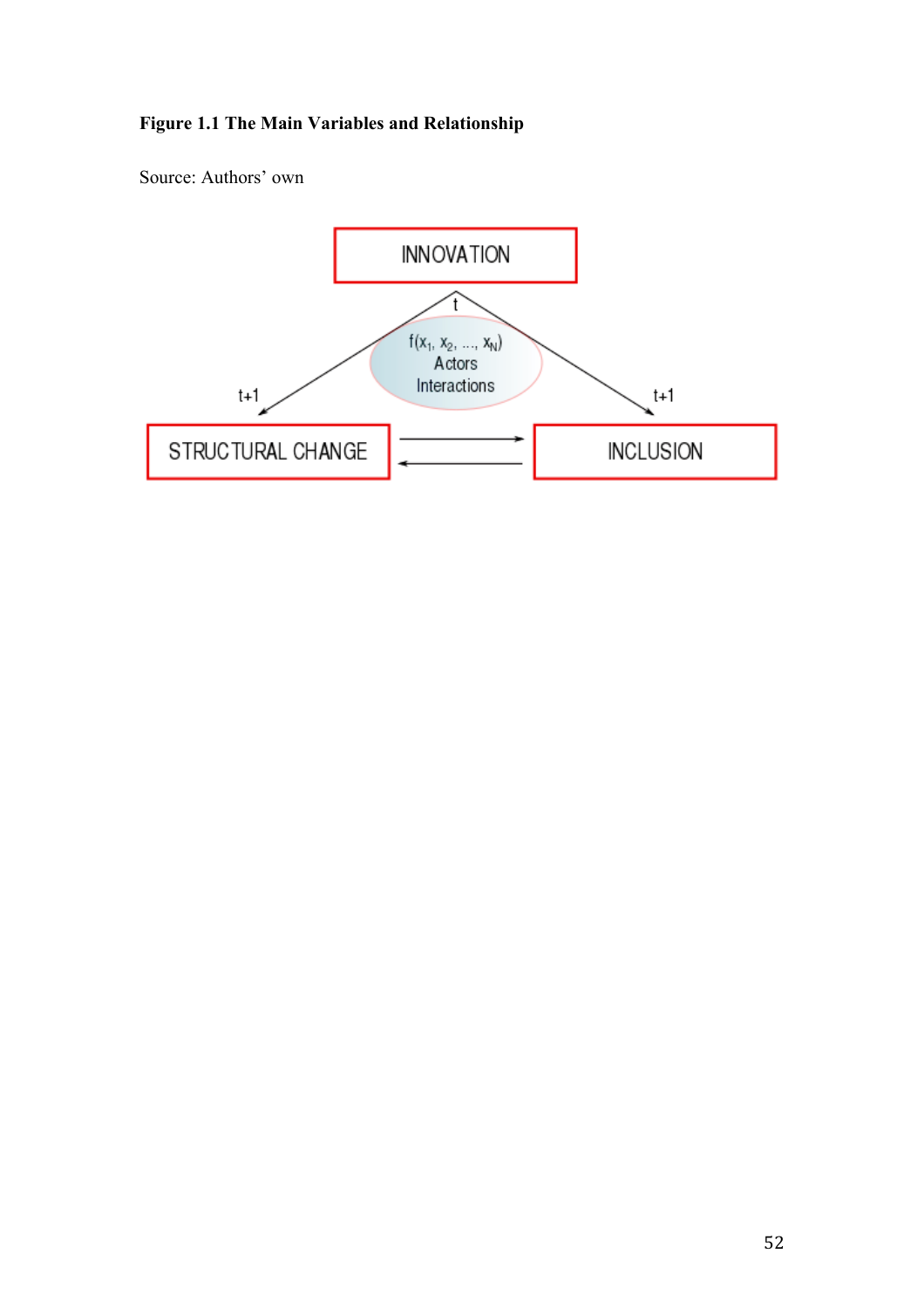# **Figure 3.1 Dynamic Relations between Innovation, Structural Changes, and**

# **Inclusion**



Source: Authors' own elaboration

Notes: INN: innovation; SC: structural changes; INC: inclusion; EXC: exclusion; CAP: capabilities; R: reinforcing mechanisms; B: balancing mechanisms. Blue indicates a positive relation; red indicates a negative relation.